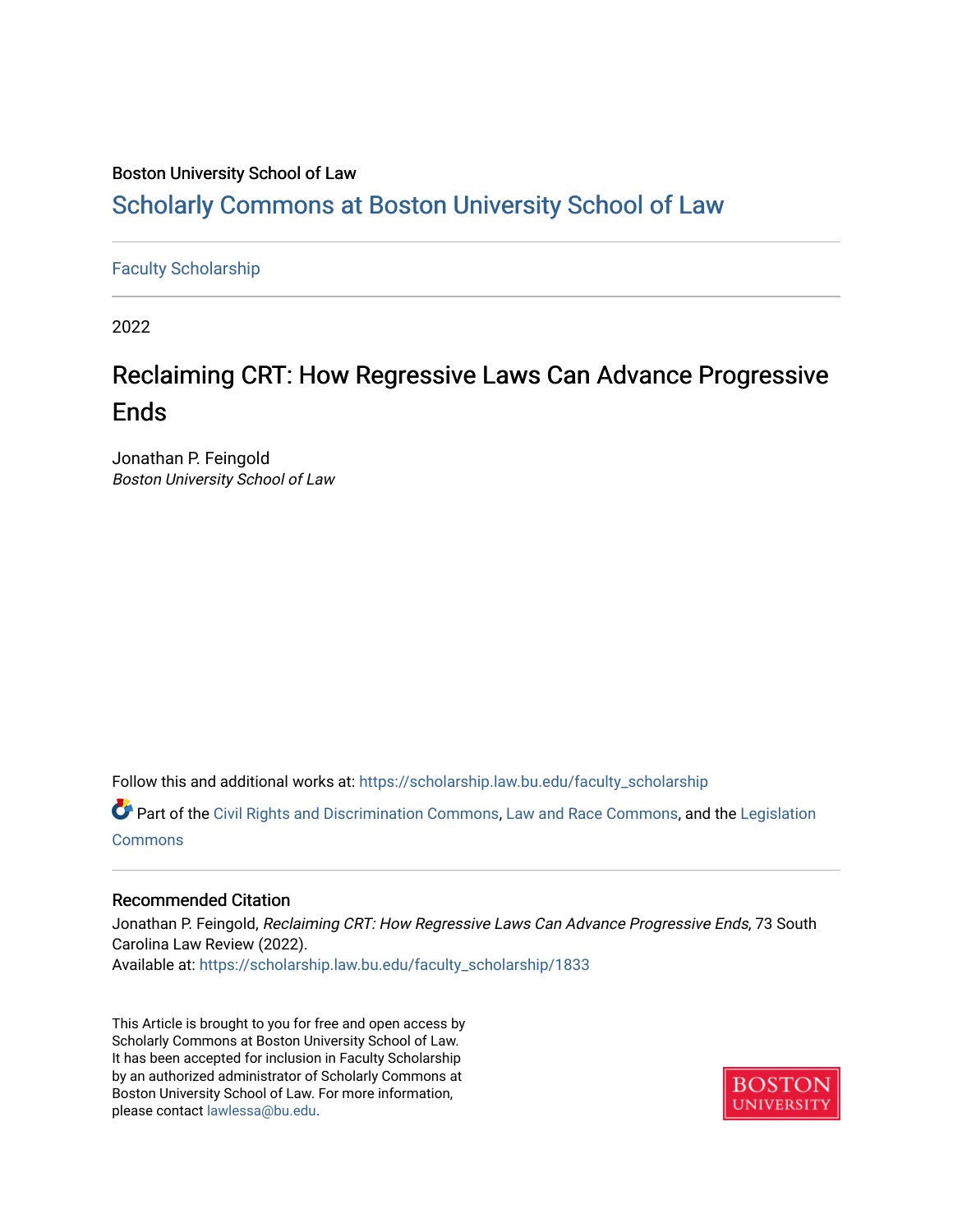# **RECLAIMING CRT: HOW REGRESSIVE LAWS CAN ADVANCE PROGRESSIVE ENDS**

## Jonathan P. Feingold\*

*Since the fall of 2020, rightwing forces have targeted Critical Race Theory ("CRT") through a sustained disinformation campaign. This offensive has deployed anti-CRT rhetoric to justify a host of "Backlash Bills" designed to chill conversations about race and racism in the classroom. Concerned stakeholders have assailed these laws as morally bankrupt and legally suspect. These responses are natural and appropriate. But challenging a bill's moral or legal mooring is insufficient to counter a primary purpose of this legislative onslaught: to further erode, within our public discourse and collective consciousness, the ability to distinguish between racism and antiracism. To meet this threat, advocates should reappropriate these regressive laws, and the language of equality they harness, for progressive ends. More concretely, stakeholders should wield Backlash Bills to defend CRT in schools. Albeit counterintuitive, many "anti-CRT" laws—if we take seriously their text—support this rhetorical and legal turn.*

| III. THREE SITES OF CONTESTATION; THREE FRONTS OF RACIAL<br>A. The Legislative Front: The Laws We Pass (To Entrench or<br>B. The Discursive Front: The Stories We Tell (To Explain Racial |  |
|-------------------------------------------------------------------------------------------------------------------------------------------------------------------------------------------|--|
| C. The Interpretative Front: The Reasons We Give (To Enforce or                                                                                                                           |  |

<sup>\*</sup> Associate Professor of Law, Boston University School of Law. Jonathan Feingold holds a B.A. from Vassar College and a J.D. from UCLA School of Law. Many thanks to Jonathan Glater and participants from the William Hubbard Education and Law Symposium. Thanks as well to invaluable research assistance from Sheridan Ogden and Sean Hickey. Last, my thanks to the many members of the *South Carolina Law Review* and their tremendous support throughout the editing process. All mistakes are my own.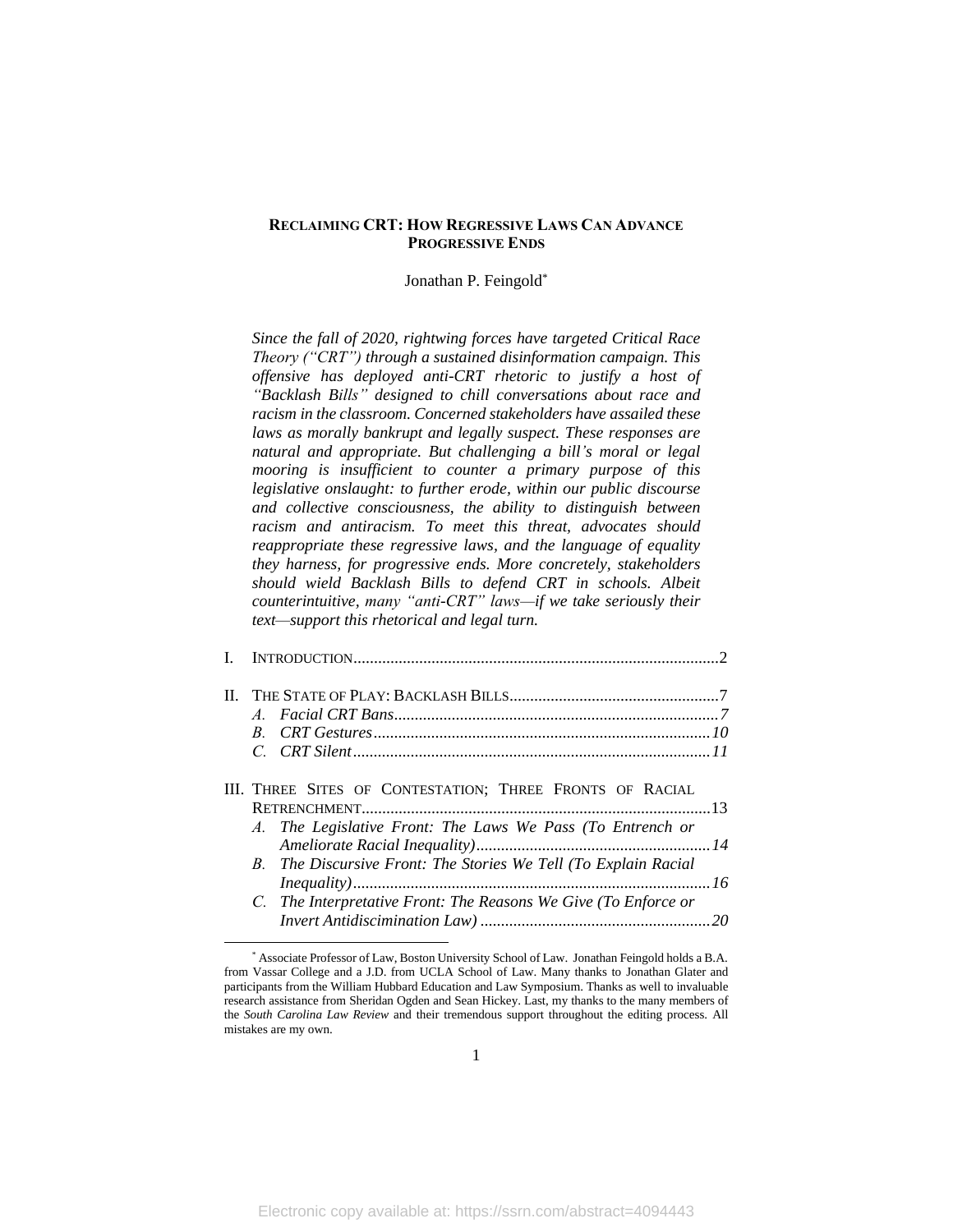|         | <b>SOUTH CAROLINA LAW REVIEW</b>                              |  |
|---------|---------------------------------------------------------------|--|
|         | IV. CRT OFFENSE: REGRESSIVE LAWS FOR PROGRESSIVE ENDS 25      |  |
| $A_{-}$ |                                                               |  |
|         | B. New Hampshire's Backlash Bill Bans Teachers from Condoning |  |
|         |                                                               |  |
|         |                                                               |  |
|         |                                                               |  |

#### I. INTRODUCTION

<span id="page-2-0"></span>Critical Race Theory ("CRT") is an academic framework that interrogates the relationship between race, racism, and the law.<sup>1</sup> For decades, CRT existed in relative obscurity. Everything changed in the fall of 2020, when the GOP launched a sustained anti-CRT disinformation campaign. <sup>2</sup> This well-funded offensive, which brought "CRT" into the mainstream, has occurred across two primary fronts: one discursive, the other legislative.<sup>3</sup>

<span id="page-2-1"></span>On the discrusive front, right-wing think tanks, media, and politicians have deployed a coordinated communications campaign to discredit CRT (and antiracism more broadly) as the new, anti-White racism.<sup>4</sup> The goal was straightforward but multifaceted: through calculated caricature and

Electronic copy available at: https://ssrn.com/abstract=4094443

<sup>1.</sup> *See generally* Kimberlé Williams Crenshaw, *Twenty Years of Critical Race Theory: Looking Back to Move Forward*, 43 CONN. L. REV. 1253 (2011). There exists a robust literature on CRT's origins, commitments, and concerns. Albeit far from exhaustive, Professor Crenshaw's lead article in the *Connecticut Law Review*'s June 2011 issue, *see id.*, and the ten responses that accompanied it, offer a rich point of entry for any interested reader.

<sup>2.</sup> JONATHAN FREIDMAN & JAMES TAGER, PEN AMERICA, EDUCATIONAL GAG ORDERS 4–5 (2021) (cataloguing Backlash Bills).

<sup>3.</sup> Here, I use the term "legislative" to capture formal efforts to codify positive law (e.g., state laws, executive orders, or local rules) designed to delegitimize antiracist projects and chill speech about race and racism. The legislative "war on CRT" complements a broader rightwing, antidemocratic campaign targeting voting rights and public education. *See generally* Jennifer Berkshire & Jack Schneider, *Democracy and Public Education: A Future in Peril*, HAVE YOU HEARD PODCAST (Aug. 12, 2021), https://www.haveyouheardpodcast.com/episodes/118 democracy-peril [https://perma.cc/BN8A-8DZE] (discussing the link between voting rights, public education, and multiracial democracy).

<sup>4.</sup> *See* Kimberlé Williams Crenshaw, *Op-Ed: King Was a Critical Race Theorist Before There Was a Name for It*, L.A. TIMES (Jan. 17. 2022, 4:15 AM), https://www.latimes.com/opinion/story/2022-01-17/critical-race-theory-martin-luther-king [https://perma.cc/273E-294W] ("The right has rebranded [CRT] as the new racism, as wokeness run amok, as a threat to innocent schoolchildren and as a stalking-horse for the demise of 'Western civilization' itself."); Judd Legum & Tesnim Zekeria, *The Obscure Foundation Funding "Critical Race Theory" Hysteria*, POPULAR INFO. (July 13, 2021), https://popular.info/p/the-obscure-foundation-funding-critical [https://perma.cc/VC8Q-226L]. As an example of anti-CRT disinformation, see *Critical Race Theory*, HERITAGE FOUND. (2022), https://www.heritage.org/crt [https://perma.cc/XYG5-KUA8] (creating an anti-CRT disinformation clearing house).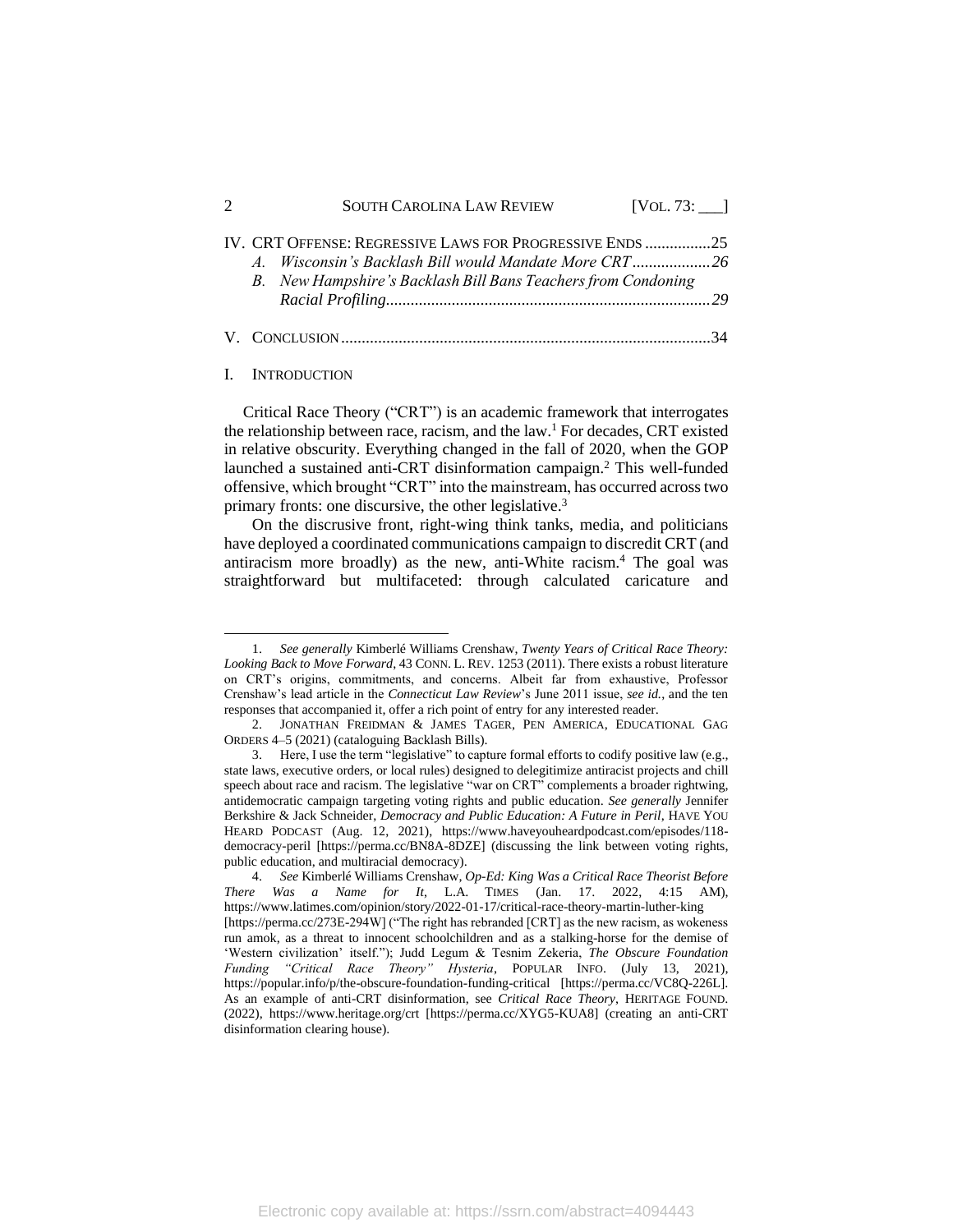<span id="page-3-0"></span>distortion,<sup>5</sup> weaponize an unfamiliar term to sow racial division, galvanize voters, undermine public education, and shield economic and political elites and the systems that benefit them—from critique.<sup>6</sup> Early indicators suggest that anti-CRT messaging is working.<sup>7</sup>

<span id="page-3-2"></span><span id="page-3-1"></span>On the legislative front, Republican officials have employed the same anti-CRT rhetoric to justify over 180 "Backlash Bills" 8 that regulate how

7. Jonathan Feingold, *What the Public Doesn't Get: Anti-CRT Lawmakers Are Passing Pro-CRT Laws*, CONVERSATION (Nov. 30, 2021, 8:28 AM), https://theconversation.com/whatthe-public-doesnt-get-anti-crt-lawmakers-are-passing-pro-crt-laws-171356

[https://perma.cc/GGX3-JJ66]; Liz Crampton*, GOP Sees 'Huge Red Wave' Potential by Targeting Critical Race Theory*, POLITICO (Jan. 5, 2022, 4:31 AM), https://www.politico.com/news/2022/01/05/gop-red-wave-critical-race-theory-526523 [https://perma.cc/2KYQ-VWA4].

<sup>5.</sup> *See* Benjamin Wallace-Wells, *How a Conservative Activist Invented the Conflict over Critical Race Theory*, NEW YORKER (June 18, 2021), https://www.newyorker.com/news/annalsof-inquiry/how-a-conservative-activist-invented-the-conflict-over-critical-race-theory [https://perma.cc/HR73-UYWD] ("'Critical race theory' is the perfect villain . . . Its

connotations are all negative to most middle-class Americans, including racial minorities . . . .") 6. *See* Cheryl Harris, *What Is Critical Race Theory and Why Is Trump Afraid of It*, NATION (Sept. 17, 2020), https://www.thenation.com/article/politics/trump-critical-race-theory/ [https://perma.cc/9PTQ-U6MA]; Kathryn Joyce, *Republicans Don't Want to Reform Education. They Want to End It*, NEW REPUBLIC (Sept. 30, 2021), <https://newrepublic.com/article/163817/desantis-republicans-end-public-education> [https://perma.cc/88MD-MW74].

<sup>8.</sup> In this essay, I avoid terms such as "CRT Ban" or "anti-CRT" to describe these bills. Although these terms enjoy certain appeal (e.g., bill proponents traffic in calculated anti-CRT rhetoric and the bills are designed to stifle candid conversations about race and racism), the preceding terms create two risks. First, they suggest that the bills entail substantive, good faith critiques of CRT. This is inaccurate. Far from good faith engagements with CRT, the bills further an intentional disinformation campaign. *See* Wallace-Wells, *supra* not[e 5.](#page-3-0) Second, the preceding terms obscure a critical insight: many of these laws—if we take seriously their text—invite *more*  CRT in schools, not less. *See infra* Part IV. Accordingly, I employ the term "Backlash Bill," a phrase that locates this body of legislation as one front in the coordinated backlash that followed our national turn toward antiracism in the summer of 2020. *Cf.* FRIEDMAN & TAGER, *supra* note [2,](#page-2-0) at 4 (employing the term "educational gag orders" to describe bills that "appear designed to chill academic and educational discussions and impose government dictates on teaching and learning"). For an overview of America's tradition of racial backlash following moments of racial progress, see generally Kimberlé Williams Crenshaw, *Race, Reform and Retrenchment*: *Transformation and Legitimation in Antidiscrimination Law*, 101 HARV. L. REV. 1331, 1334 (1988).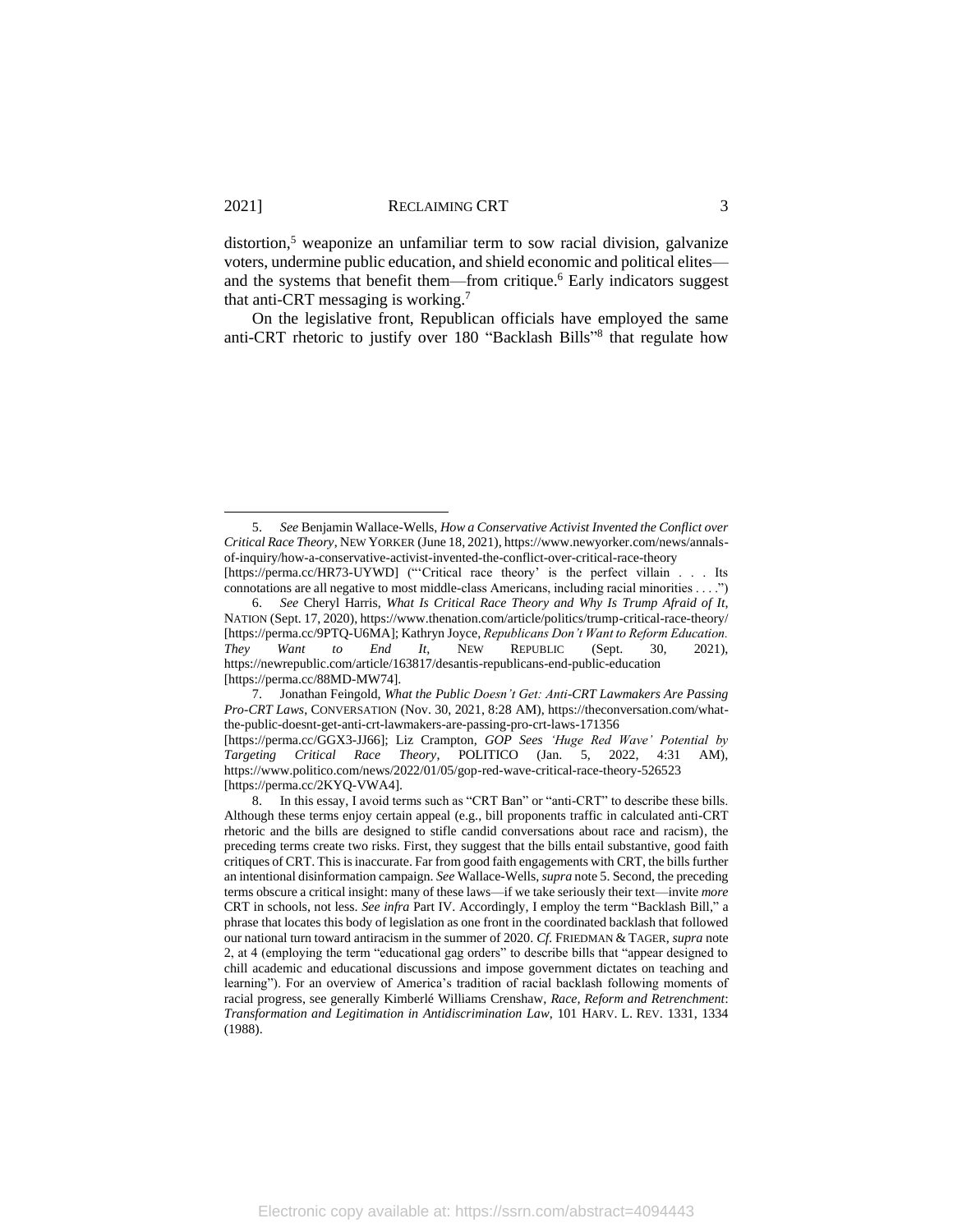<span id="page-4-0"></span>educators—among others—may discuss topics such as race and racism in the classroom. <sup>9</sup> At least sixteen Backlash Bills are now law.<sup>10</sup>

With minor exception, the media has described these bills as "CRT Bans."<sup>11</sup> This portrayal is understandable. Bill proponents identify CRT as the supposed ill that necessitates a legislative cure. <sup>12</sup> Moreover, the bills buttress broader efforts to defuse and discredit the multiracial embrace of antiracism that emerged during 2020's global uprisings for racial justice. <sup>13</sup> In this regard, the bills complement longstanding rightwing campaigns to control how (or, more precisely, limit what) students learn about race and racism in school.<sup>14</sup>

<span id="page-4-1"></span>Even if undestandable, the standard framing—that these "anti-CRT" bills constitute "CRT Bans"—is problematic. Above all, this framing misrepresents the actual text of many Backlash Bills. Many bills—if we take seriously their actual text—call for *more* CRT in the classroom, not less. Put differently, anti-CRT lawmakers are passing pro-CRT laws.<sup>15</sup>

<sup>9.</sup> *See PEN America Index of Educational Gag Orders* ("Backlash Bill Index"), PEN AMERICA (Apr. 25, 2022), [https://docs.google.com/spreadsheets/d/1Tj5WQVBmB6SQg](https://docs.google.com/spreadsheets/d/1Tj5WQVBmB6SQg-zP_M8uZsQQGH09TxmBY73v23zpyr0/edit#gid=267763711)[zP\\_M8uZsQQGH09TxmBY73v23zpyr0/edit#gid=267763711](https://docs.google.com/spreadsheets/d/1Tj5WQVBmB6SQg-zP_M8uZsQQGH09TxmBY73v23zpyr0/edit#gid=267763711) (identifying 182 bills filed since January 2021); *see also* Jeffrey Sachs, *Scope and Speed of Educational Gag Orders Worsening Across the Country,* PEN AMERICA (Dec. 13, 2021), https://pen.org/scope-speed-educationalgag-orders-worsening-across-country/ [https://perma.cc/TX5M-P98E] (identifying sixty-six Backlash Bills across twenty-six states as of Dec. 2021).

<sup>10.</sup> *See* Backlash Bill Index, *supra* note 9. The most recent addition is Florida's HB7, which Governor Ron DeSantis signed into law on April 22, 2022. *See id*.

<sup>11.</sup> *E.g.*, Rashawn Ray & Alexandra Gibbons, *Why Are States Banning Critical Race Theory?*, BROOKINGS (Nov. 2022), https://www.brookings.edu/blog/fixgov/2021/07/02/whyare-states-banning-critical-race-theory/ [https://perma.cc/2GXK-3YZD].

<sup>12.</sup> *See* Crampton, *supra* note [7](#page-3-1) (describing various anti-CRT bill proponents' goals to eliminate CRT).

<sup>13.</sup> *See* Ryan Cooper, *Why are Conservatives Throwing a Tantrum About Anti-Racism? The George Floyd Protests*, THE WEEK (June 24, 2021), https://theweek.com/politics/1001865/critical-race-theory-george-floyd-protests

<sup>[</sup>https://perma.cc/C8ZV-LAR4] ("This panic . . . has nothing to do with the actual arguments of critical race theory scholars. But that raises the question of what it really is about. The answer is the George Floyd protests of last summer and the ongoing surge of anti-racist activism.").

<sup>14.</sup> Stephanie Saul, *A College Fights 'Leftist Academics' by Expanding Into Charter Schools*, N.Y. TIMES (Apr. 10, 2022), https://www.nytimes.com/2022/04/10/us/hillsdalecollege-charter-schools.html [https://perma.cc/PXA9-Y5TH].

<sup>15.</sup> From a different angle, Professor Keith Whittington has observed that Backlash Bills could prohibit instruction that conservatives want in the classroom. Keith E. Wittington, *Banning 'Critical Race Theory' Would Be Bad for Conservatives, Too*, WASH. POST (June 30, 2021, 6:00 AM), https://www.washingtonpost.com/outlook/2021/06/30/racism-academicdiscussions-pennsylvania-law/ [https://perma.cc/EH9A-QK3X] ("Consider, too, what it would mean to take seriously the idea that no assigned texts may 'espouse' racist views. The bill could make it unlawful for instructors to assign their students to read certain writings of Thomas Jefferson or Abraham Lincoln, to read works of literature by Mark Twain or William Faulkner.").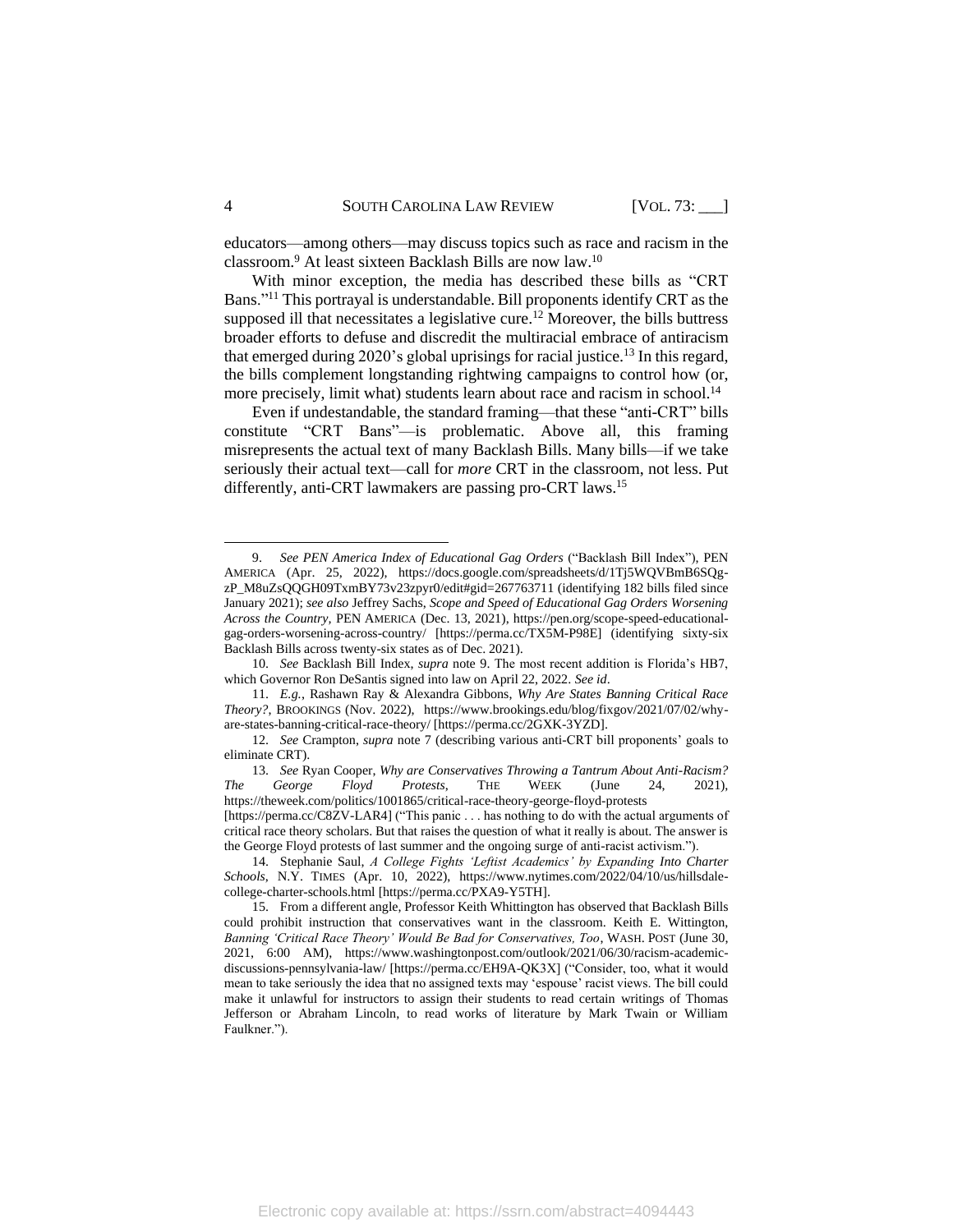I unpack this counter-intuitive dynamic in Part IV. For now, consider a brief example. Multiple Backlash Bills prohibit "race stereotyping," often defined as "ascribing character traits, values, moral and ethical codes, privileges, status, or beliefs to a race . . . or to an individual because of his or her race."<sup>16</sup> Now, imagine a high school class explores education in America. To enhance the lesson, the teacher shares statistics about racial disparities across educational domains.<sup>17</sup> Once exposed to the bare facts, many students will wonder what causes those disparities.

The question, then, is how the "race stereotyping" ban shapes the teacher's response. Could they attribute disparities to "culture"—that is, supposed differences in work ethic or values across racial groups? The short answer is no. On its face, the "race stereotyping" provision bans explanations that "ascribe character traits" or "values" to "a race."

In contrast, the same language invites explanations that tether disparate outcomes to structural forces that, *inter alia*, unevenly distribute social, political, and economic resources. In other words, text common to Backlash Bills (a) invites an explanation (structural racism) inseparable from CRT and (b) prohibits an explanation (cultural difference) that CRT proponents would denounce as predicated on unfounded racist tropes. <sup>18</sup> This insight is key. But it never has a chance to surface when the media and public reflexively characterize these bills as "CRT Bans."

My concern with the prevailing characterization, however, transcends questions of descriptive accuracy. As the above example reflects, Backlash Bills often include standard antidiscrimination mandates. This is by design, and consistent with broader efforts to delegitimize antiracism as an unAmerican "racist" project that contravenes our nation's core equality commitments. By conceding that such laws prohibit CRT (or other antiracist projects), racial justice advocates enable this narrative and cede a critical site of discursive resistance. This dynamic has already shaped (and constrained)

<sup>16.</sup> This definition tracks language in President Trump's September 2020 Executive Order. *See* Exec. Order No. 13,950, 85 Fed. Reg. 60,683 (Sept. 22, 2020), https://www.govinfo.gov/content/pkg/FR-2020-09-28/pdf/2020-21534.pdf [https://perma.cc/AWH4-5YP5].

<sup>17.</sup> *See, e.g.*, *Racial Disparities in Education and the Role of Government*, U.S. GOV'T ACCOUNT. OFF. (June 29, 2020), (identifying racial disparities in school discipline, access, and resources), https://www.gao.gov/blog/racial-disparities-education-and-role-government [https://perma.cc/CX5Q-8AZ2].

<sup>18.</sup> *See*, *e.g.*, Leti Volpp, *Talking "Culture": Gender, Race, Nation, and the Politics of Multiculturalism*, 96 COLUM. L. REV. 1573, 1601 (1996) ("Frantz Fanon has described this shift from biological to cultural explanations for racial subordination as a progression from vulgar to cultural racism. With the latter, the culture of certain communities is posited as either inferior or incompatible with the values of the dominant community.").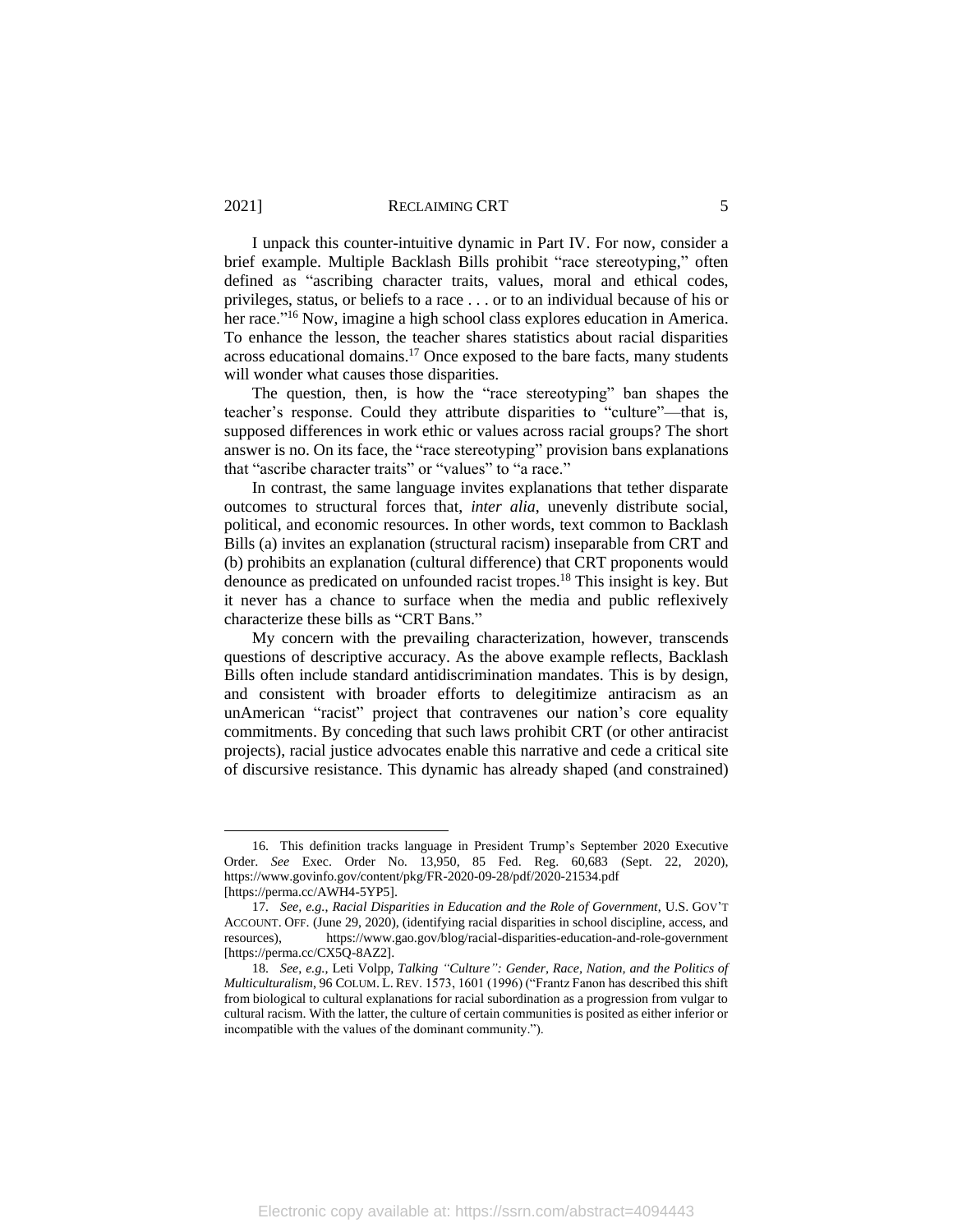<span id="page-6-0"></span>counter efforts.<sup>19</sup> In the past year, resistance to Backlash Bills has taken one of two primary forms: (1) *contestation* (e.g., challenging a law as unlawful or immoral) or (2) *evasion* (e.g., claiming that: "We do not teach CRT in our schools.").<sup>20</sup> Advocates have been slow, in contrast, to wield Backlash Bills and the ever-intederminate language of equality<sup>21</sup> they employ—to make the affirmative case for CRT. One might think of this as a counter-offensive that reclaims the language of equality by appropriating regressive bills for progessive ends. <sup>22</sup> But to get there, advocates must resist the instinct to equate Backlash Bills with "CRT bans" or to distance themselves from CRT altogether.

To be clear, a principled textual analysis does not guarantee more CRT in the classroom.<sup>23</sup> Nor does it insulate well-meaning students, teachers, or adminstrators from targeted harassment, intimidation, or discipline.<sup>24</sup> Nonetheless, it would be a mistake to leave uncontested the prevailing presumption that Backlash Bills ban CRT. Doing so forfeits a potent site of resistance necessary to counter a campaign designed to defuse the nation's appetite to reckon with racism in America.

This Article proceeds as follows. In Part II, I catalogue existing Backlash Bills. This review highlights key points of commonality and divergence across a still-growing body of law.

In Part III, I locate Backlash Bills within an American tradition of racial backlash and retrenchment. This overview reveals that contestation and evasion are insufficient to counter the full force of ongoing legislative efforts.

24. *See* African American Policy Forum, *Educators Ungagged: Teaching Truth in the Era of Racial Backlash,* YOUTUBE (Nov. 3, 2021, 8:00 PM), https://www.youtube.com/watch?v=-WVjPWBqI64 [https://perma.cc/AE8K-YC2U] (highlighting educators who faced backlash for talking about race and racism in the classroom).

<sup>19.</sup> *See* Feingold, *supra* not[e 7](#page-3-1) (positing that the text of many "anti-CRT" bills call for more CRT).

<sup>20.</sup> *See* FREIDMAN & TAGER, *supra* note [2,](#page-2-0) 61–69 (observing that Backlash Bills face Constitutional challenges); *see also* Sachs, *supra* note [9](#page-4-0) (identifying Backlash Bill proponents who concede that CRT is not taught in their schools).

<sup>21.</sup> *See* Crenshaw, *supra* note [8,](#page-3-2) at 1335 ("Rather, antidiscrimination law represents an ongoing ideological struggle in which the occasional winners harness the moral, coercive, consensual power of law.").

<sup>22.</sup> For decades, the Right has employed a similar strategy to coopt antidiscrimination law for regressive ends. *See infra* Section [III.C](#page-20-0) (outlining how conservative jurists, drawing on public discourse, have appropriated antidiscrimination law as a tool to entrench, rather than remedy, racial inequality).

<sup>23.</sup> PEN America, a free-speech advocacy organization tracking Backlash Bills, has observed that even when a bill does not become law, it "send[s] a potent message that educators are being watched and that ideological redlines exist." FREIDMAN & TAGER, *supra* not[e 2,](#page-2-0) at 9; *see also* Annie Gowen, *Censorship Battles' New Frontier: Your Public Library*, WASH. POST (Apr. 17, 2022, 7:00 AM), [https://www.washingtonpost.com/nation/2022/04/17/public](https://www.washingtonpost.com/nation/2022/04/17/public-libraries-books-censorship/)[libraries-books-censorship/](https://www.washingtonpost.com/nation/2022/04/17/public-libraries-books-censorship/) [https://perma.cc/Z79E-GPD2] (documenting self-censorship by school districts and librarians who preemptively remove books from library shelves).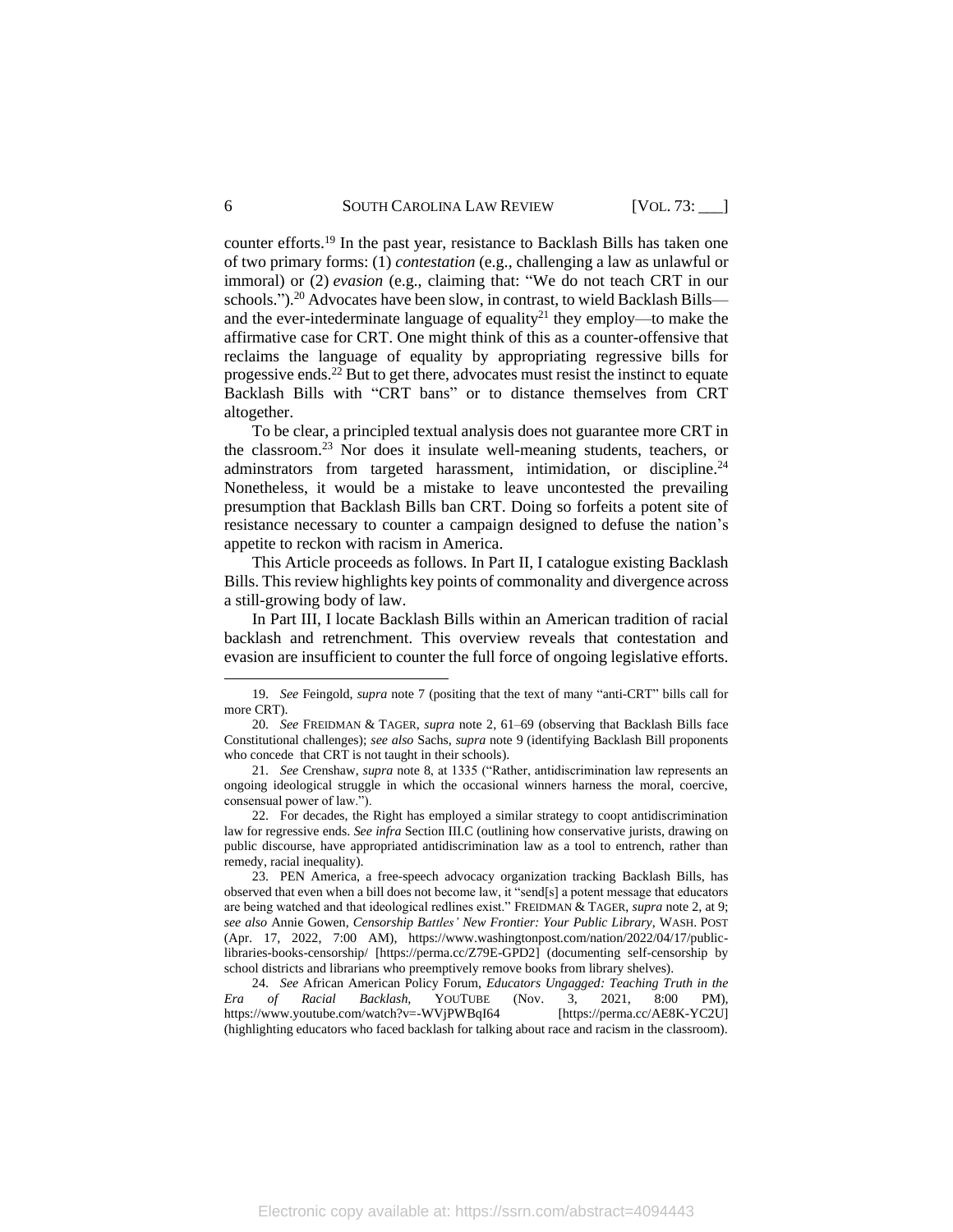In Part IV, I explain why many Backlash Bills promote, if not compel, more CRT in the classroom. By leaning into the (often vague) language embedded within many of these laws, this exercise reveals an under-utilized but crucial front in the battle over racial justice in America's classrooms and beyond.

#### II. THE STATE OF PLAY: BACKLASH BILLS

Over the past year, GOP officials have proposed nearly 200 bills designed to chill classroom discussion of race, racism and related topics. <sup>25</sup> At least sixteen are now law.<sup>26</sup> Although moored to a common political project, the bills diverge in various respects.<sup>27</sup> One distinction, which I highlight below, is the relative presence of "Critical Race Theory" within in a given bill. By this metric, one can divide the bills into three broad categories: (1) bills that expressly prohibit CRT ("Facial CRT Bans"); (2) bills that reference but do not explicitly prohibit CRT ("CRT Gestures"); and (3) bills that do not mention CRT ("CRT Silent" bills).

The argument that Backlash Bills permit, or even compel, CRT applies with greatest force to CRT Silent bills. Still, as I detail in Part IV, similar reasoning applies to many CRT Gestures and certain Facial CRT Bans.

#### *A. Facial CRT Bans*

Between January 2021 and April 2022, GOP lawmakers proposed at least fifteen bills that expressly prohibit "Critical Race Theory." <sup>28</sup> Although many

<sup>25.</sup> *See* Backlash Bill Index, *supra* note 9 (identifying 182 bills filed since January 2021). For an early review of Backlash Bills, see FREIDMAN & TAGER, *supra* not[e 2,](#page-2-0) at 8 (analyzing the 54 state bills proposed or pre-filed as of October 1, 2021). My focus on state-level legislation understates GOP efforts to chill discussion of racism in the classroom. Multiple executive officials (e.g., governors and attorneys general) and local bodies (e.g., school boards) have also targeted CRT, the 1619 Project, and other antiracist projects. *See, e.g.*, Aris Folley, *Noem Takes Pledge to Restore 'Patriotic Education' in Schools*, HILL (May 4, 2021, 5:34 PM), https://thehill.com/homenews/state-watch/551799-noem-takes-pledge-to-restore-patrioticeducation-in-schools [https://perma.cc/9KEC-Y2ZN]; Stephen Sawchuk, *Local School Boards are Banning Critical Race Theory. Here's How That Looks in 7 Districts*, EDUC. WEEK (Aug.

<sup>25, 2021),</sup> https://www.edweek.org/leadership/local-school-boards-are-also-banning-lessonson-race-heres-how-that-looks-in-7-districts/2021/08 [https://perma.cc/MND6-85YJ].

<sup>26.</sup> Sachs, *supra* not[e 9.](#page-4-0)

<sup>27.</sup> One could categorize these bills as a function of, *inter alia*, (a) the domain they regulate (e.g., K-12, higher education, employment settings), (b) the substantive content they regulate (e.g., race, gender, sexual orientation, American history), and (c) whether they explicitly prohibit CRT or other named content such as the 1619 Project. *See* FREIDMAN & TAGER, *supra*  note [2,](#page-2-0) at 7–11, 42–43.

<sup>28.</sup> *See* Backlash Bill Index, *supra* note 9. This represents roughly 8% of all Backlash Bills to date. *See id*.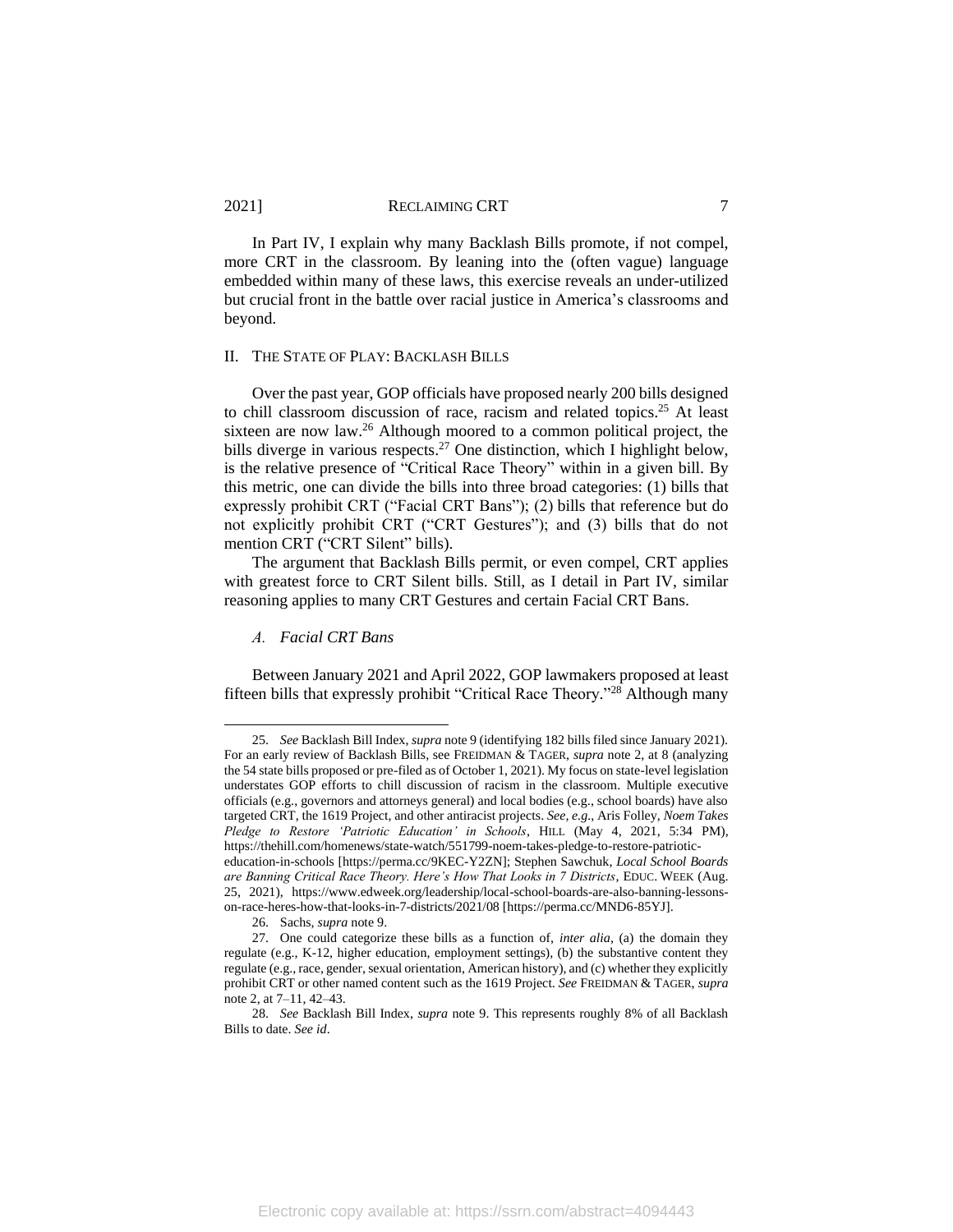Facial CRT Bans died in session or were withdrawn,<sup>29</sup> at least two have become law.<sup>30</sup>

One example is North Dakota House Bill 1508, which Governor Doug Burgum signed into law on November 12, 2021.<sup>31</sup> The Bill, which regulates K-12 instruction, includes the following mandate under the heading "Curriculum – Critical race theory – Prohibited":

Each school district and public school shall ensure instruction of its curriculum is factual, objective, and aligned to the kindergarten through grade twelve state content standards. A school . . . *may not include instruction relating to critical race theory* in any . . . curriculum offered by the district or school. For purposes of this section, "critical race theory" means the theory that racism is not merely the product of learned individual bias or prejudice, but that racism is systemically embedded in American society and the American legal system to facilitate racial inequality.<sup>32</sup>

A second example is Michigan Senate Bill 460.<sup>33</sup> The Bill would require schools to "ensure that the curriculum provided to all pupils . . . *does not include coverage of the* [sic] *critical race theory*, the 1619 project, or any of the following anti-American and racist theories."<sup>34</sup>

One final example warrants mention. In May 2021, Florida's Department of Education issued a rule that prohibits instruction that "suppress[es] or distort[s] significant historical events, such as . . . slavery, the Civil War and Reconstruction, the Civil Rights Movement and the contributions of women, African American and Hispanic people to our country."<sup>35</sup> The Rule proceeds

<span id="page-8-0"></span><sup>29.</sup> *See id.*

<sup>30.</sup> *See id.* This figure includes the May 2021 rule promulgated by Florida's Department of Education. *See infra* not[e 35.](#page-8-0)

<sup>31.</sup> 2021 N.D. Laws, 1st Sp. Sess., Ch. 554 (H.B. 1508) (codified as N.D. CENT. CODE § 15.1-21-05.1 (2021), https://ndlegis.gov/cencode/t15-1c21.pdf [https://perma.cc/JXB8- 52KY]).

<sup>32.</sup> N.D. CENT. CODE § 05.1 (emphasis added). Others have explained how the Bill text, specifically the ban against instruction "*relating to*" CRT renders the legislation susceptible to constitutional vagueness and overbreath challenges. *See, e.g.*, Judd Legum, *New North Dakota Law Can't be Discussed in North Dakota Schools*, POPULAR INFO. (Nov. 15, 2021), https://popular.info/p/new-north-dakota-law-cant-be-discussed?s=r [https://perma.cc/Q42S-7TYX].

<sup>33.</sup> S.B. 460, 2021 Leg., 2021-2022 Legis. Sess. (Mich. 2021).

<sup>34.</sup> *Id.* (emphasis added). The so-called "anti-American and racist theories" identified in the bill track many of the "divisive concepts" common to Backlash Bills.

<sup>35.</sup> 47 Fla. Admin. Reg. 2706 § III(3)(b) (June 14, 2021). In a technical sense, the Florida rule does not constitute anti-CRT legislation because the rule comes from an executive agency. Nonetheless, I mention the rule because it reflects the breath of state action that targets CRT.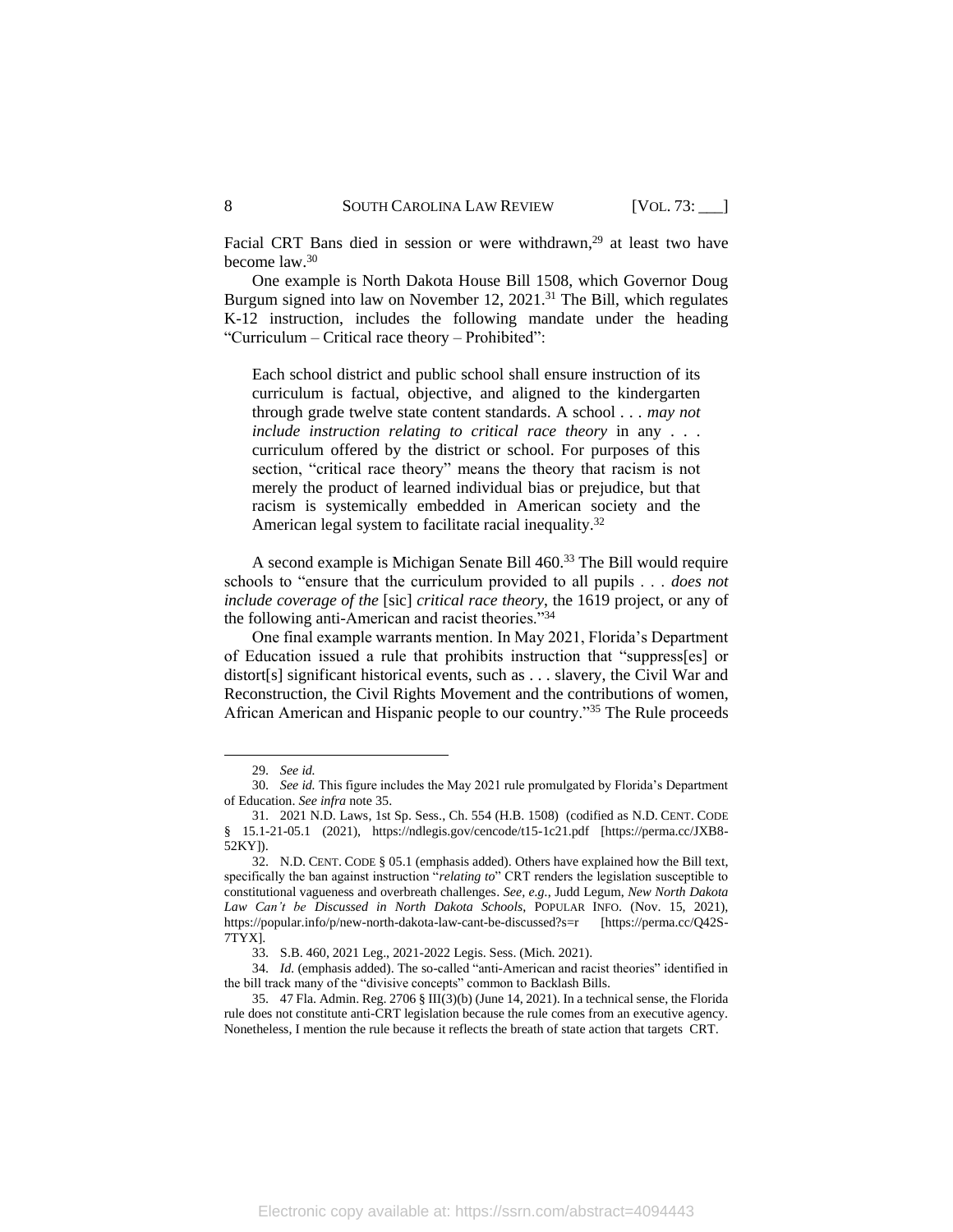to identify "the teaching of Critical Race Theory"<sup>36</sup> as instruction that would distort history, and thereby violate the preceding mandate.<sup>37</sup>

The foregoing captures a selection of Facial CRT Bans. Three broad observations are warranted. First, these explicit bans perform regulatory functions (e.g., regulating what may be discussed in the classroom) and discursive functions (e.g., communicating descriptive claims and moral values). Consider North Dakota's Bill, which (accurately) associates "critical race theory" with "the theory . . . that racism is systemically embedded in American society." <sup>38</sup> The legislation *regulates* speech by prohibiting instruction that brings a "systemic" lens to questions of racial inequality. But the legislation does more than regulate speech. It also *communicates* that structural theories of racism are inappropriate because they (purportedly) lack a "factual" or "objective" basis—criteria that the law simultaneously requires.

Second, and reflected in the above, Facial CRT Bans often suffer from internal contradiction. Consider Florida's recent rule. If CRT actually "suppress[ed] or distort[ed]" <sup>39</sup> history—as Florida's Department of Education claims—it would be consistent to (a) prohibit instruction that distorted the past and (b) ban CRT. But CRT neither "suppress[es]" nor "distorts" the past. To the contrary, CRT seeks a more layered and comprehensive historical accounting that counters traditions of erasure, suppression, and distortion. 40 Accordingly, if we value facts over sloganeering, a rule that demands historical accuracy cannot also prohibit CRT.

Third, textual ambiguity and internal contradiction is a common feature of Backlash Bills—including Facial CRT Bans. As noted above, a primary purpose of this legislative assault is to erode—within our national discourse our ability to distinguish between racism and antiracism. This project is neither based on, nor bound by, fact. To the contrary, it requires abandoning any principled distinction between a history of legalized racial subordination

<sup>36.</sup> The full language is as follows: Examples of theories that distort historical events and are inconsistent with State Board approved standards include the denial or minimization of the Holocaust, and the teaching of Critical Race Theory, meaning the theory that racism is not merely the product of prejudice, but that racism is embedded in American society and its legal systems in order to uphold the supremacy of white persons.

*Id.*

<sup>37.</sup> *See id.* (restricting instruction which "suppress[es] or distort[s] significant historical events").

<sup>39.</sup> 47 Fla. Admin. Reg., § III(3)(b).

<sup>40.</sup> *See generally* K-Sue Park, *The History Wars and Property Law: Conquest and Slavery as Foundational to the Field*, 131 YALE L. J. 1062 (2022) (critiquing how curriculum and pedagogy common in the first year Property Law class tends to obscure the historical and contemporary relevance of slavery and conquest to our modern real property system).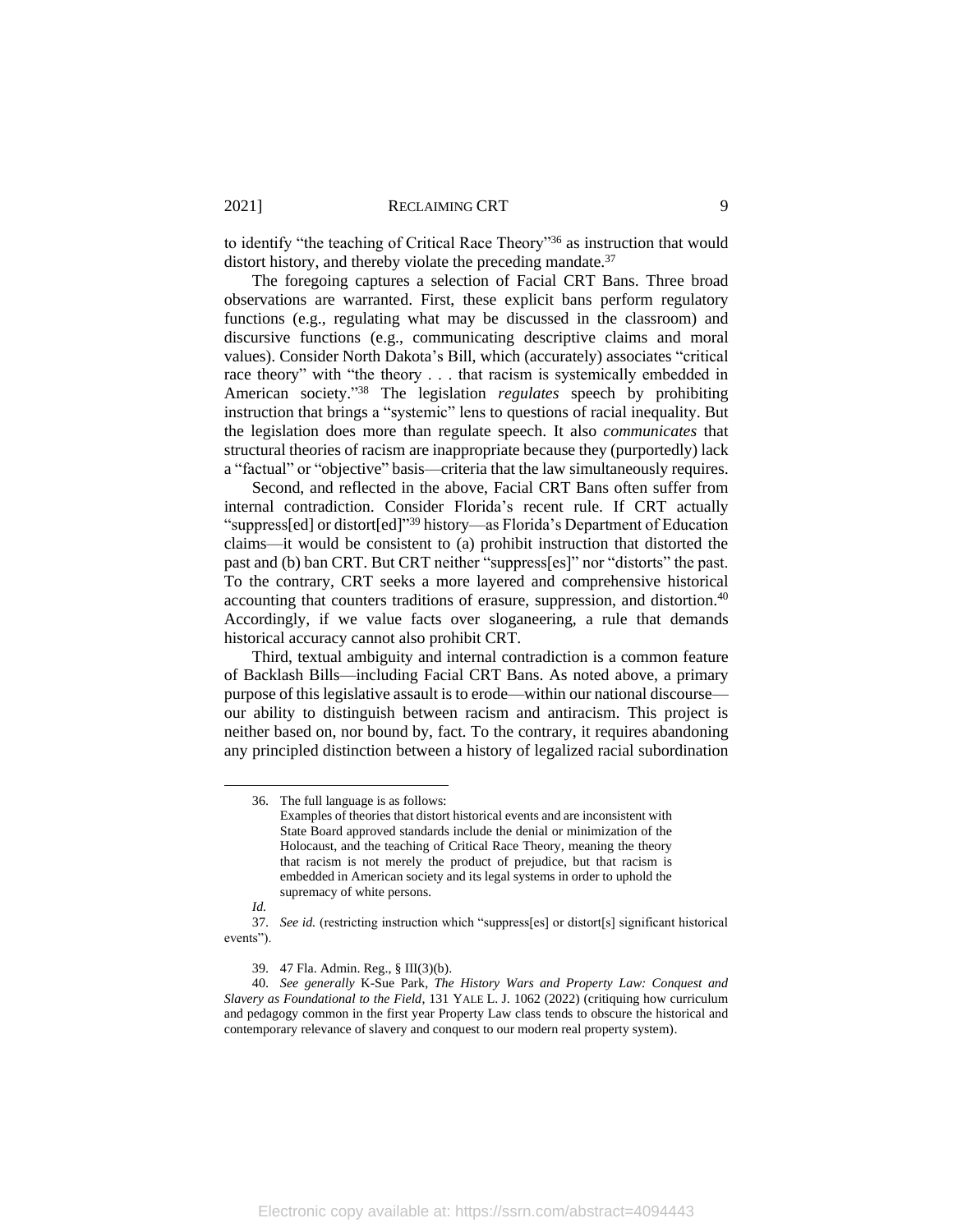and race-conscious efforts to undo that legacy. Facial CRT Bans advance that goal because of their internal tension, not in spite of it.

#### *B. CRT Gestures*

A second subset of Backlash Bills mention CRT—often within introductory language or gestural clauses—but do not expressly prohibit educators or others from teaching it.<sup>41</sup> Idaho House Bill 377, which Governor Brad Little signed into law on April 28,  $2021$ ,<sup>42</sup> is illustrative. The relevant language reads as follows:

The Idaho legislature finds that [the prohibited] tenets outlined [below], *often found in* "*critical race theory*," undermine the objectives outlined [above] and exacerbate and inflame divisions on the basis of sex, race, ethnicity, religion, color, national origin, or other criteria in ways contrary to the unity of the nation and the wellbeing of the state of Idaho and its citizens.<sup>43</sup>

Another example, which Alabama Representative Danny Crawford prefiled ahead of the January 2022 session, contains near-identical language:

The Legislature finds that [the prohibited] tenets outlined [below], *often found in critical race theory*, undermine the objectives outlined [above] and exacerbate and inflame divisions on the basis of sex, race, ethnicity, religion, color, national origin, or other criteria in ways contrary to the unity of the nation and the well-being of this state and its residents.<sup>44</sup>

Similar to Facial CRT Bans, CRT Gestures perform regulatory and discursive functions. That is, they are designed to (a) chill conversation about race and racism in the classroom (the regulatory function) and (b) malign CRT as unAmerican and inconsistent with basic equality norms (the discursive function). As to the latter, the above examples marshal standard rightwing talking points that denounce CRT as divisive and "contrary to" national unity. This claim invokes the trope—common to projects of racial backlash—that talking about race and racism is the source of racial division (which, in turn, suggests that race and racism are not relevant until named and discussed).

<sup>41.</sup> *See, e.g.*, IDAHO CODE § 33–138 (2021) (providing that prohibited acts may parallel CRT).

<sup>42.</sup> Act of April 28, 2021, ch. 293, sec. 1, 2021 Idaho Laws 885.

<sup>43.</sup> § 33–138(2) (emphasis added).

<sup>44.</sup> H.B. 11, 2022 Legis. Sess., Reg. Sess. (Ala. 2022) (emphasis added).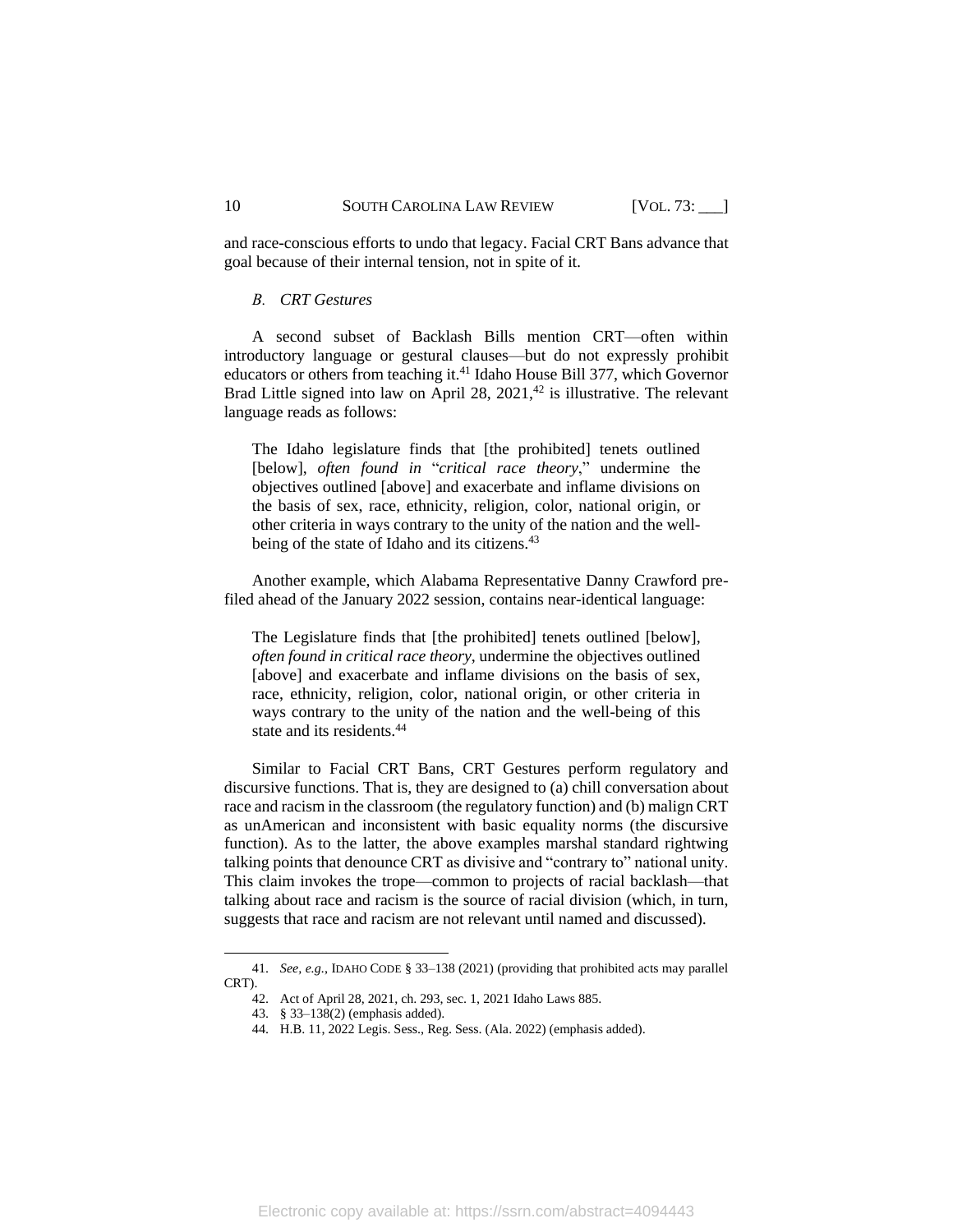# *C. CRT Silent*

Most Backlash Bills do not mention CRT.<sup>45</sup> This is not to say CRT is absent from the legislative process or public perception of the legislation. Even when bills are silent on CRT, bill proponents often center CRT and its supposed malevolence throughout the lawmaking process. <sup>46</sup> It is, accordingly, understandable that the media and public often view and portray these bills as"CRT Bans" or "anti-CRT."<sup>47</sup>

<span id="page-11-0"></span>Although CRT Silent bills vary, many share common elements. This includes language that prohibits educators from promoting<sup>48</sup> a series of "divisive concepts."<sup>49</sup> The initial list of "divisive concepts," enumerated below, first appeared in an Executive Order then-President Trump issued in September of 2020:

(1) one race or sex is inherently superior to another race or sex;

(2) the United States is fundamentally racist or sexist;

(3) an individual, by virtue of his or her race or sex, is inherently racist, sexist, or oppressive, whether consciously or unconsciously;

<sup>45.</sup> *See* Backlash Bill Index, *supra* note 9..

<sup>46.</sup> *E.g.*, Jeffrey Collins, *SC Lawmakers Vow to Take Time on Critical Race Theory Rules*, CHARLOTTE OBSERVER (Jan. 27, 2022, 4:29 PM), https://www.charlotteobserver.com/news/nation-world/national/article257749438.html [https://perma.cc/55TH-AJEJ] ("Other Republicans like Rep. Melissa Oremus said that if they wanted teachers to share personal opinions, they would invite them to dinner. '[F]or us to go into a classroom and tell our children that this happened because of your terrible [W]hite grandfather or great-grandfather, that is just wrong.'").

<sup>47</sup>*. See, e.g.*, Scott Bauer, *Wisconsin Assembly Passes Critical Race Theory Ban,*  ASSOCIATED PRESS (Sept. 28, 2021), https://apnews.com/article/business-wisconsin-educationrace-and-ethnicity-racial-injustice-dc73ee7fd8962ea52f56eae2319055d5

<sup>[</sup>https://perma.cc/656M-45XN]; Joseph Mendola, *My Turn: HB544 Embraces the Values of New Hampshire Residents,* CONCORD MONITOR (Apr. 21, 2021, 9:00 AM), https://www.concordmonitor.com/My-Turn-HB-544-embraces-the-values-of-NH-residents-40054309 [https://perma.cc/5VVJ-LV9S].

<sup>48.</sup> The specific conduct prohibited vis-à-vis "divisive concepts" differs across bills but tends to include iterations of the following: "teach," "act upon," "promote," and "encourage." *See, e.g.*, S.B. 377, 156th Gen. Assemb., Reg. Sess. (Ga. 2021–2022), <https://www.legis.ga.gov/api/legislation/document/20212022/203938> [https://perma.cc/CY4Z-BH98].

<sup>49.</sup> Cathryn Stout & Thomas Wilburn, *CRT Map: Efforts to Restrict Teaching Racism and Bias Have Multiplied Across the U.S.*, CHALKBEAT (Feb. 1, 2022, 7:20 PM), https://www.chalkbeat.org/22525983/map-critical-race-theory-legislation-teaching-racism [https://perma.cc/SMY2-6HNG].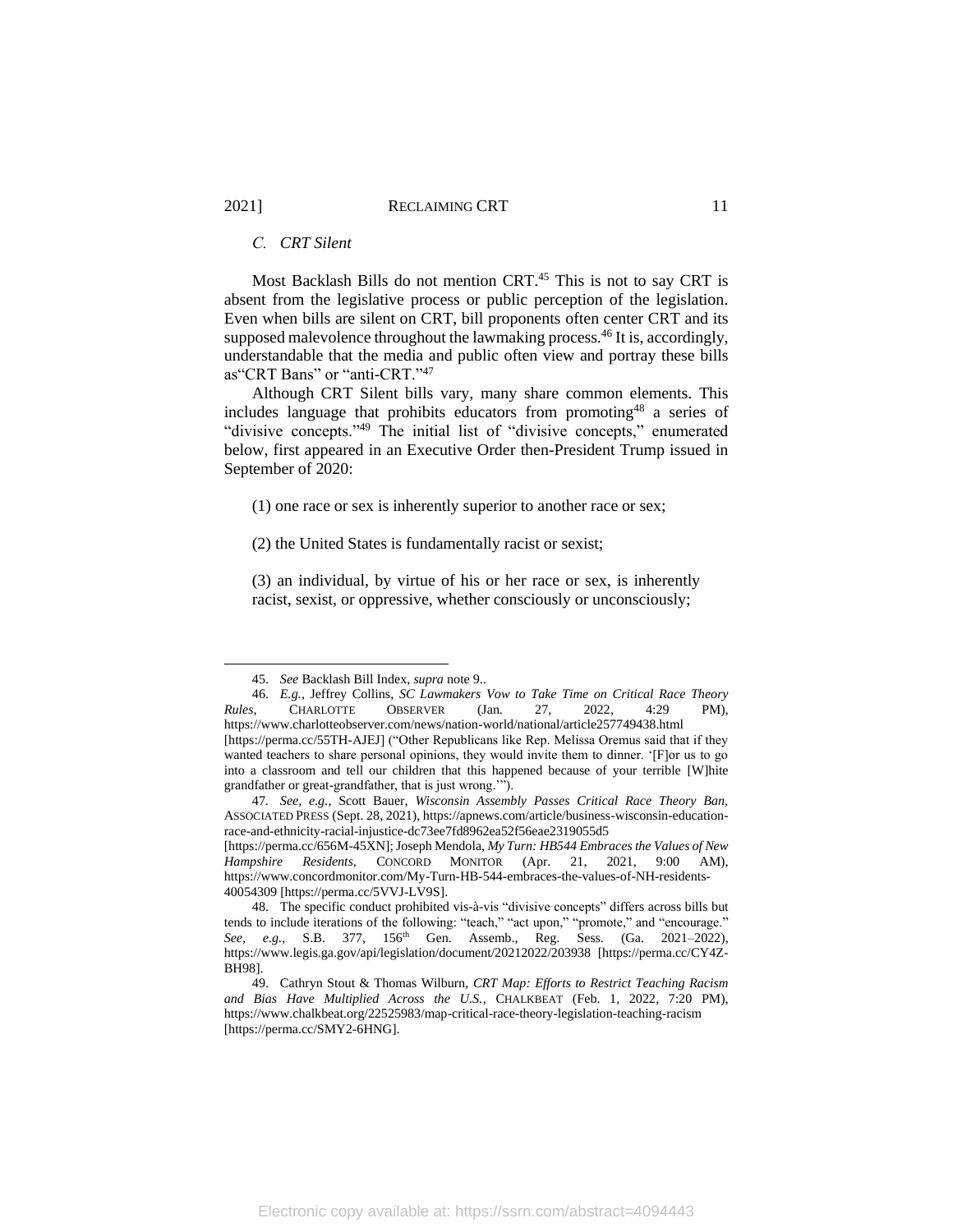(4) an individual should be discriminated against or receive adverse treatment solely or partly because of his or her race or sex;

(5) members of one race or sex cannot and should not attempt to treat others without respect to race or sex;

(6) an individual's moral character is necessarily determined by his or her race or sex;

(7) an individual, by virtue of his or her race or sex, bears responsibility for actions committed in the past by other members of the same race or sex;

(8) any individual should feel discomfort, guilt, anguish, or any other form of psychological distress on account of his or her race or sex; or

(9) meritocracy or traits such as a hard work ethic are racist or sexist, or were created by a particular race to oppress another race.<sup>50</sup>

Trump's Executive Order also referenced "race or sex stereotyping" and "race or sex scapegoating" as specific "divisive concepts" defined as follows:

"Race or sex stereotyping" means ascribing character traits, values, moral and ethical codes, privileges, status, or beliefs to a race or sex, or to an individual because of his or her race or sex.<sup>51</sup>

"Race or sex scapegoating" means assigning fault, blame, or bias to a race or sex, or to members of a race or sex because of their race or sex. It similarly encompasses any claim that, consciously or unconsciously, and by virtue of his or her race or sex, members of any race are inherently racist or are inherently inclined to oppress others, or that members of a sex are inherently sexist or inclined to oppress others.<sup>52</sup>

Over the past year, GOP legislators have expanded upon, or otherwise modified, the initial "divisive concepts." More recent bills, for example,

<sup>50</sup>*.* Exec. Order No. 13,950, 85 Fed. Reg. 60,683 (Sept. 22, 2020), https://www.govinfo.gov/content/pkg/FR-2020-09-28/pdf/2020-21534.pdf [https://perma.cc/AWH4-5YP5].

<sup>51.</sup> *Id.*

<sup>52.</sup> *Id.*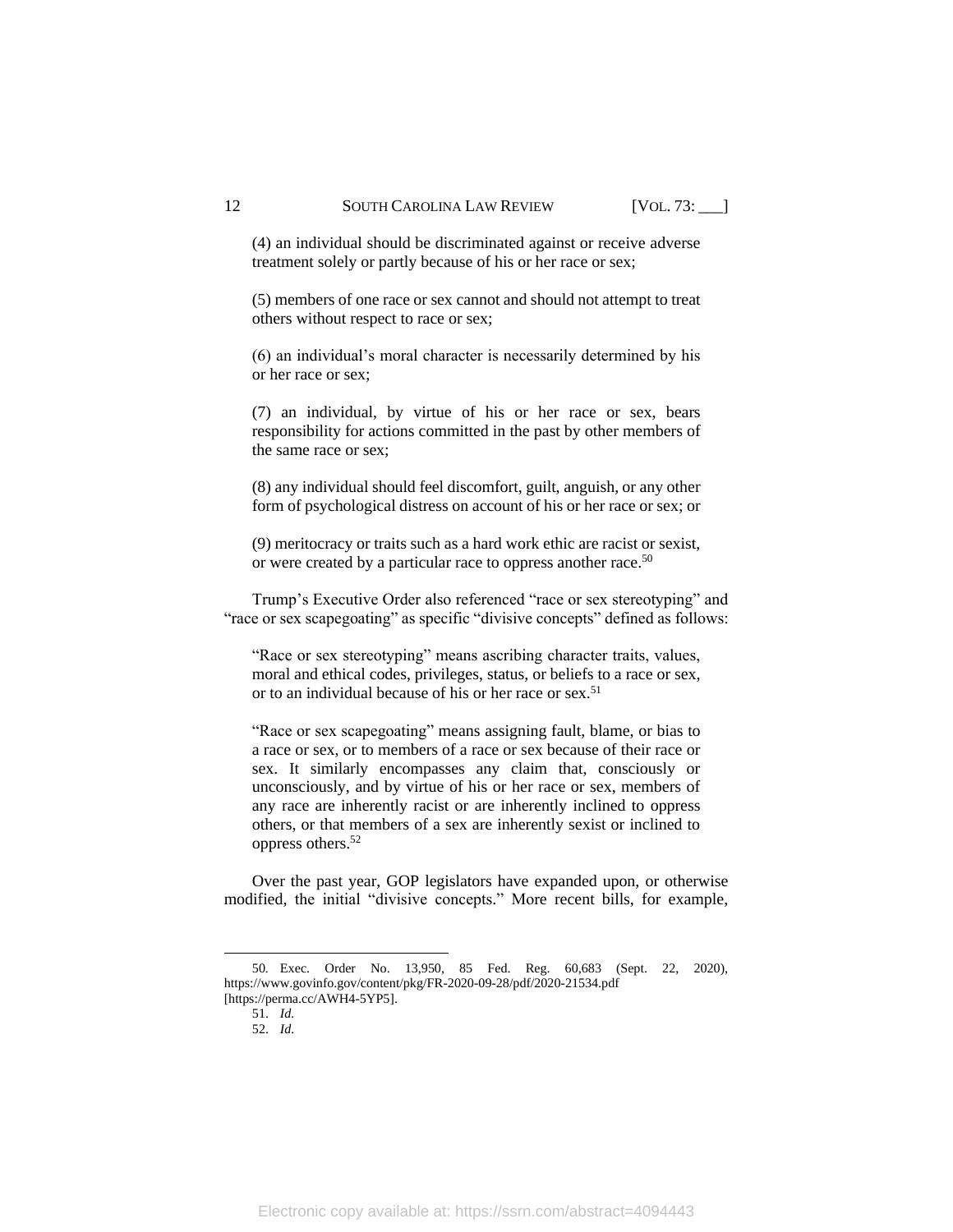include social categories beyond "race" and "sex." <sup>53</sup> Indiana Senate Bill 167, which garnered national attention earlier this year, is illustrative. The Bill expanded upon President Trump's language by prohibiting covered entities from promoting the concept that "any sex, race, *ethnicity, religion, color, national origin, or political affiliation* is inherently superior or inferior to another."<sup>54</sup>

The foregoing, albeit brief, outlines three subsets of Backlash Bills. In the next Part, I locate this regressive lawmaking within a broader, multifaceted campaign to defuse and discredit moments of racial progress and possibility.

### III. THREE SITES OF CONTESTATION; THREE FRONTS OF RACIAL **RETRENCHMENT**

<span id="page-13-0"></span>CRT might be the GOP's current object of derision,<sup>55</sup> but calculated efforts to malign and rollback even modest antiracist endeavors are nothing new.<sup>56</sup> To the contrary, Backlash Bills follow a longstanding tradition of coordinated racial backlash and retrenchment.<sup>57</sup> Albeit somewhat reductionist, one can disaggregate the fight for racial justice, and the backlash that follows, into three sites of contestation: (1) the legislative (that is, whether we pass laws designed to ameliorate or entrench racial inequality), (2) the discursive (that is, the stories we tell to explain racial inequality), and (3) the

<sup>53.</sup> Eesha Pendharker, *How Will Bans On 'Divisive' Classroom Topics Be Enforced? Here's What 10 States Plan to Do*, EDUCATIONWEEK (Jul. 14, 2021), https://www.edweek.org/policy-politics/how-will-bans-on-divisive-classroom-topics-beenforced-heres-what-10-states-plan-to-do/2021/07 [https://perma.cc/2P8A-H7EV].

<sup>54.</sup> S.B. 167, 122nd Gen. Assemb., 2nd Reg. Sess., § 9 (Ind. 2022) (emphasis added); *see also* H. 4605, 124th Gen. Assemb., Reg. Sess. (S.C. 2022) (prohibiting covered entities from promoting the view that "a group or an individual, by virtue of his or her race, ethnicity, sex, sexual orientation, national origin, heritage, culture, religion, or political belief is inherently racist, sexist, bigoted, ignorant, biased, fragile, oppressive, or contributive to any oppression, whether consciously or unconsciously").

<sup>55.</sup> CRT is not alone. Other targets include The 1619 Project, trans youth, and other communities out of the "American mainstream." *See Educational Gag Order Target Speech About LGBTQ+ Identities with New Prohibitions and Punishments*, PEN AMERICA (Feb. 15, 2022), https://pen.org/educational-gag-orders-target-speech-about-lgbtq-identities-with-newprohibitions-and-punishments/ [https://perma.cc/N2T9-UKG3]; Alice Marwick & Daniel Kreiss, *The Conservative Disinformation Campaign Against Nikole Hannah-Jones*, SLATE (June 02, 2021, 12:04 PM), https://slate.com/technology/2021/06/nikole-hannah-jones-unc-1619-project-disinformation-campaign.html [https://perma.cc/B2UL-5GQ7]. Still, CRT remains a primary target of right-wing legislation and talking points.

<sup>56.</sup> *See* Ibram X. Kendi, *The Mantra of White Supremacy*, ATLANTIC (Nov. 30, 2021), https://www.theatlantic.com/ideas/archive/2021/11/white-supremacy-mantra-antiracism/620832/ [https://perma.cc/R72Z-VFRN] (quoting Nikole Hannah-Jones, saying, "this idea that racial reckoning has gone too far and now [W]hite people are the ones suffering is the most predictable thing in the world if you understand American history.").

<sup>57.</sup> *See* Crenshaw, *supra* not[e 8,](#page-3-2) at 1334.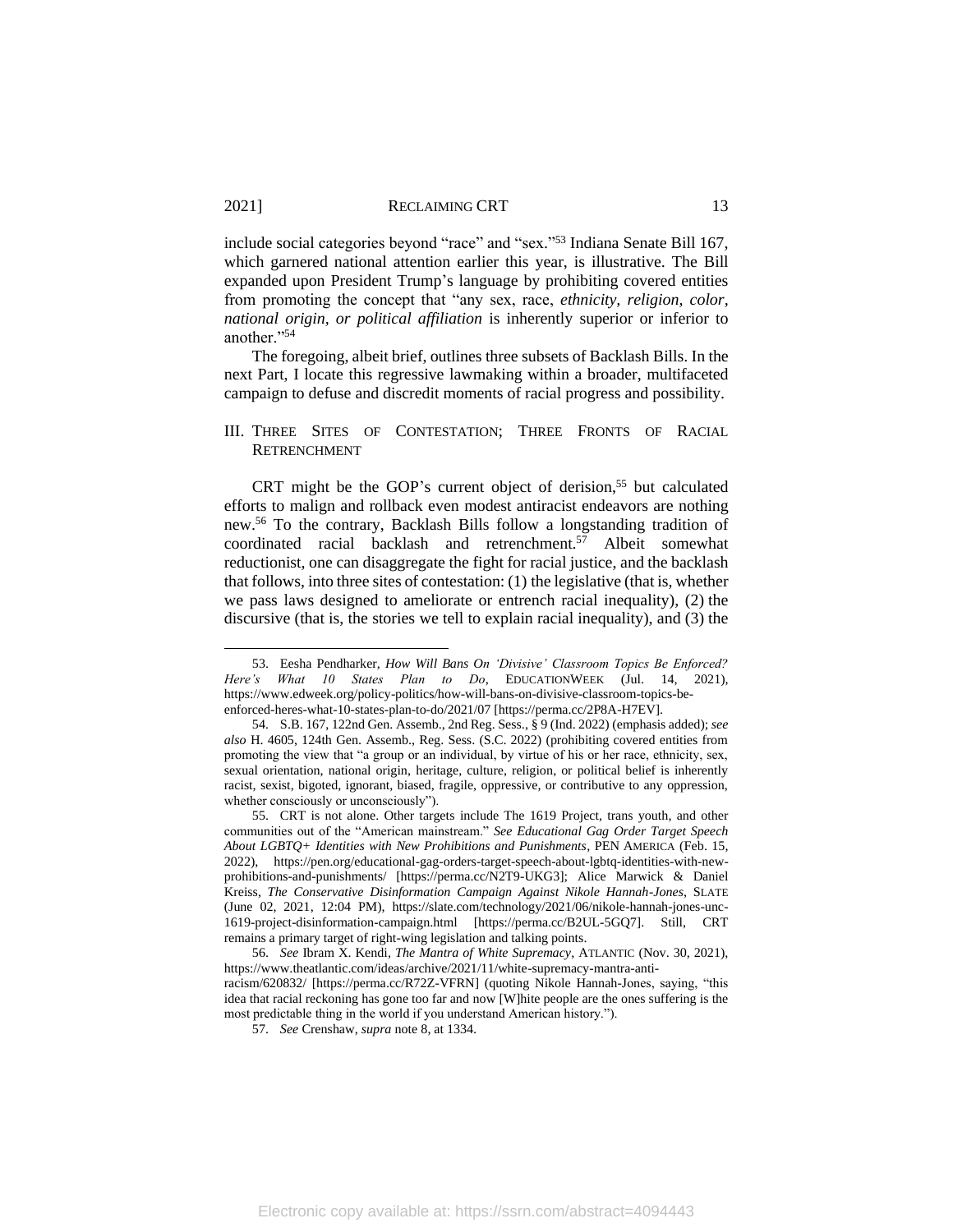interpretive (that is, how courts interpret our laws, based in part on the stories we tell). <sup>58</sup> I discuss each below.

# *A. The Legislative Front: The Laws We Pass (To Entrench or Ameliorate Racial Inequality)*

The first site of contestation is the legislative—that is, whether public officials adopt laws (e.g., state laws, executive orders, agency rules) designed to remedy or entrench existing racial inequities. In this vein, Backlash Bills can be viewed as a modern manifestation of *racially regressive* lawmaking a term I employ to describe legislative efforts intended to stymie, roll-back, or otherwise obstruct efforts to realize a more racially egalitarian society.

<span id="page-14-0"></span>"Black Codes" offer a poignant historical example. The Civil War left southern states "physically and economically devastated."<sup>59</sup> Beyond suffering massive casualties and military defeat, former Confederate states—and the political elites who governed them—lost their primary source of cheap (free) labor: enslaved people.<sup>60</sup> Black Codes, in turn, "provided an urgent legal solution to the demand for low[] or no-wage labor after the ratification of the Thirteenth Amendment."<sup>61</sup> These laws, which varied by state, "declared a black person to be vagrant if unemployed and without permanent residence; a person so defined could be arrested, fined, and bound out for a term of [labor] if unable to pay the fine."<sup>62</sup> In purpose and effect, Black Codes criminalized

<sup>58.</sup> Albeit discrete, these fronts are often reinforcing. For example, regressive lawmaking (the legislative front) benefits from, and offers a platform for legislators to disseminate, regressive narratives that rationalize the status quo as fair and just (the discursive), which in turn reifies narratives that judges can employ to coopt antidiscrimination law for regressive purposes (the interpretive front).

<sup>59.</sup> Cecil J. Hunt II, *Feeding the Machine: The Commodification of Black Bodies from Slavery to Mass Incarceration*, 49 U. BALT. L. REV. 313, 325 (2020).

<sup>60.</sup> *Id.* at 317, 319, 325.

<sup>61.</sup> Michele Goodwin, *The Thirteenth Amendment: Modern Slavery, Capitalism, and Mass Incarceration*, 104 CORNELL L. REV. 899, 936 (2019). *See* Jelani Jefferson Exum, *Reconstruction Sentencing: Reimagining Drug Sentencing in the Aftermath of the War on Drugs*, 58 AM. CRIM. L. REV. 1685, 1688 (2021) ("At the beginning of this post-war period, during President Andrew Johnson's administration, Southern state legislatures passed Black Codes to maintain white supremacy and to continue their pre-war control of Black people's labor and behavior.").

<sup>62.</sup> *Black Code*, ENCYC. BRITANNICA (Aug. 20, 2019), https://www.britannica.com/topic/black-code [https://perma.cc/Q7RU-U5HY]; *see also* David P. Weber, *Restricting the Freedom of Contract: A Fundamental Prohibition*, 16 YALE HUM. RTS. & DEV. L.J. 51, 72 (2013) ("Following the Civil War, the Black Codes were either amended or new ones implemented to ostensibly comply with the Reconstruction Era Amendments while maintaining blacks in a subservient role.").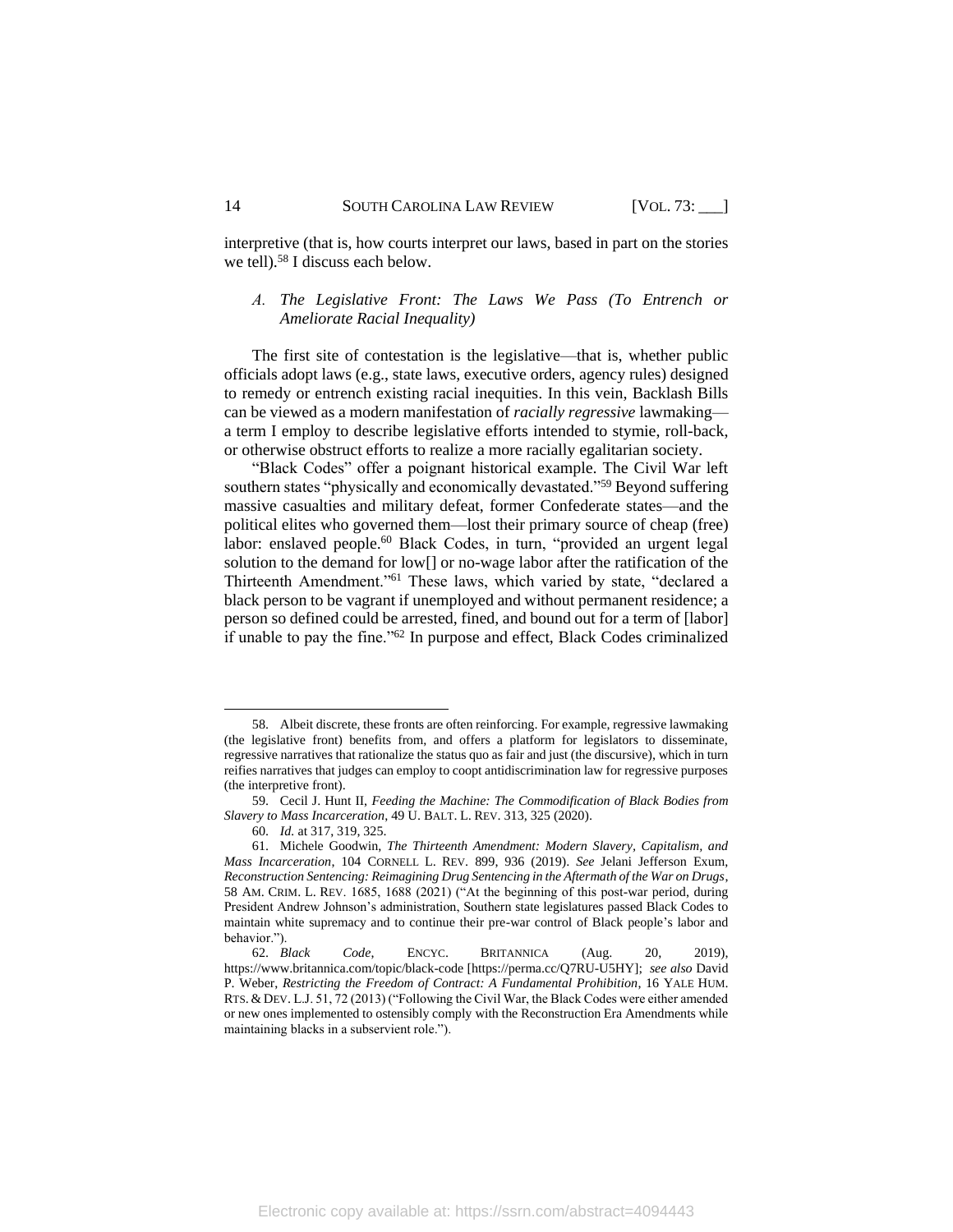blackness itself—thereby enabling the South to "reimpos[e] slavery on the freeman in every way but in name."<sup>63</sup>

Black Codes foreshadowed Jim Crow—an era of racially regressive lawmaking that proliferated across the South following Reconstruction.<sup>64</sup> Although varied, many Jim Crow laws regulated how Black Americans, among other individuals racialized as non-white, could travel through public and private space.<sup>65</sup> In a recent piece, Andrew Pegoda explains that segregationist laws were not principally designed to physically separate different racialized groups.<sup>66</sup> Rather, this regime facilitated and amplified a broader set of social norms, cultural expectations, and legal rules that reinscribed racial hierarchy and white supremacy into American society.<sup>67</sup>

As a formal matter, Black Codes and Jim Crow now reside in an ignoble past. <sup>68</sup> But racially regressive lawmaking remains a present-day reality. Backlash Bills—alongside voter suppression laws, anti-trans laws, and book bans—offer the modern analogue. To be sure, twenty-first century regressive lawmaking differs from its twentieth century and nineteenth century antecedents. But common features unite these bodies of law. Just as lawmakers passed Black Codes and Jim Crow to reassert a pre-Civil War racial order, today's Backlash Bills are designed, in part, to counter the appetite for antiracist reform that emerged following 2020's summer of protest. 69

<sup>63.</sup> Hunt, *supra* not[e 59,](#page-14-0) at 326 (describing Black Codes).

<sup>64.</sup> Although most prominent in the former Confederate states, Jim Crow laws were not limited to the South. Steve Luxenberg, *The Forgotten Northern Origins of Jim Crow*, TIME (Feb. 19, 2019, 10:35 AM), https://time.com/5527029/jim-crow-plessy-history/ [https://perma.cc/7W7Q-HZGF].

<sup>65.</sup> Frances L. Edwards & Grayson Bennett Thompson, *The Legal Creation of Raced Space: The Subtle and Ongoing Discrimination Created Through Jim Crow Laws*, 12 BERKELEY J. AFR. AM. L. & POL'Y 145, 145 (2010) ("Jim Crow Laws defined property rights and restricted the use of architectural space for both White and African Americans. As a result, these laws intentionally, yet subtly, created a kind of 'raced space.'").

<sup>66.</sup> Andrew Joseph Pegoda, *What People Still Get Wrong About Segregation,* TIME (Feb. 3, 2020, 1:00 PM), https://time.com/5775300/segregation-separation/ [https://perma.cc/D4F5- 7L5D].

<sup>67.</sup> *Id.*

<sup>68.</sup> Responding to a range of social, political, and legal pressure, the federal government—through judicial, legislative, and executive action—prohibited many of the laws that anchored American Apartheid. *See* Theodore M. Shaw, *The Race Convention and Civil Rights in the United States*, 3 N.Y. CITY L. REV. 19, 35 (1998) ("Civil rights lawyers and other[s] who believe the *Brown* paradigm would be a model for social change may be unduly optimistic if they ignore the contextual conditions, including international pressure, that made the school desegregation decision possible.").

<sup>69.</sup> *See, e.g.*, Jeffrey Sachs, *New Stop W.O.K.E. Act Fits Disturbing Pattern in Education Culture War*, PEN AMERICA (Dec. 23, 2021), https://pen.org/stop-woke-act-fits-disturbingpattern-education-culture-war/ [https://perma.cc/9GCV-8K8G].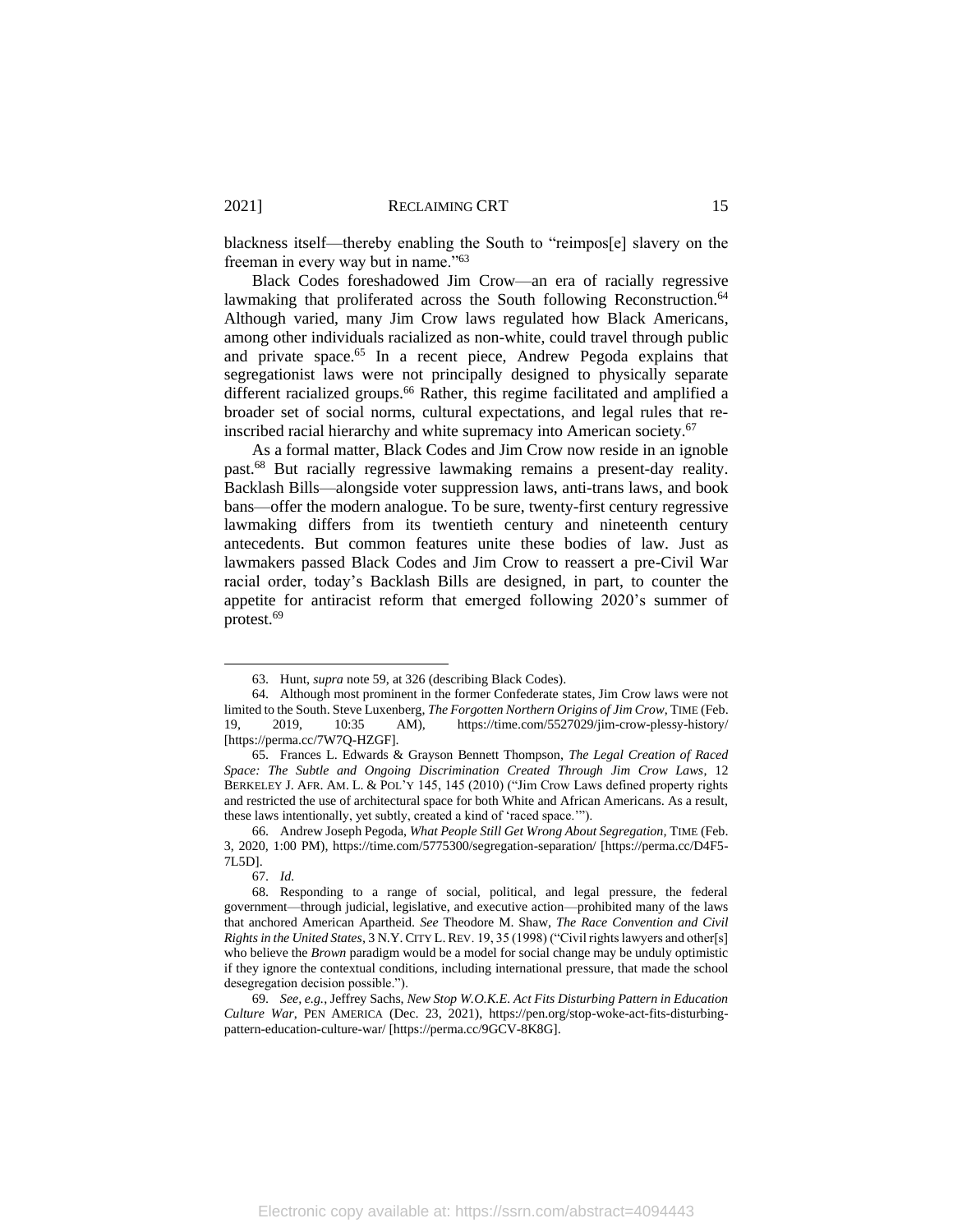16 SOUTH CAROLINA LAW REVIEW [VOL. 73: ]

Accordingly, when states pass racially regressive laws, it makes sense to challenge the laws' validity (through strategies of *contestation*) and avoid their force (through strategies of *evasion*). For this reason, one can understand why contestation<sup>70</sup> and evasion<sup>71</sup> have constituted the primary counterstrategies stakeholders have deployed to resist Backlash Bills. Contestation and evasion are not without merit. But they are often ill-suited to address the laws' discursive function. As noted above, the legislative process surrounding Backlash Bills offers a platform to seed and spread potent narratives that malign antiracism itself. To better appreciate this threat, and identify how stakeholders might meet it, I now turn to the second site of contestation: the narratives we tell about race, racism, racial inequality in America.

# *B. The Discursive Front: The Stories We Tell (To Explain Racial Inequality)*

The second site of contestation is the discursive—that is, the competing stories we tell about contemporary inequality in America. Regressive racial projects, from enslavement through mass incarceration, have always involved a discursive—or narrative—dimension.<sup>72</sup> This often involves two distinct but reinforcing threads. From one end, anti-egalitarian forces coopt the language of equality to shield regressive projects from moral or historical critique.<sup>73</sup>

<sup>70.</sup> In Oklahoma, for example, civil rights groups and local stakeholders have sued to strike down a law that "severely restricts public school teachers and students from learning and talking about race and gender in the classroom." *See, e.g.*, Press Release, ACLU, Lawyers Committee File Lawsuit Challenging Oklahoma Classroom Censorship Bill Banning Race and Gender Discourse (Oct. 19, 2021), https://www.aclu.org/press-releases/aclu-aclu-oklahomalawyers-committee-file-lawsuit-challenging-oklahoma-classroom [https://perma.cc/3CHR-4ETX]. *See also* Ethan Dewitt, *ACLU Joins NEA to File Second Lawsuit Against 'Divisive Concepts' Law*, N.H. BULLETIN (Dec. 20, 2021, 2:10 PM), https://newhampshirebulletin.com/briefs/aclu-joins-nea-to-file-second-lawsuit-againstdivisive-concepts-law/ [https://perma.cc/CDV4-ZCAM].

<sup>71.</sup> Former Virginia Governor Terry McAuliffe, for example, characterized "outrage over [CRT] as a 'made up, racist dog whistle' that has never been taught in Virginia schools." *See*  Crampton*, supra* note [7;](#page-3-1) *see also* Devyani Chhetri, *SC Will Not Give Money to Teach Critical Race Theory. But We Never Taught It, Says Schools*, GREENVILLE NEWS (Jul. 1, 2021, 7:51 A.M.), https://www.greenvilleonline.com/story/news/local/south-carolina/2021/07/01/criticalrace-theory-sc-schools-not-taught-what-is-budget/5303357001/ [https://perma.cc/8YS7-FUA2] (reporting a similar response in South Carolina).

<sup>72.</sup> *See Scientific Racism,* HARV. LIBR., https://library.harvard.edu/confronting-antiblack-racism/scientific-racism [https://perma.cc/7FQQ-J6M9].

<sup>73.</sup> A salient example includes the claim that Backlash Bills further Martin Luther King, Jr.'s vision of a society that judges children by the content of their character, not the color of their skin. *See* Sherronda J. Brown, *The Endless Appropriation of MLK and White Supremacy's Need to Rewrite Historical Narratives*, BLACK YOUTH PROJECT (Mar. 13, 2020),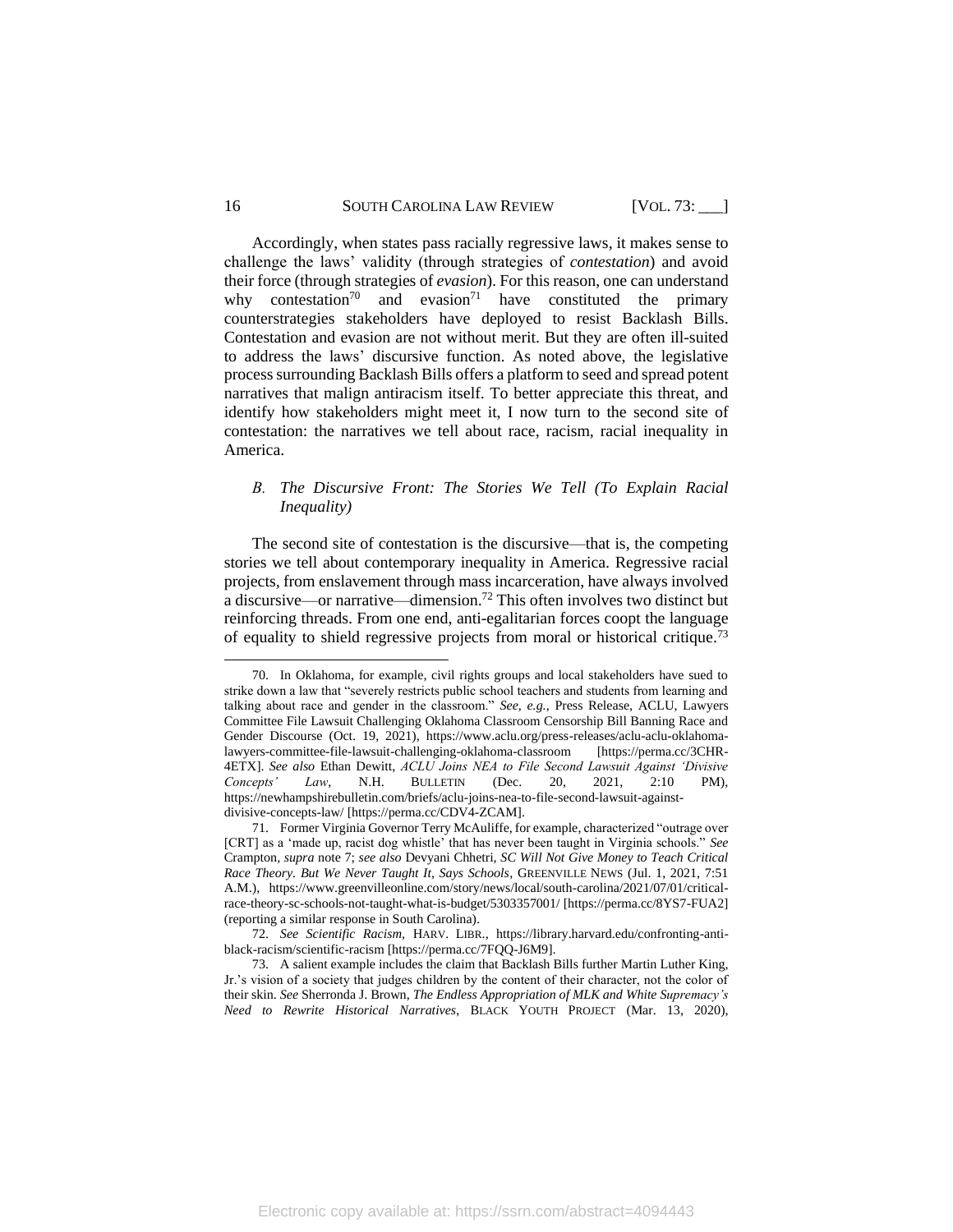From the other end, the Right deploys theories of race and racism that justify and rationalize racial inequality.<sup>74</sup> These converging narratives do more than insulate the status quo from critique. They also delegitimize—as "reverse racism," "preferential treatment," or "anti-[W]hite discrimination" affirmative (and often race-conscious) efforts to ameliorate enduring inequality.<sup>75</sup>

<span id="page-17-1"></span><span id="page-17-0"></span>The precise talking points that facilitate backlash narratives have evolved over time. A century ago, segregationists marshaled biological theories of racial inferiority/superiority to defend Jim Crow (among other facially discriminatory laws).<sup>76</sup> Today, biological arguments—now largely condemned as racist—have fallen out of favor. <sup>77</sup> In their place, status quo defenders often rationalize inequality by pointing to alleged cultural differences or individual deficits.<sup>78</sup> These narratives, albeit invoking different causal stories, serve a common purpose. Once one rationalizes the status quo as fair, just, and necessary—whether via biologal or cultural theories of race it becomes easier to delegitimize efforts to redistribute social, political and economic resources.<sup>79</sup> Today, this causal story animates resurgent narratives that portray antiracism as racist, and caricature CRT as anti-White.<sup>80</sup>

<span id="page-17-2"></span>The specific targets might be new, but the underlying script has anchored anti-reform efforts since at least the nineteenth century. The *Civil Rights* 

http://blackyouthproject.com/the-endless-appropriation-of-mlk-and-white-supremacys-needto-rewrite-historical-narratives/ [https://perma.cc/82PJ-RMMA]; Mendola, *supra* note [47.](#page-11-0)

<sup>74.</sup> *See, e.g.*, Michael E. Ruane, *A brief history of the enduring phony science that perpetuates white supremacy*, WASH. POST (Apr. 30, 2019), https://www.washingtonpost.com/local/a-brief-history-of-the-enduring-phony-science-thatperpetuates-white-supremacy/2019/04/29/20e6aef0-5aeb-11e9-a00e-050dc7b82693\_story.html [https://perma.cc/LK5L-JUEK].

<sup>75.</sup> For a more textured account of the conceptions of race and racism that often animate regressive racial projects, see Jonathan Feingold, *Colorblind Capture*, 102 B.U. L. REV. (forthcoming 2022) (manuscript at 5) (on file with author).

<sup>76.</sup> *See, e.g.*, Dorothy E. Roberts, *Race and the Enlightenment*, *in* FOUR HUNDRED SOULS 119 (Ibraham X. Kendi & Keisha N. Blain eds., 2021).

<sup>77.</sup> *See* Robert A. Nye, *The Rise and Fall of the Eugenics Empire: Recent Perspectives on the Impact of Biomedical Thought in Modern Society*, 36 HIST. J. 687, 697–99 (1993).

<sup>78.</sup> *See* Crenshaw, *supra* note [57,](#page-13-0) at 1379 ("Thomas Sowell, for example, suggests that underclass Blacks are economically depressed because they have not adopted the values of hard work and discipline.").

<sup>79.</sup> *See id.* at 1380 ("White race consciousness, which includes the modern belief in cultural inferiority, acts to further Black subordination by justifying all the forms of unofficial racial discrimination, injury, and neglect that flourish in a society that is only formally dedicated to equality.").

<sup>80.</sup> *See* Kali Holloway, *"Critical Race Theory" is White History*, NATION (Nov. 16, 2021), https://www.thenation.com/article/society/crt-race-history/ [https://perma.cc/WCP5- GAXZ] ("[T]hose behind the current anti-anti-racist movement in education have publicly admitted to repurposing CRT to 'turn it toxic,' as conservative activist Christopher F. Rufo put it, branding it as anti-[W]hite propaganda.").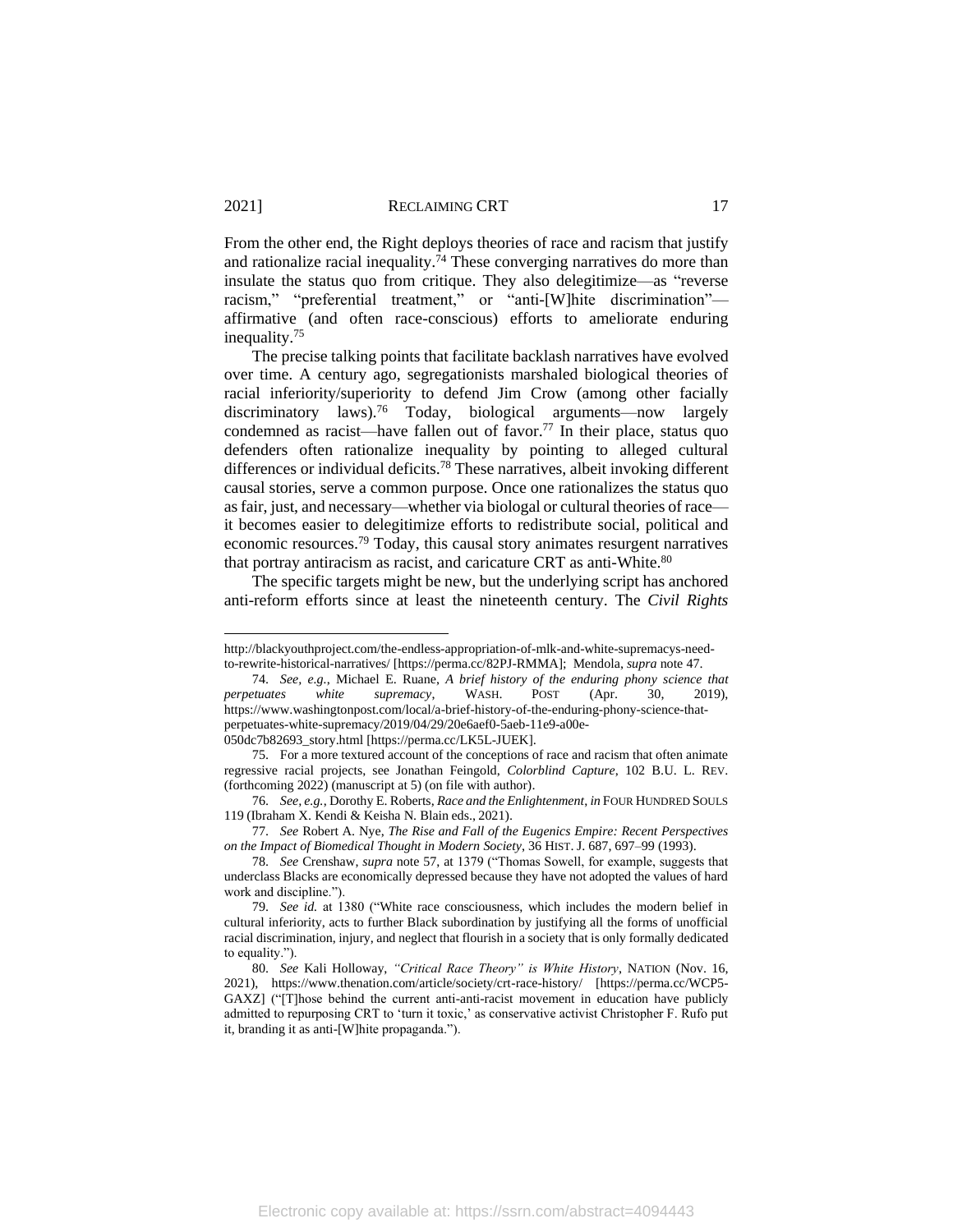*Cases* offer a salient example. <sup>81</sup> In this set of consolidated cases from 1883, the Supreme Court struck down the Civil Rights Act of 1875. <sup>82</sup> The Act, which Congress passed a decade after the Civil War, comprised an early legislative attempt to prohibit racial discrimination in public accommodations—a modest but critical step toward equality for Black Americans.<sup>83</sup>

To appreciate how the Court coopted the language of equality to discredit Congress's antiracist intervention, Justice Bradley's language speaks for itself:

When a man has emerged from slavery, and by the aid of beneficent legislation has shaken off the inseparable concomitants of that state, there *must be some stage* in the progress of his elevation when he takes the *rank of a mere citizen*, and *ceases to be the special favorite* of the laws, and when his rights as a citizen, or a man, are to be protected in the ordinary modes by which other men's rights are protected.<sup>84</sup>

In essence, Justice Bradley decried antidiscrimination law as an impermissible "racial preference" that elevated Black Americans above their White counterparts.<sup>85</sup> This "preference" framing implies that race is not relevant, and racism is not present, until the moment an actor (here Congress)

*Id.* at 61 (Harlan, J., dissenting).

85. Justice Scalia employed similar language when he characterized disparate impact as a "racial thumb on the scale[]." *See* Ricci v. DeStefano, 557 U.S. 557, 594 (2009) (Scalia, J., concurring) ( "Title VII's disparate-impact provisions place a racial thumb on the scales, often requiring employers to evaluate the racial outcomes of their policies, and to make decisions based on (because of) those racial outcomes. That type of racial decisionmaking is, as the Court explains, discriminatory.").

<sup>81.</sup> *See The Civil Rights Cases*, 109 U.S. 3 (1883).

<sup>82.</sup> *See id.* at 26.

<sup>83.</sup> See Civil Rights Act of 1875, 18 Stat. 335 (1875) § 1, which provided: That all persons within the jurisdiction of the United States shall be entitled to the full and equal enjoyment of the accommodations, advantages, facilities, and privileges of inns, public conveyances on land or water, theaters, and other places of public amusement; subject only to the conditions and limitations established by law, and applicable alike to citizens of every race and color, regardless of any previous condition of servitude.

<sup>84.</sup> *Id*. at 31 (majority opinion) (emphasis added). Writing in dissent, Justice Harlan chastised the majority for ignoring the social reality that necessitated federal antidscrimination law in the wake of the Civil War:

The one underlying purpose of congressional legislation has been to enable the black race to take the rank of mere citizens. The difficulty has been to compel a recognition of the legal right of the black race to take that rank of citizens, and to secure the enjoyment of privileges belonging, under the law, to them as a component part of the people for whose welfare and happiness government is ordained.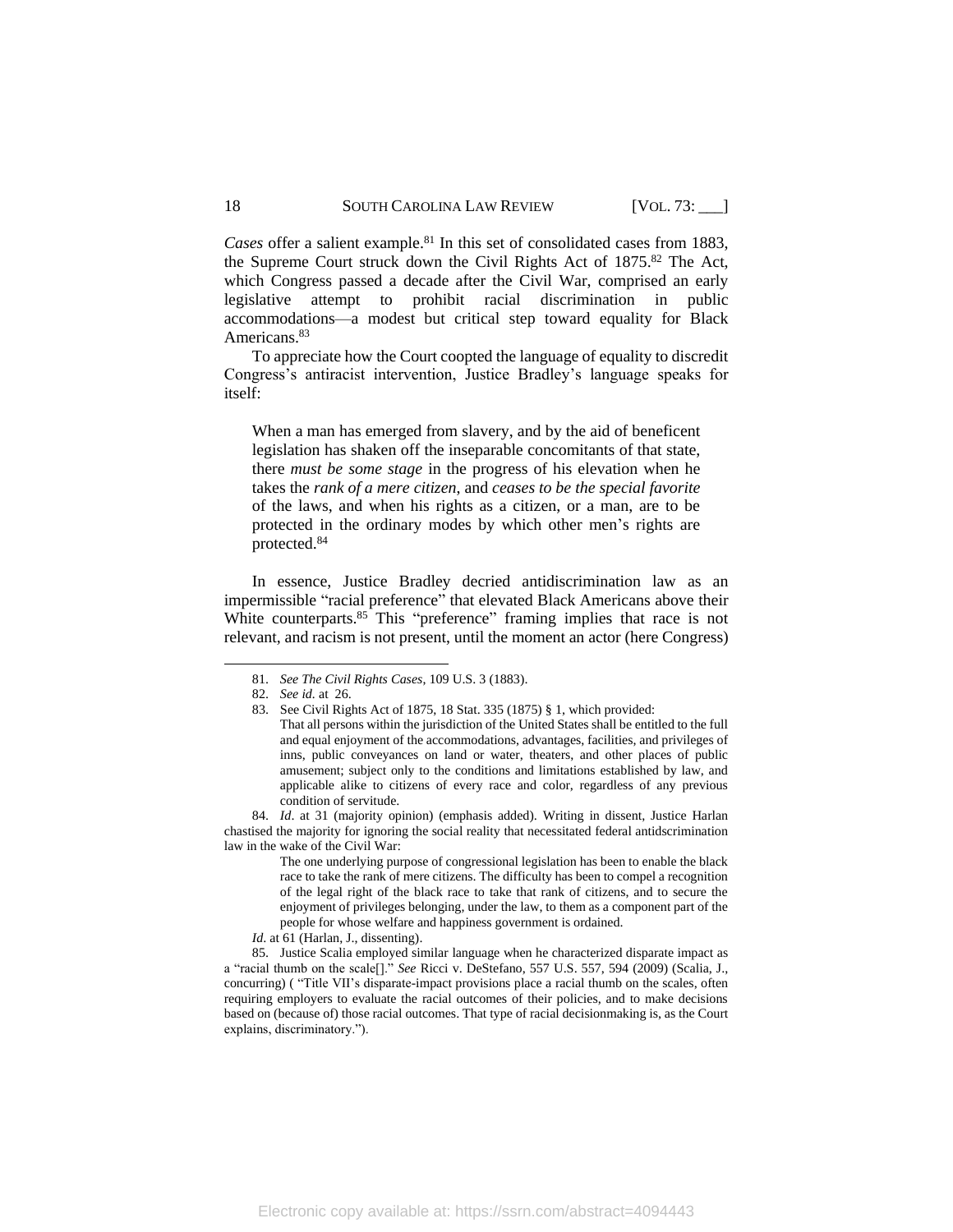makes it so. This narrative, which equates facial neutrality with racial neutrality, continues to anchor conservative attacks on a range of remedial efforts. 86

Affirmative action is a notable example. In the mid-twentieth century, institutions across the United States (often spurred by grassroots mobilization, the Civil Rights Act of 1964, and judicial mandates) instituted a range of race- and gender-conscious practices to ameliorate legacies of racial and gender exclusion.<sup>87</sup> As soon as these initiatives took effect, they encountered resistance—often anchored to rhetorical attacks that denounced race- or gender-attentive policies as unlawful and immoral discrimination.<sup>88</sup> With echoes of Justice Bradley, regressive forces coopted the language of equality to reposition White men as innocent victims, the collateral damage of "reverse racism" and "preferences" that benefitted "unqualified" women and people of color.<sup>89</sup>

<span id="page-19-0"></span>The Right's ability to rebrand remedies (for past and present discrimination) as discrimination, or what I term discursive appropriation, is integral to projects of racial backlash. This narrative maneuvering shrouds regressive efforts under a veil of racial neutrality and renders racial reform even antidiscrimination itself—a target of public scorn. The success of discursive appropriation continues to shape—and impoverish—our national affirmative action debates. From stark critics to staunch defenders, all sides tend to equate affirmative action with "racial preferences" that contravene an otherwise racially neutral baseline—a framing that invites predictable legal and moral critique. 90

<span id="page-19-1"></span>This "affirmative action-as-preference" framing is ubiquitous. But it is not inevitable. To the contrary, the Left could reclaim affirmative action as a modest countermeasure that mitigates racial, gender, and class

<sup>86.</sup> *See* Feingold, *supra* not[e 75.](#page-17-0)

<sup>87.</sup> The term "affirmative action" appeared alongside related policies and programs as early as 1935 in the National Labor Relations Act of the same year. Jackie Mansky, *The Origins of the Term 'Affirmative Action'*, SMITHSONIAN MAG. (June 22, 2016), https://www.smithsonianmag.com/history/learn-origins-term-affirmative-action-180959531/ [https://perma.cc/ZHM6-M9TM].

<sup>88.</sup> *See* Kathleen M. Sullivan, *Sins of Discrimination: Last Term's Affirmative Action Cases*, 100 HARV. L. REV. 78, 84–85 (1986).

<sup>89.</sup> *See* David Simson, *Whiteness As Innocence*, 96 DENV. L. REV. 635, 695 (2019).

<sup>90.</sup> *See, e.g.*, Devon W. Carbado, *Footnote 43: Recovering Justice Powell's Anti-Preference Framing of Affirmative Action*, 53 U.C. DAVIS L. REV. 1117, 1129 (2019) ("[L]iberals themselves too often defend affirmative action from the perspective that the policy is a preference. Indeed . . . the difference between liberal and conservative views on affirmative action is that liberals think the 'preference' is justified . . . while conservatives think affirmative action is never justified because it effectuates reverse discrimination.").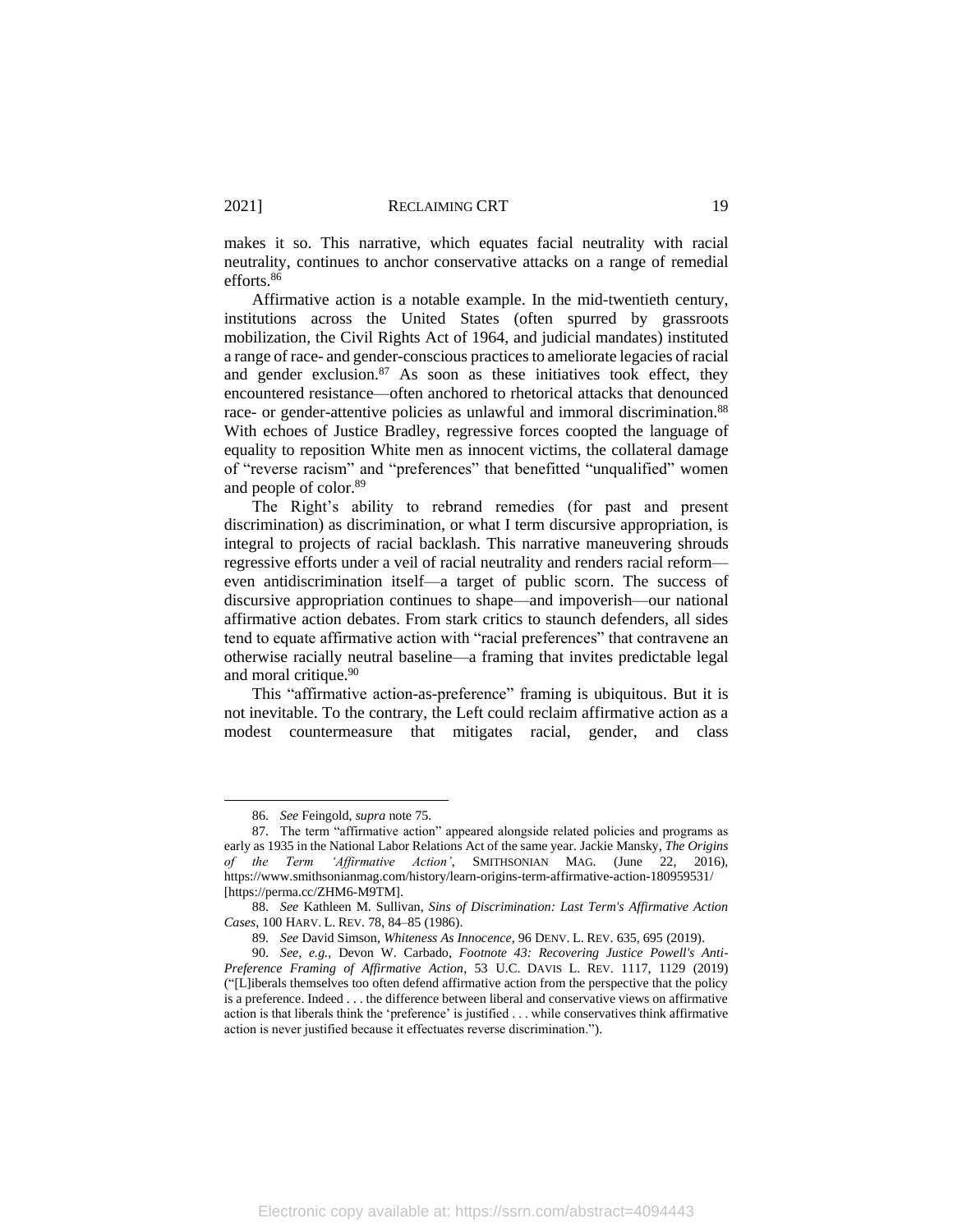(dis)advantages embedded within facially neutral selection regimes.<sup>91</sup> In practice, this rarely occurs.<sup>92</sup> Instead, advocates tend to defend affirmative action as justifiable discrimination—rather than, for instance, championing such policies as modest *anti*discrimination measures necessary to promote a more racially neutral process.<sup>93</sup>

As a result, the Left fails to counter a conservative story that decouples existing racial stratification from racism past and present. This, in turn, invites false equivalencies between race-conscious policies designed to entrench racial hierarchy (e.g., Jim Crow) and those designed to undo that legacy (e.g., affirmative action). The Left, in short, is doing the Right's work for it—by reifying a narrative that renders legible and accessible the potent claim that antiracism (because it sees and attends to race and racism) is the new racism, and that antiracists (because they see and attend to race and racism) are the new racists.

# <span id="page-20-0"></span>*C. The Interpretative Front: The Reasons We Give (To Enforce or Invert Antidiscimination Law)*

Above, I outlined legislative and discursive fronts in the enduring fight for racial justice. Both interact with the third front, which I term the *interpretive*—that is, the space where jurists debate the meaning and mandate of existing law. In this space, racial retrenchment has long depended on *judicial capture*, a term that reflects the infusion of conservative racial ideologies into antidiscrimination law. <sup>94</sup> This process has enabled rightwing forces to appropriate racially progressive laws for racially regressive ends.<sup>95</sup>

<span id="page-20-1"></span>One can think of judicial capture as a tactical backstop when regressive lawmaking is unviable. That is, when legislatures are unable to pass regressive

<sup>91.</sup> *Id.* at 1128–32. At a minimum, advocates could contest the preferencing framing as a "highly contestable claim, not an empirical fact." *Id*. at 1132.

<sup>92.</sup> *See* Louis Menand, *The Changing Meaning of Affirmative Action*, NEW YORKER (Jan. 13, 2020), https://www.newyorker.com/magazine/2020/01/20/have-we-outgrown-the-need-foraffirmative-action [https://perma.cc/F2Z5-G2HY].

<sup>93.</sup> *See* Feingold, *supra* note [75](#page-17-0) (detailing the multiple ways in which race matters in facially race-neutral selection processes).

<sup>94.</sup> *See* Randall Kennedy, *More Foe Than Friend: The Supreme Court and the Pursuit of Racial Equality*, NATION (Aug. 9, 2021), https://www.thenation.com/article/society/justicedeferred-racial-equality-supreme-court/ [https://perma.cc/XMF5-TANX]; *see also* Ariane de Vogue, *Major 6-3 Rulings Foreshadow a Sharper Supreme Court Right Turn*, CNN (July 1, 2021), https://www.cnn.com/2021/07/01/politics/supreme-court-6-3-conservativeliberal/index.html [https://perma.cc/Y4LP-J6U2].

<sup>95.</sup> Here, I use the term "racially progressive laws" broadly to encompass constitutional provisions (e.g., the Fourteenth Amendment), statutory law (e.g., Title VI of the Civil Rights Act), and Supreme Court decisions (e.g., *Brown v. Board*) originally intended to counter formal and informal barriers to a racially egalitarian society.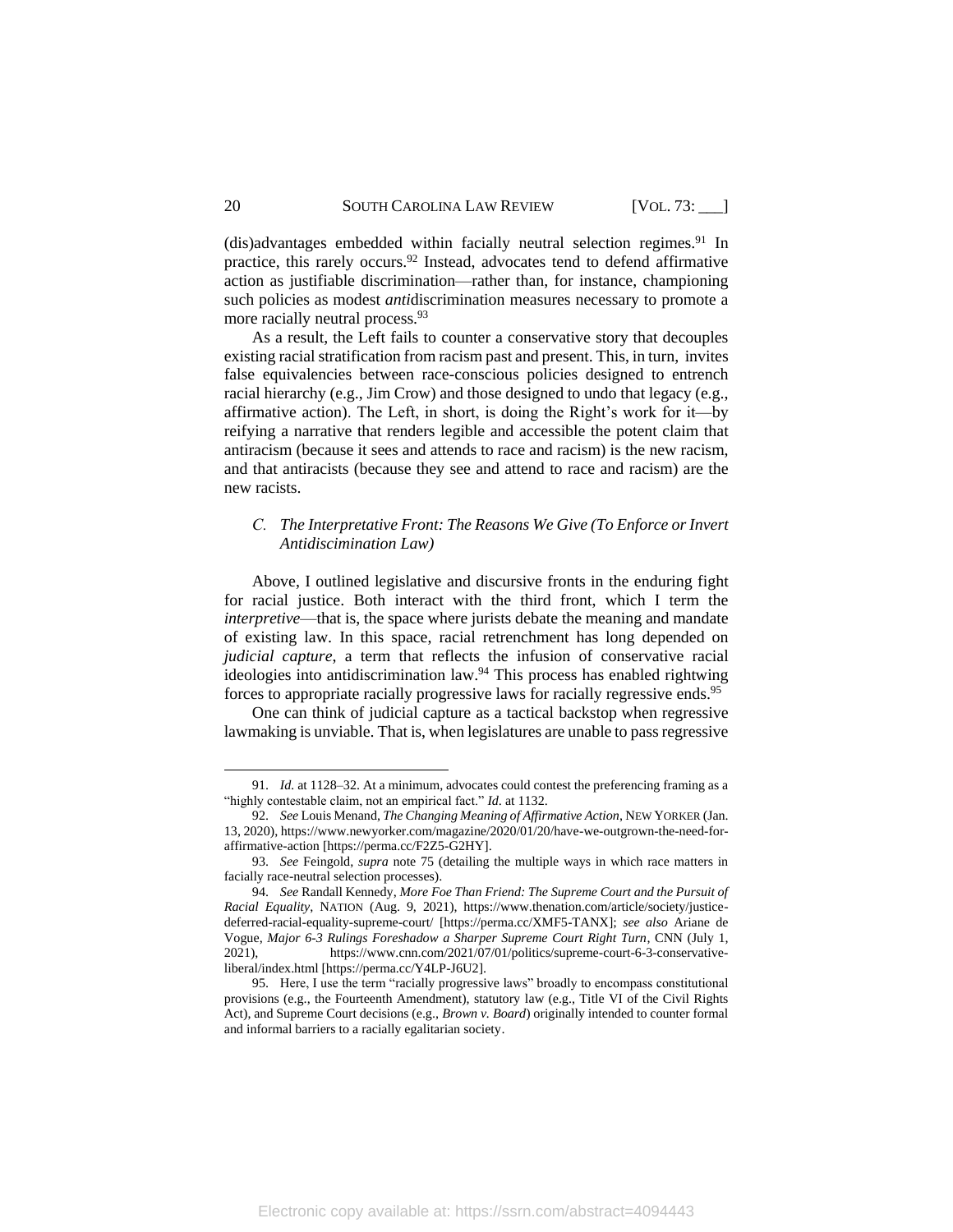laws, or when legislatures pass racially progressive laws, courts offer a potential backstop to strike down, dilute, or even invert the law's remedial potential.<sup>96</sup> To rationalize such action, jurists often engage in discursive appropriation themselves.

Judicial capture has always accompanied racial retrenchment. The *Civil Rights Cases*, discussed above, offers an early example. This decision, less than two decades after the Civil War, obstructed a key congressional effort to remedy racial hierarchy through antidiscrimination law.<sup>97</sup>

<span id="page-21-0"></span>Roughly a decade later, the Supreme Court further undermined the  $14<sup>th</sup>$ Amendment's liberatory potential in *Plessy v. Ferguson*. <sup>98</sup> Among other questions, the *Plessy* Court asked whether *de jure* racial segregation violated the Fourteenth Amendment's Equal Protection Clause.<sup>99</sup> Justice Brown, writing for the majority, concluded it did not.<sup>100</sup> Rather, the Court enshrined the now-infamous "separate-but-equal" doctrine into constitutional law.<sup>101</sup> As Professors Tendayi Achiume and Devon Carbado recently observed, *Plessy*  "constitutionalized Jim Crow and ensured that Black people would be included into citizenship on racially subordinating terms."<sup>102</sup> Through Supreme Court intervention, one might say the federal judiciary accomplished what a Confederacy could not: "amend" the Constitution to legalize an "afterlife [for] slavery."<sup>103</sup>

Judicial capture reemerged in the twentieth century. In the 1950s and 1960s, the Supreme Court struck down "separate but equal" and Congress passed a suite of antidiscrimination legislation.<sup>104</sup> This period marked the most meaningful federal intervention to promote racial equality since

<sup>96.</sup> For purposes of this Article, I focus on inversion. I do so, in part, because appropriating a remedial law to preserve the status quo reflects the most extreme form of judicial capture.

<sup>97.</sup> *See* E. Tendayi Achiume & Devon W. Carbado, *Critical Race Theory Meets Third World Approaches to International Law*, 67 UCLA L. REV. 1462, 1472 (2021) ("Reflecting an express repudiation of *Dred Scott*, the Fourteenth Amendment is one of the Reconstruction Amendments that was designed to facilitate the inclusion of Black people into citizenship.").

<sup>98.</sup> 163 U.S. 537 (1896).

<sup>99.</sup> *Id.* at 540–41.

<sup>100.</sup> *Id.* at 551–52.

<sup>101.</sup> *See id.* at 540, 551–52.

<sup>102.</sup> *See* Achiume & Carbado, *supra* not[e 97](#page-21-0)*.*

<sup>103.</sup> *Id*. (arguing that *Plessy* "carried forward substantive dimensions of the ideological and material apparatus of slavery that, borrowing from Saidiya Hartman, one might describe Jim Crow as an 'afterlife of slavery.'") (quoting SAIDIYA HARTMAN, LOSE YOUR MOTHER: A JOURNEY ALONG THE ATLANTIC SLAVE ROUTE 6 (2008)).

<sup>104.</sup> *See* Simson, *supra* note [89,](#page-19-0) at 652 ("The 1960s saw the enactment of controversial civil rights legislation including the Civil Rights Act of 1964, the Voting Rights Act of 1965, and the Fair Housing Act of 1968.").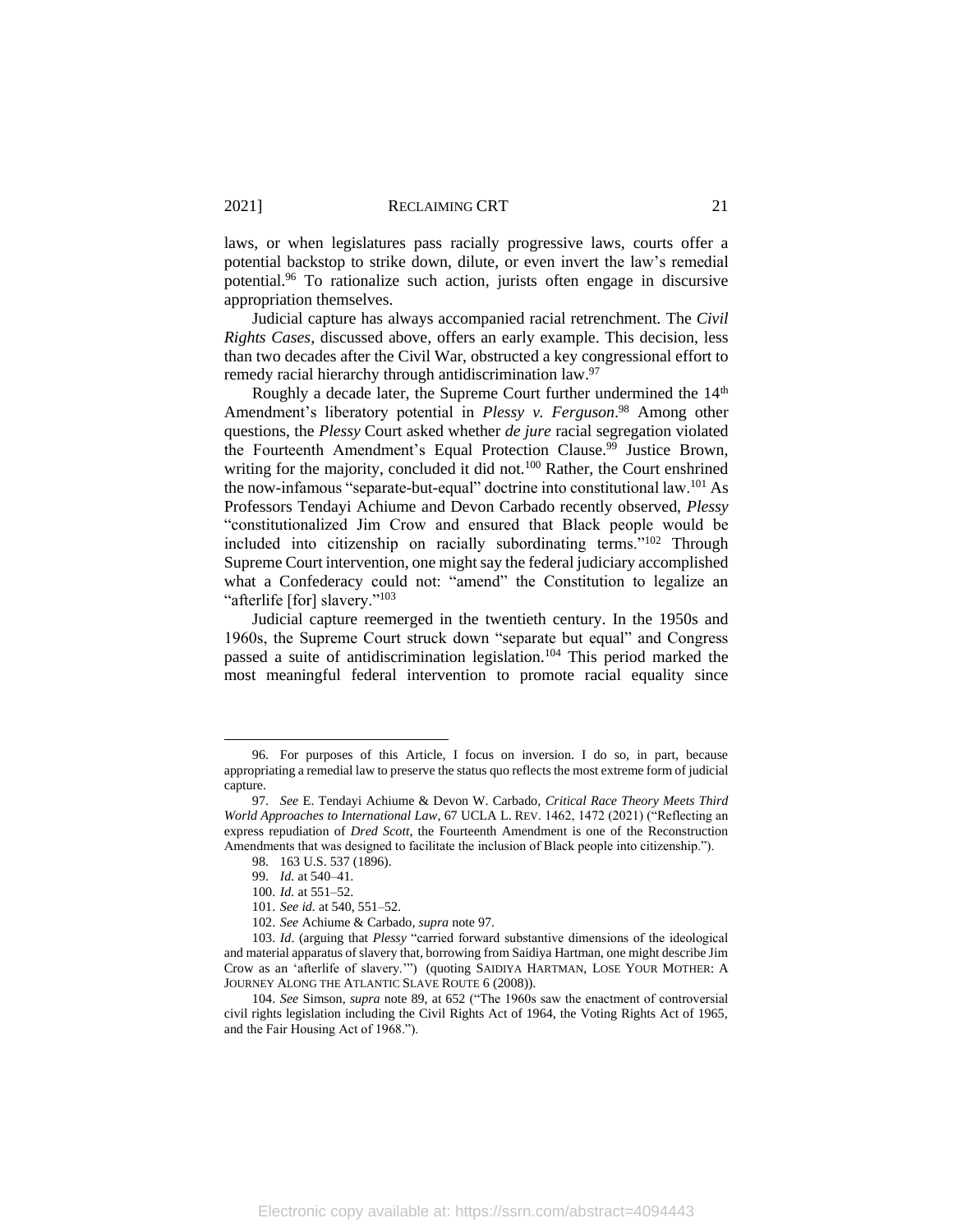Emancipation and the Civil War Amendments.<sup>105</sup> And, as before, racial reform spurred racial backlash. This backlash facilitated Richard Nixon's rise to the White House in 1968.<sup>106</sup> Nixon, in turn, appointed four Justices thereby reshaping the court's ideological composition and opening the door for a new era of judicial capture.<sup>107</sup>

<span id="page-22-0"></span>Over the subsequent five decades, an enduring conservative majority has systematically inverted antidiscrimination law's animating principle and purpose.<sup>108</sup> Across domains spanning public education, employment, and voting rights, the Supreme Court has either diluted the force and effect of progressive laws or coopted those laws for regressive ends. <sup>109</sup> Laws intended to spur integration and inclusion now incentivize segregation and exclusion,<sup>110</sup> while laws designed to break down racial barriers now proscribe race-conscious remedies.<sup>111</sup> Paralleling the Supreme Court's post-Civil War interventions, in the years following the Civil Rights Movement, the judiciary did what stalwart segregationists could not: "enshrine" into law the right to maintain racially segregated schools and communities.<sup>112</sup>

Judicial capture is, in part, a story of raw power. For half-a-century, rightof-center Justices have enjoyed a Supreme Court majority. And with that majority, conservative jurists have the power to declare what the law means.

It is important to note, however, that judicial capture has never turned on raw power alone.<sup>113</sup> A range of considerations from institutional legitimacy to public opinion often incentivize Justices—or other actors—to shroud ideologically-driven outcomes under a veil of neutrality and objectivity. <sup>114</sup> To

<sup>105.</sup> *See* David Alan Horowitz, *White Southerners' Alienation and Civil Rights: The Response to Corporate Liberalism, 1956-1965*, 54 J. S. HIST. 173, 173 (1988) ("It was during this period that the federal government used unprecedented power and influence to strive for equal opportunity for the nation's racial minorities.").

<sup>106.</sup> Simson, *supra* note [89,](#page-19-0) at 652–53.

<sup>107.</sup> *Id.* ("Nixon ran on a platform that promised conservative judges, and he appointed four Justices with conservative records . . . .").

<sup>108</sup>*. See* Ian Haney-López, *Intentional Blindness*, 87 N.Y.U. L. REV. 1779, 1781 (2012) ("Since the end of the civil rights era in the early 1970s, the emancipatory potential of the Fourteenth Amendment has been thoroughly undone. Today, its guarantee of 'equal protection' no longer promotes reform but rather protects the racial status quo.").

<sup>109</sup>*. See id.* 

<sup>110.</sup> *See, e.g.*, Erika K. Wilson, *Monopolizing Whiteness*, 134 HARV. L. REV. 2382, 2414 (2021).

<sup>111.</sup> *See* Haney-Lopez, *supra* not[e 108,](#page-22-0) at 1815–19.

<sup>112.</sup> Kennedy, *supra* not[e 94.](#page-20-1)

<sup>113.</sup> Even with a current majority that exhibits little interest in even the appearance of nonpartisan neutrality, the Court's conservative Justices have not abandoned a project of discursive appropriation.

<sup>114</sup> *See, e.g.*, Atiba R. Ellis, *The Dignity Problem of American Election Integrity*, 62 HOW. L.J. 739, 763 (2019) ("To accomplish this end of creating a political social order that reflected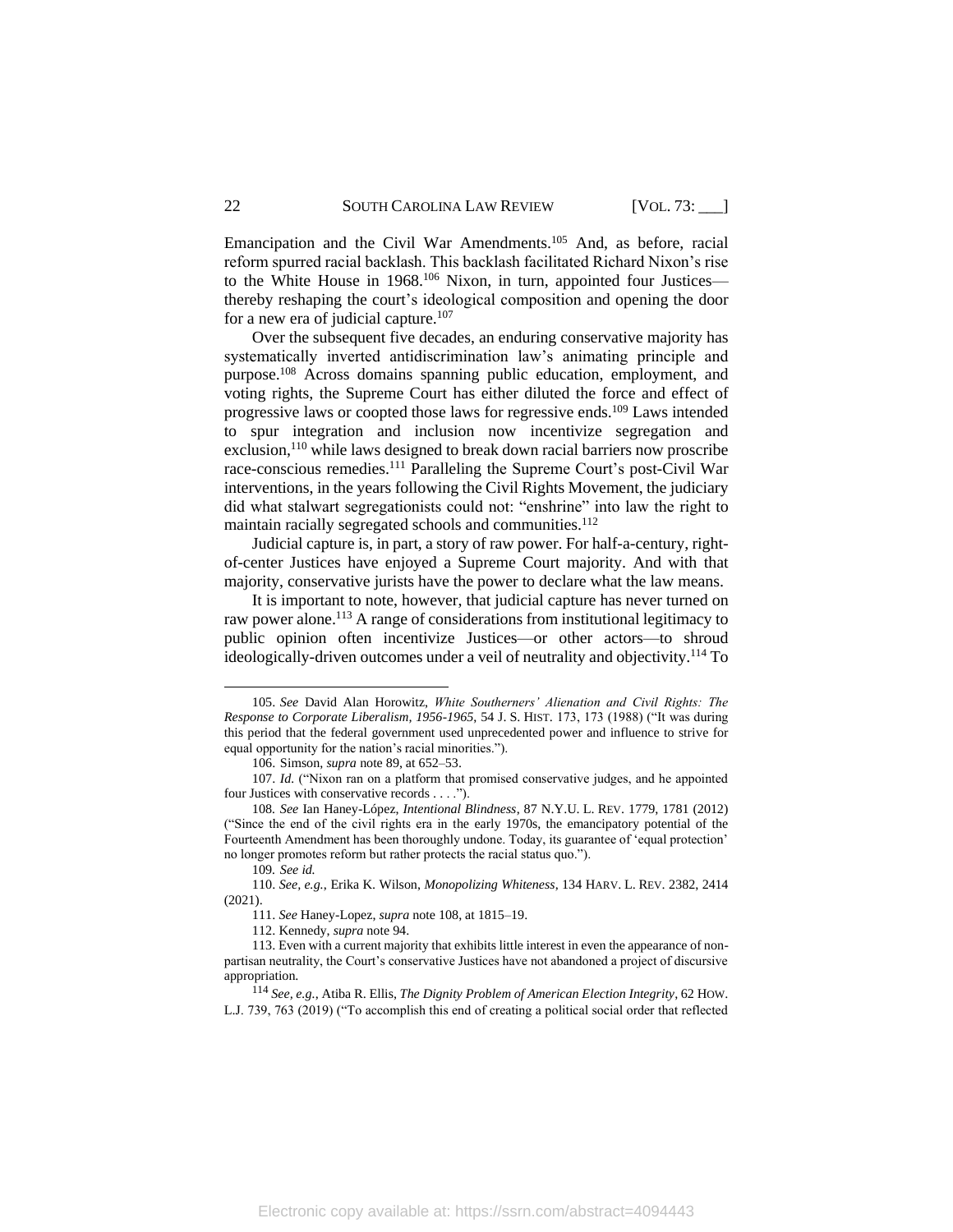this end, Justices routinely trade on the language of equality and neutrality often employing phrases such as "originalism," "colorblindness," "localism," and "merit" to mask what are, in essence, political projects.<sup>115</sup> It is here that discursive appropriation and judicial capture meet. When racially regressive narratives dominate public discourse, they provide a vocabulary and framework to rationalize interpretive and adjudicative practices that defang or invert the promise and potential of racially progressive laws.

In the next year, decades of judicial capture will reach a new milestone. Specifically, the Supreme Court is poised to prohibit race-conscious admissions in higher education.<sup>116</sup> As recently as 2016, the Supreme Court reaffirmed the right of universities to consider applicant race—even as the Court has otherwise eroded the rights of public and private actors to employ race-conscious practices.<sup>117</sup>

When the conservative majority declares affirmative action unlawful, the Justices will point to two legal sources: the Fourteenth Amendment and Title VI of the Civil Rights Act. To justify how these laws—controversial at their inception for threatening a racial order defined by legalized white supremacy—could command this result, the majority will harness a well-worn script that equates race-conscious remedies with the discriminatory regimes they are meant to undo. We can, for example, expect the Court to locate its holding in the spirit and legacy of Martin Luther King, Jr.—"a process [of appropriation] that has been underway since the first" federal MLK holiday.<sup>118</sup> This distortion of MLK's legacy mirrors the rhetoric of anti-CRT and antiantiracist proponents across the country.<sup>119</sup> When those same talking points enter Supreme Court caselaw striking down affirmative action, we will witness how discursive appropriation and judicial capture produce and reinforce, and are produced and reinforced by, the other.

ideological social order of white supremacy and degraded the identity dignity and status dignity of African Americans, the ex-Confederate states formulated barriers of exclusion that targeted minorities without explicitly using racial considerations.").

<sup>115.</sup> *See* Simson*, supra* note [89,](#page-19-0) at 656, 680–81, 687; Kathryn Stanchi, *The Rhetoric of Racism in the United States Supreme Court*, 62 B.C. L. REV. 1251, 1299, 1305 (2021).

<sup>116.</sup> Adam Liptak & Anemona Hartocollis, *Supreme Court Will Hear Challenge to Affirmative Action at Harvard and U.N.C.*, N.Y. Times (Jan. 24, 2002), https://www.nytimes.com/2022/01/24/us/politics/supreme-court-affirmative-action-harvardunc.html [https://perma.cc/D8J8-UMAB]; *see also* Feingold, *supra* not[e 75,](#page-17-0) at 6–7.

<sup>117.</sup> Fisher v. Univ. of Texas (Fisher II), 133 S.Ct. 2411 (2016); *see also* Crenshaw, *supra*  note 53, at 1348–49.

<sup>118.</sup> Crenshaw, *supra* note [4;](#page-2-1) *see also* Gary Younge, *The Misremembering of 'I Have a Dream'*, NATION (Aug. 14, 2013), https://www.thenation.com/article/archive/misrememberingi-have-dream/ [https://perma.cc/Z3DT-PCBF].

<sup>119.</sup> *See infra* note[s 124](#page-24-0)[–125](#page-25-0) and accompanying text (describing lawmakers' efforts to ban "CRT" and "antiracist programming" on the grounds that they promote racial discrimination).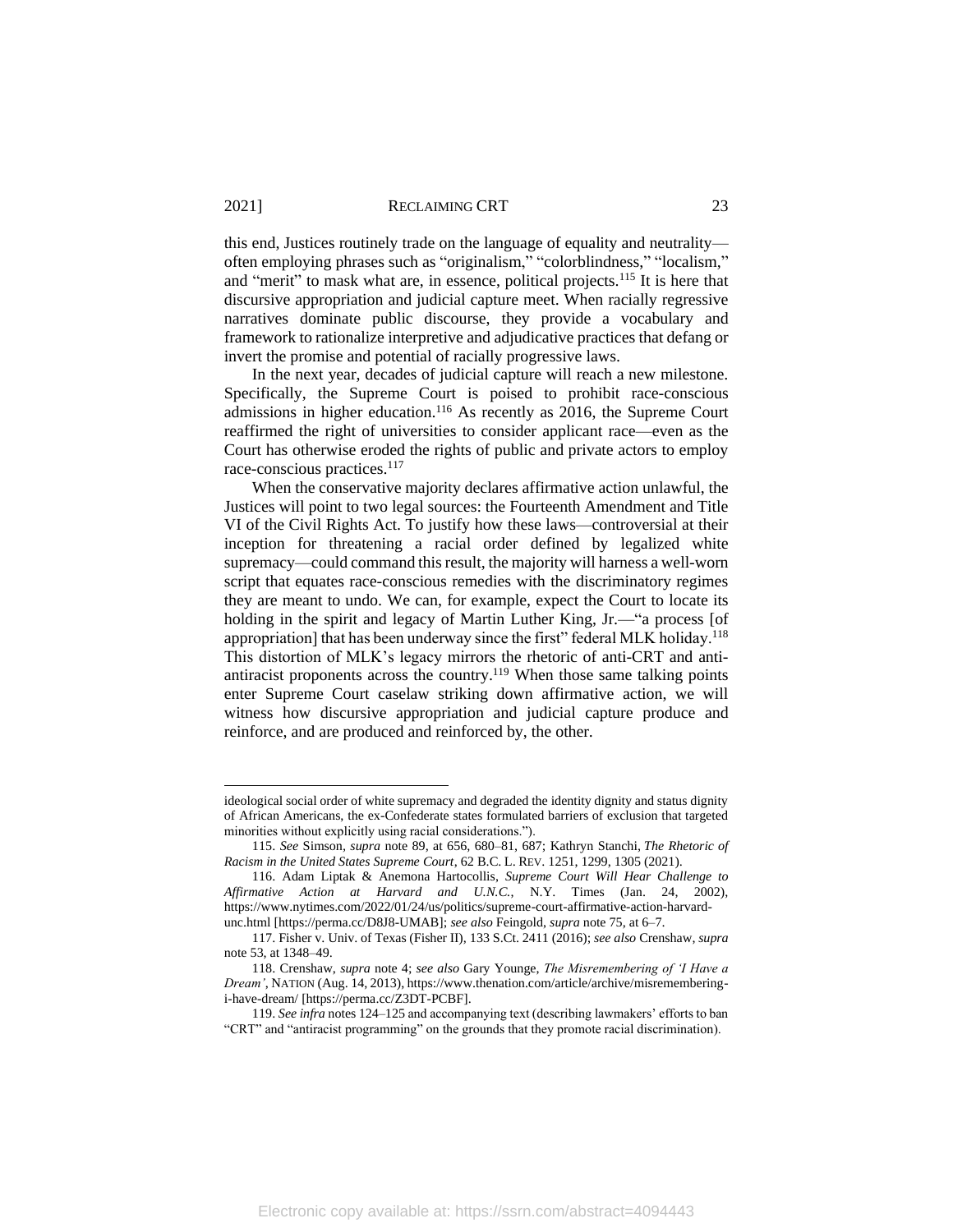#### 24 SOUTH CAROLINA LAW REVIEW [VOL. 73: ]

Before proceeding to the final Part, it is worth observing how the three fronts of racial retrenchment are currently converging. First, Backlash Bills represent a new manifestation of racially regressive lawmaking. Second, the underlying legislative process offers a platform to seed and reify narratives that malign remedial projects attentive to race and racism. Third, this coordinated communications campaign renders more legible and accessible a vocabulary that conservative judges can employ to further erode, if not invert, existing antidiscrimination laws.<sup>120</sup> In other words, the proliferation of Backlash Bills represents more than regressive lawmaking. It also comprises a site of potent discourse productive and discursive appropriation—both of which facilitate judicial capture.

<span id="page-24-1"></span>The prospect that federal courts will further coopt antidiscrimination laws for regressive ends is not far-fetched. To the contrary, public officials and interest groups have broadcast this very plan.<sup>121</sup> For example, a coalition of rightwing think tanks and advocacy groups has argued that antiracist pedagogy violates the Civil Rights Act of 1964<sup>122</sup>—a talking point that has now entered Republican stump speeches.<sup>123</sup> In a similar vein, a district court in Virginia struck down a school admissions policy because the district considered the plan's racial impact—even though the school did not consider the race of individual students.<sup>124</sup> Multiple attorneys general have also foreshadowed a desire to repurpose Title VI as a tool to prohibit antiracist

<span id="page-24-0"></span><sup>120.</sup> *See* Charles M. Blow, *The G.O.P. is Making 'Critical Race Theory' the New 'Shariah Law'*, N.Y. TIMES (Jan. 5, 2022), https://www.nytimes.com/2022/01/05/opinion/critical-racetheory-gop.html [https://perma.cc/LK3P-VE46] ("The truth is that critical race theory is generally not taught in grade school, but that was never the point, in the same way that in the 2010s conservative lawmakers were never really concerned about what they called the threat of Shariah law in the United States when they introduced bills to ban it in American courts; what they wanted was to advance a racist, Islamophobic agenda.").

<sup>121.</sup> *See infra* note[s 123](#page-24-1)[–125](#page-25-0) and accompanying text.

<sup>122.</sup> *See Coalition Calls on States to Increase Transparency, End Critical Race Theory in Schools*, HERITAGE FOUND. (Dec. 2, 2021), https://www.heritage.org/article/coalition-callsstates-increase-transparency-end-critical-race-theory-schools [https://perma.cc/CTK4-TYDC].

<sup>123.</sup> *See e.g.*, Kevin Nicholson (@KevinMNicholson), TWITTER (Apr. 18, 2022, 9:13AM), https://twitter.com/KevinMNicholson/status/1516042338346360835?s=20&t=mFmql4KvMeO ARagsT0LlEA [https://perma.cc/EMQ7-4HC6].

<sup>124.</sup> *See* Denise Lavoie, *Dispute School Admissions Policy OK'd Pending Appeal*, AP News (Apr. 1, 2022), https://apnews.com/article/science-education-race-and-ethnicity-racialinjustice-virginia-234f6fe84887338a6e7bb6037537251e [https://perma.cc/SP2B-4YVV] (reporting that the Fourth Circuit Court of Appeals granted the school district's request to maintain its admissions policy pending appeal). The Supreme Court upheld the stay pending appeal, but at least three Justices appear amendable to the plaintiff's argument and district court's reasoning. *See* Coalition for TJ v. Fairfax Cty. School Bd. (Mon., Apr. 25, 2022), https://www.supremecourt.gov/orders/courtorders/042522zr\_3fb4.pdf.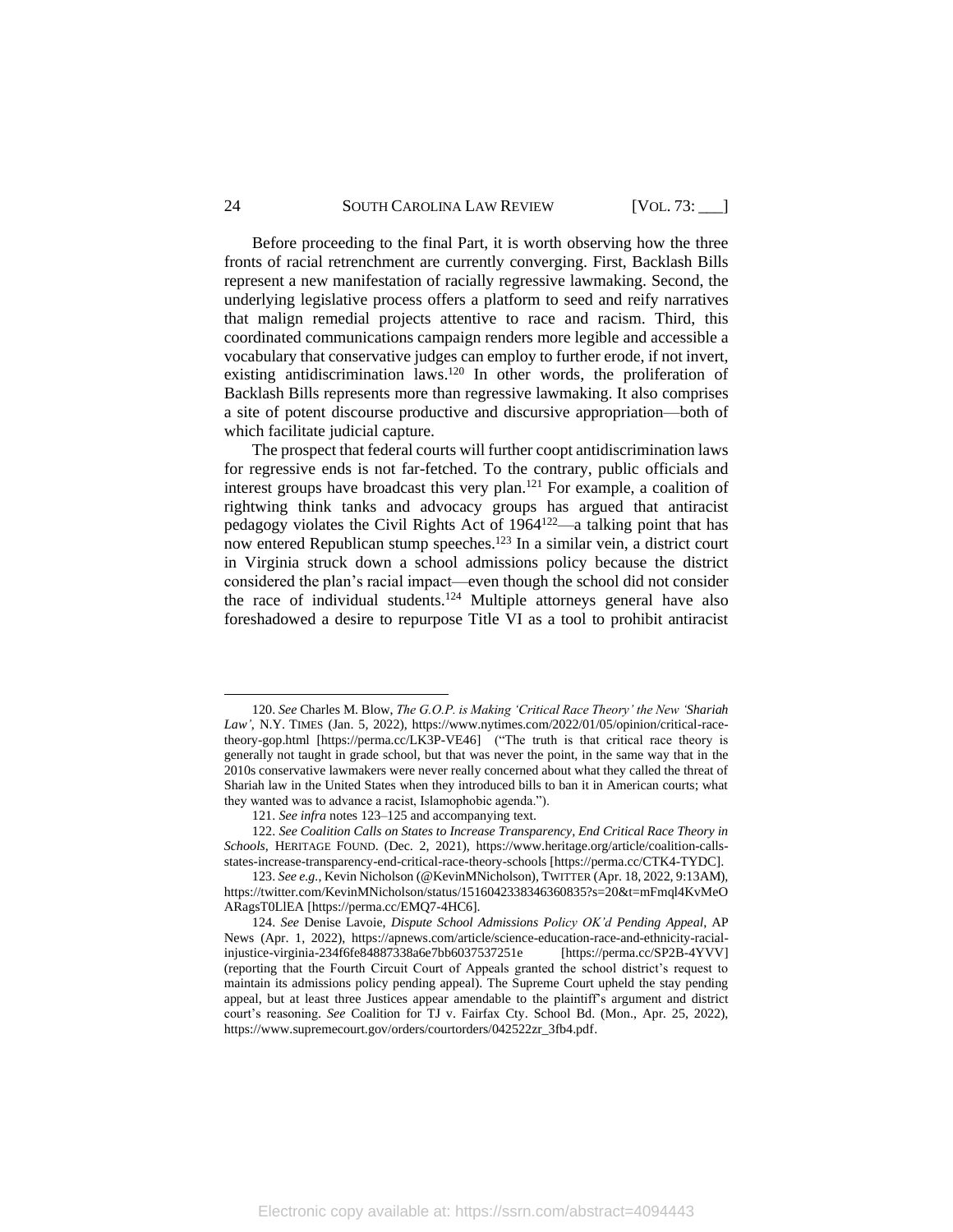<span id="page-25-0"></span>pedagogy and instruction.<sup>125</sup> And within Congress, Senator Marco Rubio has authored a bill that would revitalize Title VI's racially-hostile environment provision for similar ends.<sup>126</sup>

Were such an Act to pass—and enshrine legal protection for White students who experience discomfort discussing race—the law would do more than enlist a progressive law (Title VI) in a regressive project. It would accomplish this feat by appropriating a theory of harm (disparate impact) that racial justice advocates have long championed and conservative judges have long dismissed.

This recursive dynamic that binds legislative, discursive, and interpretive battles suggests that strategies of contestation and evasion, even if useful, are incomplete. They are incomplete, in large part, because they leave uncontested regressive efforts to appropriate the language of equality. To reclaim antiracism's moral authority, stakeholders should invoke Backlash Bills to unapologetically champion CRT (as an ingredient necessary to realize our highest egalitarian aspirations) and challenge mainstream curriculum that privileges the comfort, experience, and perspectives of white-identifying students. The Right has long recognized the power narratives hold to justify or discredit competing racial projects in America. <sup>127</sup> It is no surprise, therefore, that recent backlash has deployed the language of equality to stigmatize even modest antiracist efforts. Here, stakeholders on the Left might learn from the Right and reappropriate racially regressive laws for racially progressive ends. This begins, but does not end, with the argument that Backlash Bills support, if not compel, more CRT in the classroom.

#### IV. CRT OFFENSE: REGRESSIVE LAWS FOR PROGRESSIVE ENDS

Above, I surveyed existing Backlash Bills and located regressive lawmaking within a broader campaign of racial retrenchment. Below, I explore how stakeholders could harness Backlash Bills for racially progressive causes. To do so, I suggest that students, parents, or advocates might invoke such laws to challenge the absence, or justify the presence, of CRT in the classroom.

<sup>125.</sup> ATT'Y GENERAL'S OFFICE, MONT. DEPT. OF JUSTICE, VOL. 51, OPINION NO. 1 (May 27, 2021), https://media.dojmt.gov/wp-content/uploads/AGO-V58-O1-5.27.21-FINAL.pdf [https://perma.cc/9FHE-4YJ6].

<sup>126.</sup> Protecting Students from Racial Hostility Act, S. 2574, 117th Cong. (2021).

<sup>127.</sup> *See, e.g.*, Wallace-Wells, *supra* note 4 (observing how the Right has weaponized the term "critical race theory" to rally its base).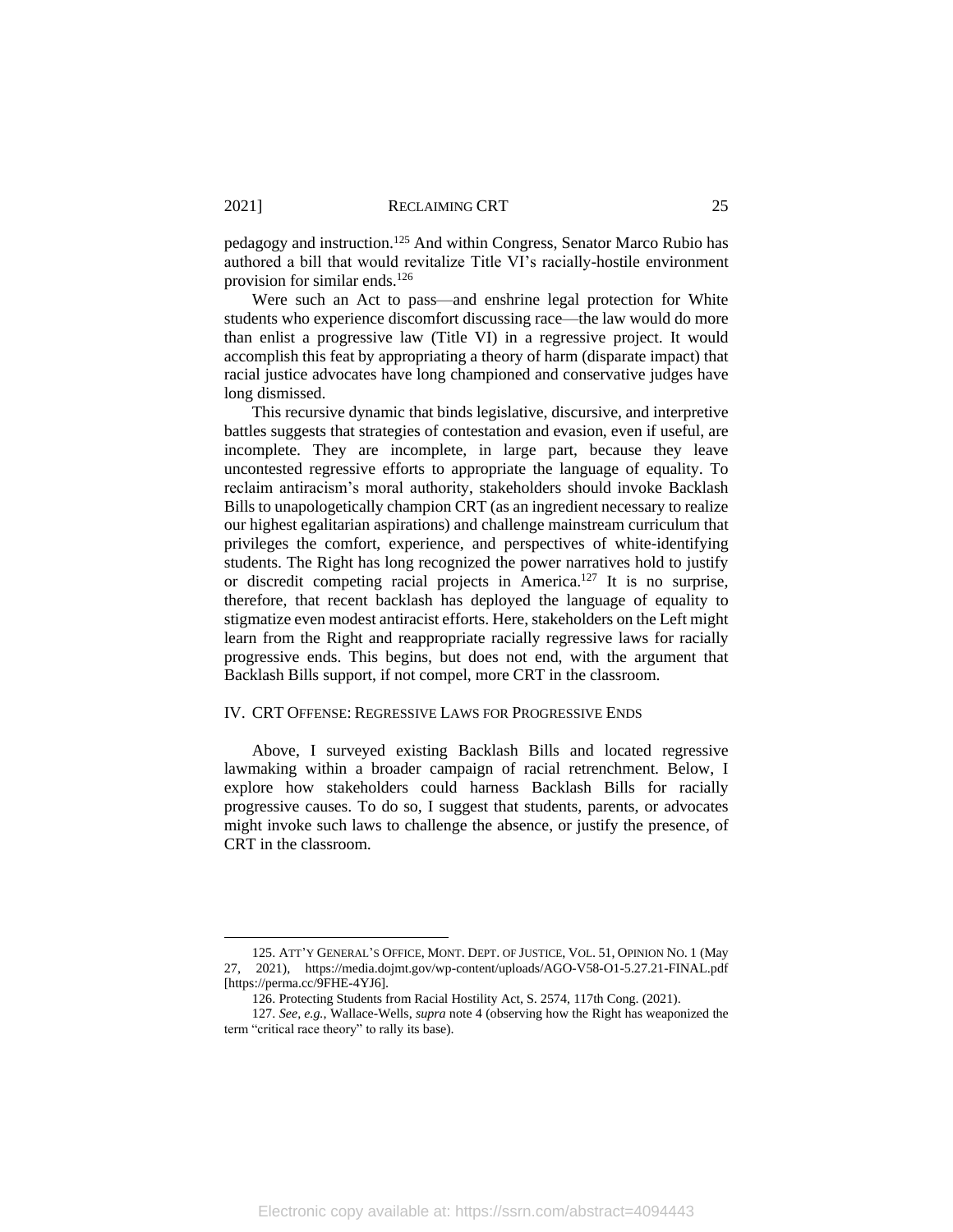#### *A. Wisconsin's Backlash Bill would Mandate More CRT*

We can begin with Assembly Bill 411, a CRT Silent bill that Wisconsin's Republican-dominated Assembly passed in September 2021.<sup>128</sup> Among other provisions, the bill prohibits "teach[ing]" a series of banned "concepts."<sup>129</sup> These concepts include the proposition that "[o]ne race or sex is inherently superior to another race or sex."<sup>130</sup>

Wisconsin Democrats denounced the bill.<sup>131</sup> Gordon Hinz, the Assembly's Democratic minority leader, criticized the Bill as part of "a national movement to create a new boogeyman in the culture wars to use fear and resentment to motivate base voters."<sup>132</sup> LaKeshia Myers, a Democratic assembly member from Milwaukee, added that the Bill buttressed broader efforts to "defund education" and "sow seeds of division."<sup>133</sup> She also emphasized that CRT was not taught in Wisconsin's public K-12 schools.<sup>134</sup>

The Democrats are not wrong. But they could expand upon this strategy of contestation and evasion. Building on their own remarks, Hinz and Myers could have concluded as follows:

Everyone knows the bill is meant to intimidate teachers who want to teach the truth—albeit uncomfortable—about our country and our state. Everyone knows the bill is part of a well-funded effort to defund public schools. Everyone knows our colleagues caricature Critical Race Theory to divide regular Wisconsinites. And they know that CRT is rarely, if ever, taught in our schools. *But what they don't appreciate is that their own bill—because it lauds core American commitments to antidiscrimination and racial equality—calls for more CRT in our schools, not less. And this is an outcome we should celebrate—because it will empower all of our students to improve the world in which they live and move use closer to the aspirations we, as Americans and Wisconsinites, hold most dear.* 135

<sup>128.</sup> Assemb. B. 411, 2021 Leg., 105th Sess. (Wis. 2021) (vetoed by Governor, Feb. 4, 2022); Journal of the Assembly, 105th Sess. 733 (Wis. 2021).

<sup>129.</sup> Wis. Assemb. B. 411 § 1; *see also* Feingold, *supra* not[e 7.](#page-3-1)

<sup>130.</sup> Wis. Assemb. B. 411 § 1(a); *see also* Feingold, *supra* note [7](#page-3-1)*.*

<sup>131.</sup> *See* Bauer, *supra* not[e 47.](#page-11-0)

<sup>132.</sup> *Id.*

<sup>133.</sup> *Id.*

<sup>134.</sup> *Id.*

<sup>135.</sup> The entire block quote is fictional. The non-italicized portion captures the essence of Hinz and Myers' actual statements. The italicized portion constitutes the rhetorical move I argue they could have, and should have, made. In all likelihood, Hinz and Myers denounced the bill because it was part of nationwide GOP efforts to chill even modest antiracist endeavors and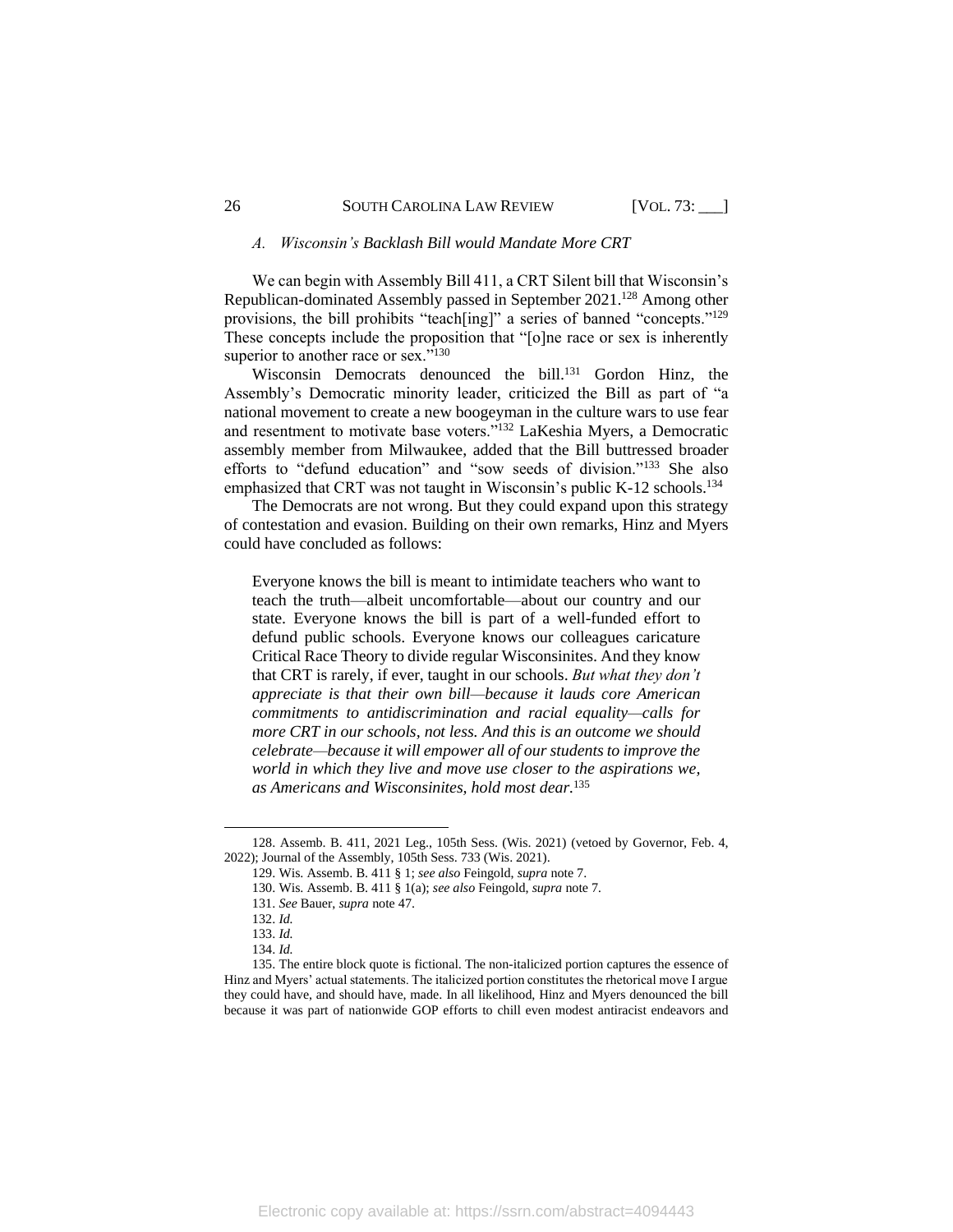This rhetorical turn departs from common accounts that characterized the Wisconsin bill as a "CRT Ban." The Associated Press (AP) exemplifies this standard portrayal. In an article titled "Wisconsin Assembly passes critical race theory ban," the AP stated that AB411 would prohibit public schools "from teaching students and training employees about concepts such as systemic racism and implicit bias."<sup>136</sup> The Bill's proponents might embrace this framing and outcome. The Bill's opponents might concede it. But it betrays AB411's actual text.<sup>137</sup>

<span id="page-27-0"></span>Consider, for example, a high school social studies class that begins a unit on corporate America.<sup>138</sup> The teacher provides basic facts about Fortune 500 CEOs: 92.6% are white, 1% are Black, 3.4% are Latinx, and 2.4% are Asian.<sup>139</sup> These disparities exist against a backdrop in which roughly 60% of the U.S. population is white, 14.2% is Black, 18.7% is Latinx and 7.2% is Asian. 140

The teacher shares two additional facts. First, white men—roughly 35% of the population—hold 85.8% of CEO posts.<sup>141</sup> Second, of the eighty-three women who have become CEOs since 2000, seventy-two were white, thereby comprising 86% of all female CEOs this century.<sup>142</sup> As in our opening

create a legal basis to target disfavored speech. Still, the bill's language invited this rhetorical response—which, at a minimum, could have further exposed its proponents' racial motivations. 136. *See id.* 

<sup>137.</sup> *See* Feingold, *supra* not[e 7.](#page-3-1) As noted above, I am not suggesting that a well-grounded textual analysis determines how a bill like AB411 would shape conversations about racism in the classroom. *See* [cite] My point, rather, is that highlighting how AB411's text supports CRT can defuse regressive narratives that malign CRT and seek to discredit antracism as the new racism.

<sup>138.</sup> One could imagine many distinct but comparable examples in which students confront racial and gender disparities in domains spanning health outcomes, home ownership, the criminal legal system, and beyond.

<sup>139.</sup> *See* Richard L. Zweigenhaft, *Diversity Among Fortune 500 CEOs from 2000 to 2020*, WHO RULES AMERICA? (Jan. 2021), https://whorulesamerica.ucsc.edu/power/diversity\_update\_2020.html [https://perma.cc/UFW2- 9VLV].

<sup>140.</sup> *See 2020 Census Illumninates Racial and Ethnic Composition of the Country*, U.S. CENSUS BUREAU (Aug. 12, 2021), [https://www.census.gov/library/stories/2021/08/improved](https://www.census.gov/library/stories/2021/08/improved-race-ethnicity-measures-reveal-united-states-population-much-more-multiracial.html)[race-ethnicity-measures-reveal-united-states-population-much-more-multiracial.html.](https://www.census.gov/library/stories/2021/08/improved-race-ethnicity-measures-reveal-united-states-population-much-more-multiracial.html) Neither the above figures, nor the methods the federal government employs to categorize (by race and/or ethnicity) or count the population is free from critique. *See, e.g.*, Naomi Mezey, *Erasure and Recognition: The Census, Race and the National Imagination*, 97 NW. U. L. REV. 1701, 1703 (2003) (analyzing the "constitutive power of the census with respect to race); Tara Bahrampour, *2020 Census may have undercounted Black Americans*, new analyses say, THE WASHINGTON POST (Oct. 13, 2021), [https://www.washingtonpost.com/dc-md-va/2021/10/13/2020-census](https://www.washingtonpost.com/dc-md-va/2021/10/13/2020-census-black-undercount/)[black-undercount/](https://www.washingtonpost.com/dc-md-va/2021/10/13/2020-census-black-undercount/) (identitying concerns about inaccurate counts). Even if fraught, census data provides a useful metric and baseline for purposes of the above hypothetical.

<sup>141.</sup> *See* Zweigenhaft, *supra* not[e 139.](#page-27-0)

<sup>142.</sup> *Id.*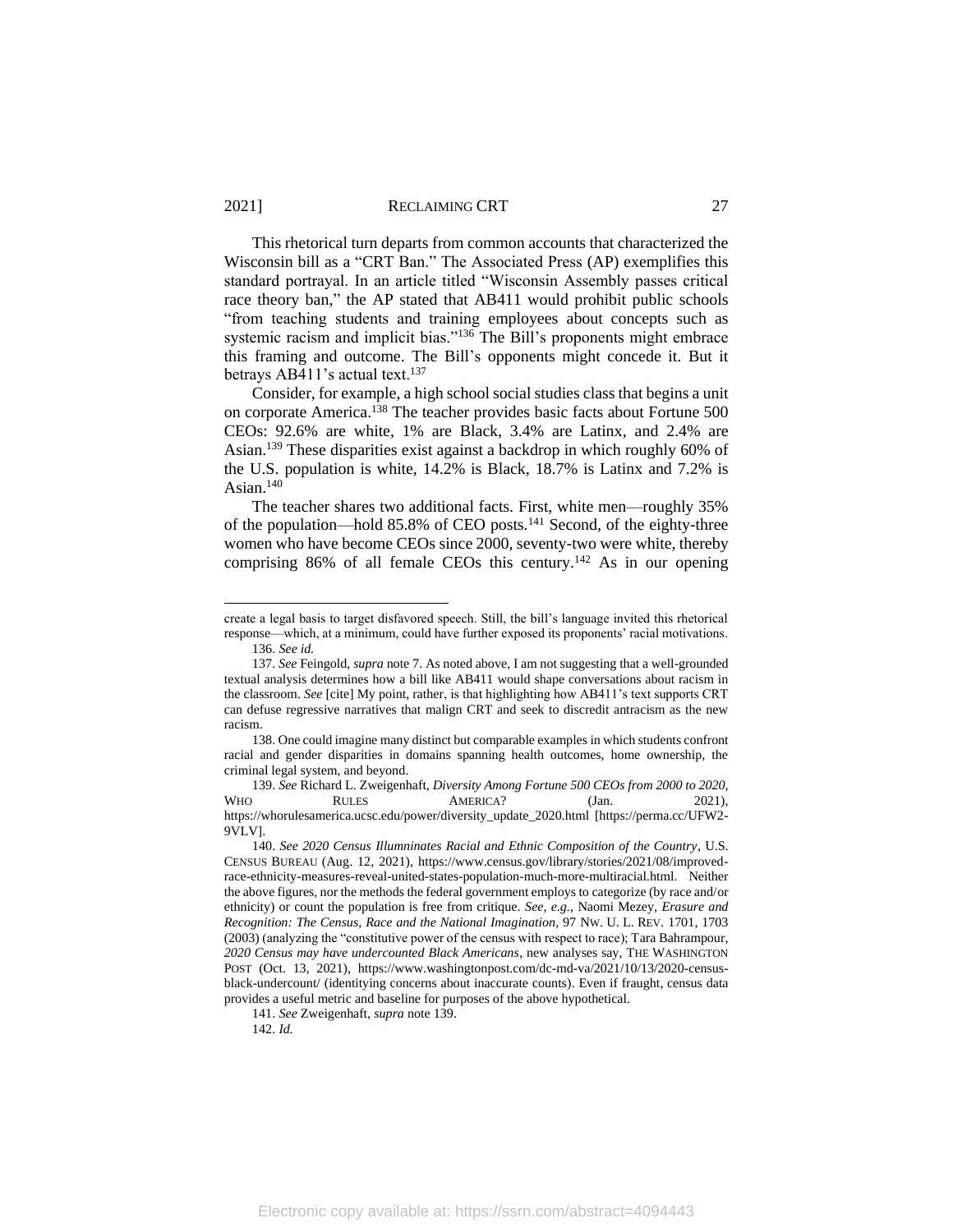example, the statistics invite an inescapable question: Why do such glaring disparities exist?

One answer assumes that today's CEOs are the product of fair and unbiased systems that reward talent and hard work. Per this account, white men (relative to everyone else) and white women (relative to women of color) are over-represented as CEOs because they happen to possess more talent and work harder. This story, in other words, attributes the near-absence of CEOs of color to group-based differences. Some groups have what it takes; others do not.<sup>143</sup>

This explanation, albeit common to public discourse,<sup>144</sup> would concern many students and parents. Why? Because it implies that white men are inherently superior to all other groups (and white women inherently superior to women of color). Put differently, the message trades on racial and genderbased stereotypes to explain—and thereby legitimize—the status quo. This message also contravenes AB411, which prohibits educators from "teach[ing]" that "[o]ne race or sex is inherently superior to another race or sex."<sup>145</sup>

A question, therefore, is how the teacher could explain CEO demographics without violating the Republican bill. One path runs through CRT, an analytical framework that has long asked a similar question: why do profound racial disparities persist even when the law prohibits racial discrimination? Our teacher, in other words, could supplement the statistics with CRT scholarship that illuminates the myriad racial and gender (dis)advantages that render the CEO "tournament" far from fair and unbiased. Doing so would satisfy AB411 and, importantly, enrich the students' learning and enhance their ability to design a fairer and less-biased system.

More concretely, our teacher could assign Professor Cheryl Harris's seminal writings on the "whiteness of property"—work that exposes the often-invisible benefits whiteness confers, even to poor White people.<sup>146</sup> Professor Harris provides a useful point of entry, in part, because she identifies the benefits and limitations of whiteness. $147$  Our teacher can surface white

<sup>143.</sup> Given pervasive racial stereotypes and dominant cultural narratives, exposure to bare statistics of racial or gender disparities can activate this "merit" story for many students. *See infra* note [78](#page-17-1)[–79](#page-17-2) and accompanying text; Jonathan P. Feingold, *Civil Rights Catch 22's*, 43 CARDOZO L. REV. (forthcoming 2022).

<sup>144.</sup> *See* Devon W. Carbado & Mitu Gulati, *Working Identity*, 85 CORNELL L. REV. 1259, 1280 (2000).

<sup>145.</sup> Feingold, *supra* note [7.](#page-3-1) Note how a similar conclusion flows from language that prohibits race or sex "stereotyping." *See supra* note[s 15](#page-4-1)[–20](#page-6-0) and accompanying text.

<sup>146.</sup> *See* Cheryl I. Harris, *Whiteness As Property*, 106 HARV. L.REV. 1707, 1710-11 (1993) 147. Cheryl I. Harris, *Reflections on Whiteness As Property*, 134 HARV. L. REV. F. 1, 6 (2020) ("Whiteness does not confer immunity from disaster on all white bodies, however. Poor and working-class [W]hites suffer greatly in all areas; the gap between them and wealthier [W]hites is profound, and, by all metrics, growing.").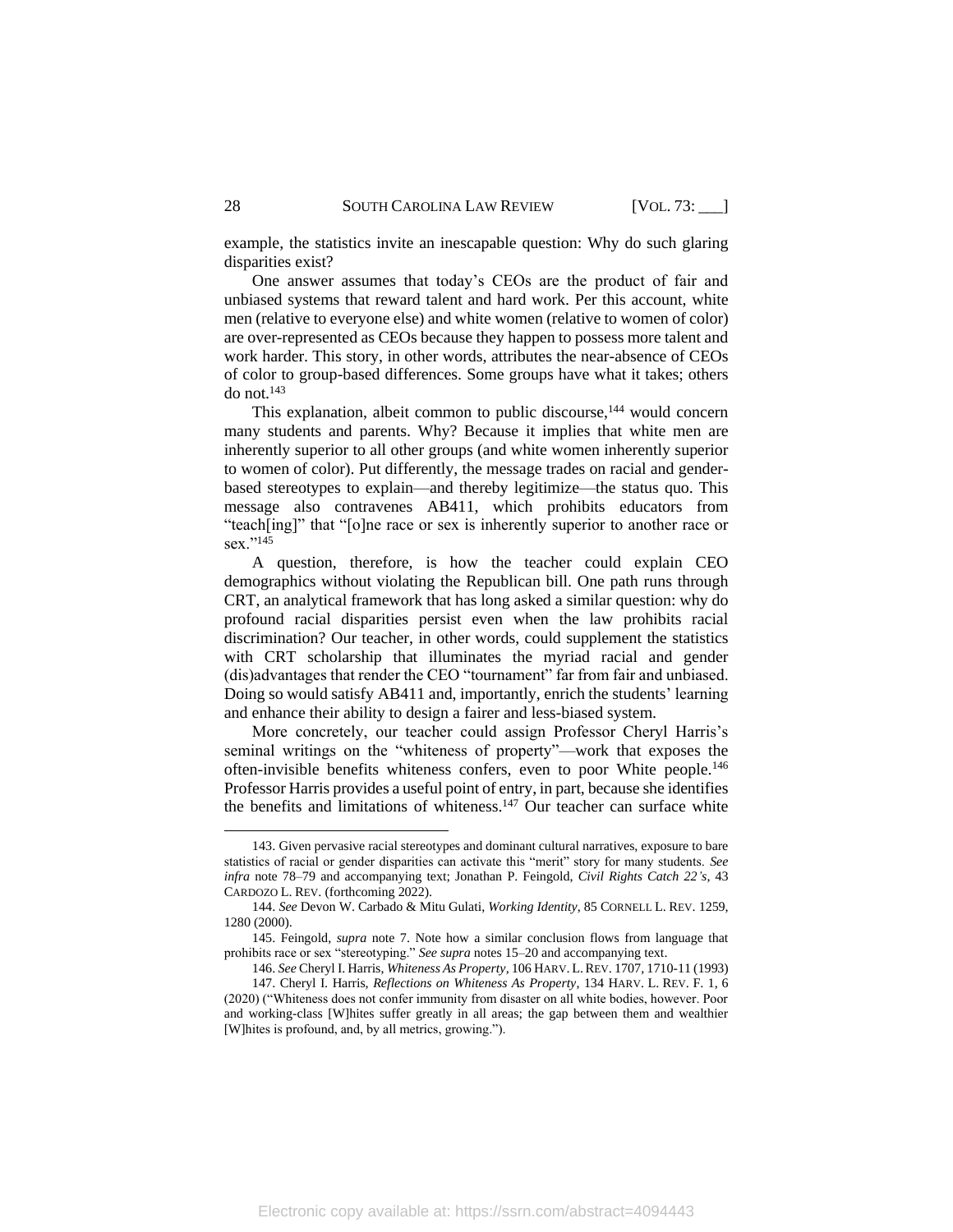racial advantage without obscuring the structural barriers that prevent most Americans, regardless of their racial identity, from ever dreaming about a corner office.

From here, our teacher could invoke professor Kimberlé Crenshaw's pathbreaking work on intersectionality.<sup>148</sup> In so doing, she could invite her students to consider how racism interacts with sexism, classism and homophobia—among other structures of oppression.<sup>149</sup> She might also turn to Jerry Kang's work on implicit biases.<sup>150</sup> By folding in this scholarship, the teacher and students can explore how individuals and institutions often engage in race- and gender-based disparate treatment—even when they hold earnest egalitarian commitments.<sup>151</sup>

In short, AB411's text invites CRT into the classroom. And CRT's presence would empower our teacher to disrupt a causal story that assumes CEO white/male overrepresentation derives from some inherent white/male superiority. This includes introducing "concepts such as systemic racism and implicit bias"—the specific content that mainstream media suggests AB411 would ban.

# *B. New Hampshire's Backlash Bill Bans Teachers from Condoning Racial Profiling*

In June 2021, New Hampshire's Republican-controlled legislature embedded a Backlash Bill within its annual budget bill ("HB2").<sup>152</sup> The backlash provisions, contained in sections titled "Right to Freedom From Discrimination in Public Workplaces and Education"<sup>153</sup> and "Prohibition on

<sup>148.</sup> *See* Kimberle Crenshaw, *Mapping the Margins: Intersectionality, Identity Politics, and Violence Against Women of Color*, 43 STAN. L. REV. 1241 (1991).

<sup>149.</sup> Devon W. Carbado & Cheryl I. Harris, *Intersectionality at 30: Mapping the Margins of Anti-Essentialism, Intersectionality, and Dominance Theory*, 132 HARV. L. REV. 2193, 2200 (2019).

<sup>150.</sup> *See, e.g.*, Jerry Kang et al., *Implicit Bias in the Courtroom*, 59 UCLA L. REV. 1124  $(2012)$ 

<sup>151.</sup> *See id.* at 1141 (describing research finding that even defense attorneys, "often ideologically committed to racial equality," show implicit biases similar to the general population).

<sup>152.</sup> *See* H.B. 2 § 297, 2021 Gen. Ct., Reg. Sess. (N.H. 2021).

<sup>153</sup> *See* N.H. REV. STAT. ANN. § 354–A:29 (Westlaw through Ch. 18 of 2022 Reg. Sess.). Anti-CRT rhetoric took center stage in debates preceding its passage. As one example, Frank Edelbut, the Commissioner of New Hampshire's Department of Education, rehearsed anti-CRT talking points in an op-ed supporting the bill. *See* Frank Edelblut, *Teach Children About Racism, Not to be Racists,* N.H. UNION LEADER (June 13, 2021), https://www.education.nh.gov/news/teach-children-about-racism-not-be-racists

<sup>[</sup>https://perma.cc/9DQ3-4RBS] ("Of course, it is Critical Race Theory that would distort our history, limit our speech through its cancel culture and divide us up by immutable characteristics, ignoring the inherent humanity of each individual.").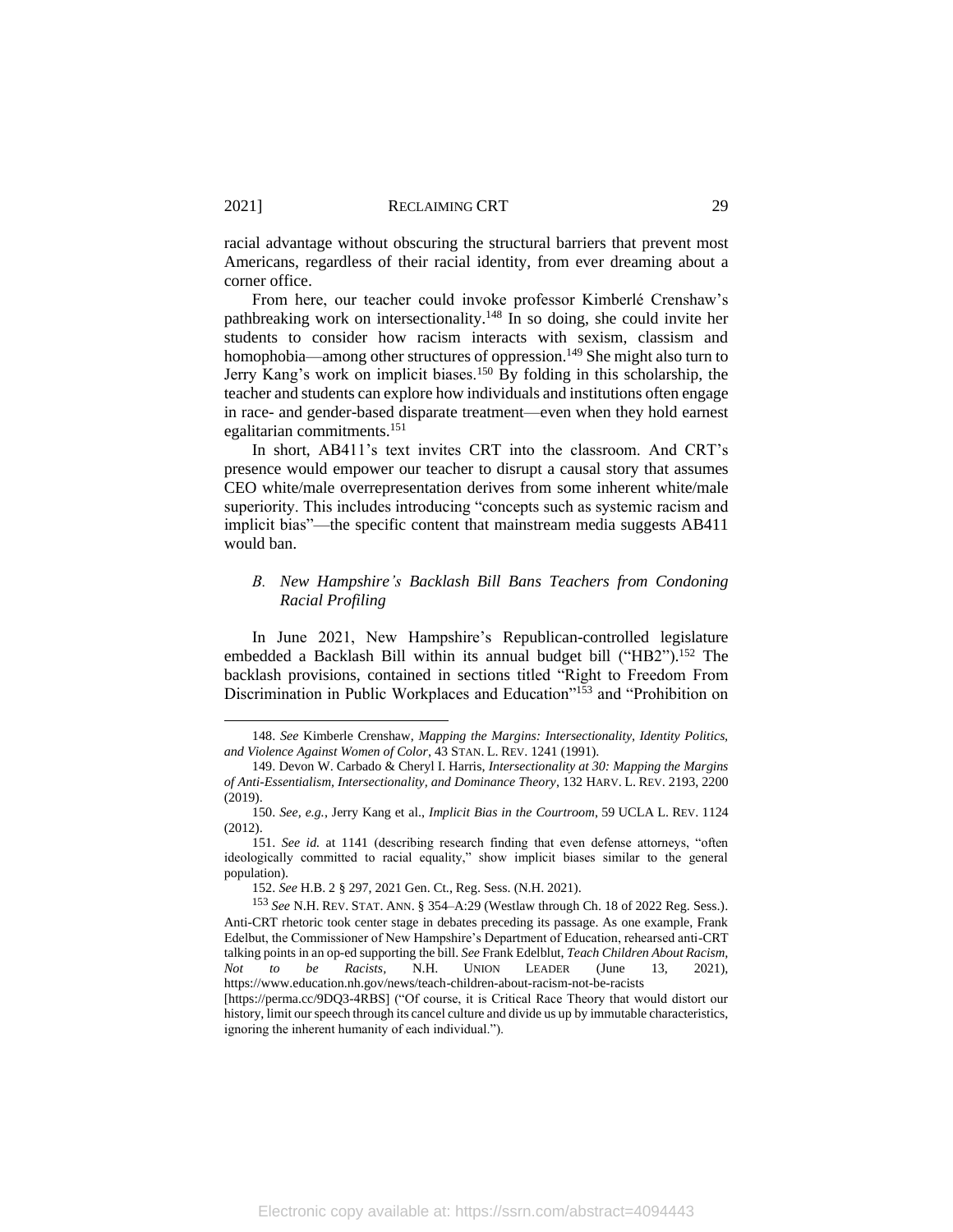Teaching Discrimination"<sup>154</sup> do not explicitly mention CRT. Rather, as with other CRT Silent legislation, the text mandates that no public school student "shall be taught, instructed, inculcated or compelled to express belief in, or support for" four banned concepts.<sup>155</sup> To bolster these mandates, the legislature created private rights of action to enforce the prohibitions and attached severe penalties to violations.<sup>156</sup>

*Id.*

<sup>154.</sup> *See* N.H. REV. STAT. ANN. § 193:40 (Westlaw through Ch. 18 of 2022 Reg. Sess.).. 155. *See, e.g.*, *id.* at § 193:40(I)(a)-(d). The four banned concepts include:

<span id="page-30-0"></span><sup>&</sup>quot;I. That one's age, sex, gender identity, sexual orientation, race, creed, color, marital status, familial status, mental or physical disability, religion or national origin is inherently superior to people of another age, sex, gender identity, sexual orientation, race, creed, color, marital status, familial status, mental or physical disability, religion, or national origin;

II. That an individual, by virtue of his or her age, sex, gender identity, sexual orientation, race, creed, color, marital status, familial status, mental or physical disability, religion, or national origin, is inherently racist, sexist, or oppressive, whether consciously or unconsciously;

III. That an individual should be discriminated against or receive adverse treatment solely or partly because of his or her age, sex, gender identity, sexual orientation, race, creed, color, marital status, familial status, mental or physical disability, religion, or national origin; or

IV. That people of one age, sex, gender identity, sexual orientation, race, creed, color, marital status, familial status, mental or physical disability, religion, or national origin cannot and should not attempt to treat others without regard to age, sex, gender identity, sexual orientation, race, creed, color, marital status, familial status, mental or physical disability, religion, or national origin."

<sup>156.</sup> *See, e.g.*, *id.* ("Any person claiming to be aggrieved by a violation of this section, including the attorney general, may initiate a civil action against a school or school district in superior court for legal or equitable relief, or with the New Hampshire commission for human rights as provided in RSA 354-A:34."); *see also* Complaint For Injunctive Relief at 4–5, Mejia v. Edelblut, No. 1:21-cv-01077 (D. N.H. Dec. 20, 2021) [hereinafter ACLU Complaint]. The Department of Education also created a webpage to facilitate complaints from parents "who believe that they, or their child, was [sic] discriminated against because their child's school was teaching and/or advocating" any of the banned concepts. *See Right to Freedom from Discrimination in Public Workplaces and Education,* N.H. DEP'T OF EDUC., https://www.education.nh.gov/who-we-are/deputy-commissioner/office-of-governance/rightto-freedom-from-discrimination [https://perma.cc/4MVE-7NF6]. Similar reporting forms are unavailable for violations of other antidiscrimination laws that apply to public schools. *See*  ACLU Complaint, *supra*, at 5. A New Hampshire affiliate of the group Moms for Liberty subsequently offered a "CRT Bounty" for "the first person that successfully catches a public school teacher breaking this law." *See* Moms for Liberty NH (@Moms4LibertyNH), TWITTER (Nov. 12, 2021, 9:28 AM), https://twitter.com/Moms4LibertyNH/status/1459166253084467205 [https://perma.cc/UH8K-4YA6]; Moms for Liberty NH (@Moms4LibertyNH), TWITTER (Nov. 12, 2021, 11:27 AM), https://twitter.com/Moms4LibertyNH/status/1459196198951264264 [https://perma.cc/9Q4V-K2ZG].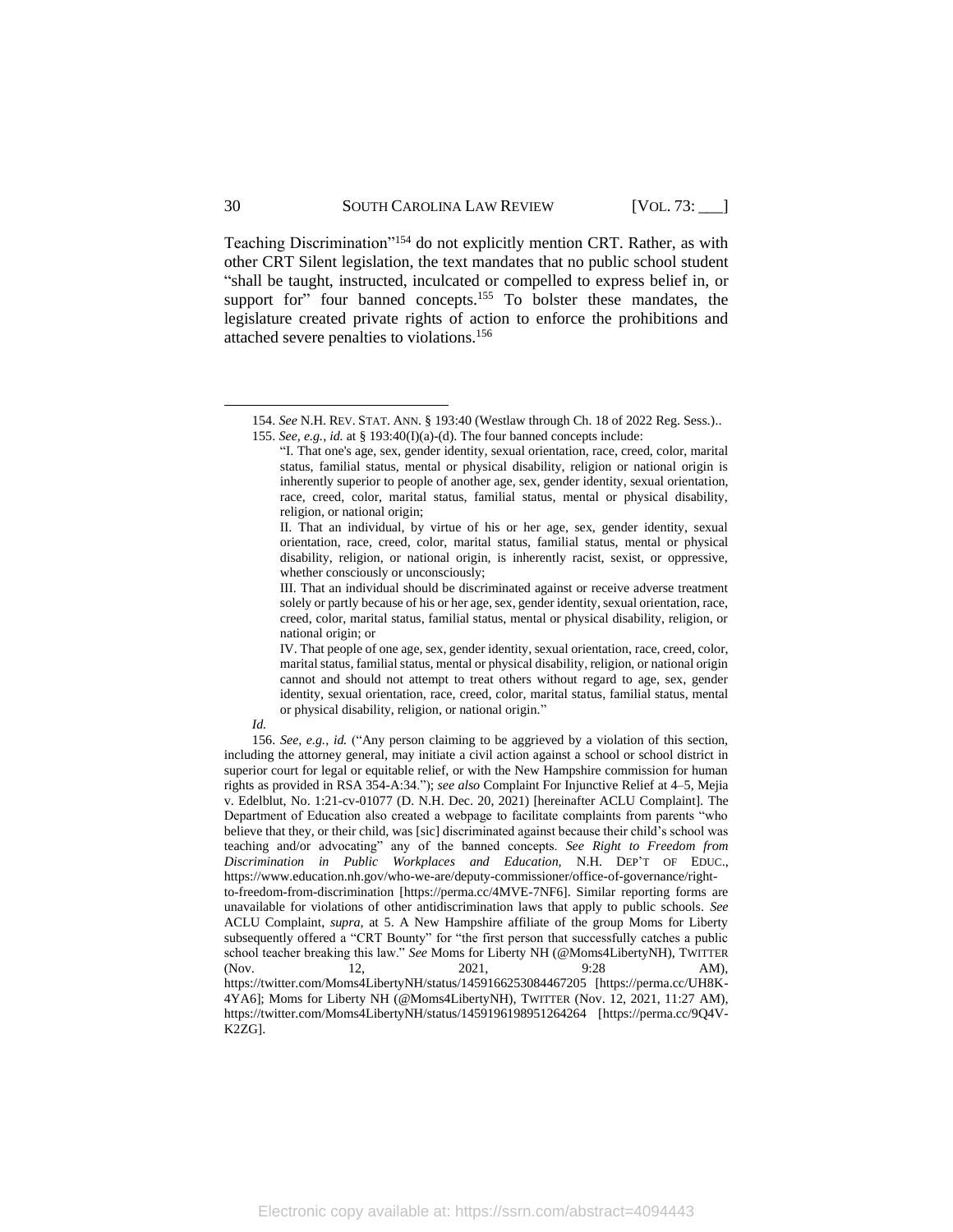Even if the budget did not name CRT, bill proponents made clear that CRT was on trial.<sup>157</sup> Concerned stakeholders responded in kind. James Morse, Sr., a school superintendent, countered with a combination of contestation and evasion.<sup>158</sup> He denied New Hampshire teachers teach CRT,<sup>159</sup> he flagged the bill's chilling effect,<sup>160</sup> and he suggested the bill "forbids teaching about discrimination."<sup>161</sup>

Other stakeholders took legal action. A coalition of educators, advocacy groups, and law firms reiterated similar concerns in a December 2021 lawsuit.<sup>162</sup> On the law, the complaint alleges that HB2 is unconstitutionally vague.<sup>163</sup> To support the claim, the plaintiffs contend that the banned concepts language "fails to provide fair notice of what educators can and cannot include in their course, and . . . invites arbitrary and discriminatory enforcement."<sup>164</sup> This characterization is not wrong. In all likelihood, the indeterminate text is by design. Since its enactment, private and public actors in New Hampshire have weaponized the bill to dissuade teachers from even basic conversations about race and racism.<sup>165</sup>

Still, the complaint could go further. Specifically, the plaintiffs could emphasize that their concern is not just that GOP officials will engage in arbitrary or discriminatory enforcement that targets disfavored speech. Beyond abandoning norms of neutral enforcement, GOP officials are likely to target the precise type of instruction that HB2, per its text, requires.

To appreciate this dynamic, consider New Hampshire's third banned concept, which mandates that "[n]o pupil . . . shall be taught . . . that an individual *should be discriminated against or receive adverse treatment solely* 

157. This legislation is intertwined with rightwing efforts across the state to defund public education and defuse antiracist commitments. *See Lawmakers Pass Budget with Significant Implications for Public Education in New Hampshire*, REACHING HIGHER NH (June 25, 2021), https://reachinghighernh.org/2021/06/25/lawmakers-pass-budget-with-significant-

implications-for-public-education-in-new-hampshire/ [https://perma.cc/YY24-DUSP]; Marjorie Porter, *Rep. Porter Is Upset at What's Happening to Public Schools*, InDepthNH.org (March 9, 2022), https://indepthnh.org/2022/03/09/op-ed-rep-porter-is-upset-at-whatshappening-to-public-schools/.

<sup>158.</sup> *See* James C. Morse Sr., Opinion, *NH's 'Divisive Concepts' Bill Designed to Hide and Deny Racism and Prejudice*, SEACOASTONLINE (Portsmouth), (June 4, 2021, 7:21 AM), https://www.seacoastonline.com/story/opinion/columns/2021/06/04/morse-nhs-divisiveconcepts-bill-designed-hide-and-deny-racism/7504040002/ [https://perma.cc/4TBT-JGQU].

<sup>159.</sup> *Id.* ("Rather than pass a bill that addresses a problem that does not exist in New Hampshire, critical race theory, let's create a state where everyone's voice is heard in order to learn and grow."

<sup>160.</sup> *Id.* ("HB 544 is designed to hide, obscure[,] and deny racism and prejudice.").

<sup>161.</sup> *Id.*

<sup>162.</sup> *See* ACLU Complaint, *supra* not[e 156,](#page-30-0) at 1–2.

<sup>163.</sup> *See id.* at 7.

<sup>164.</sup> *Id.* at 60.

<sup>165.</sup> *See id.* at 53–55.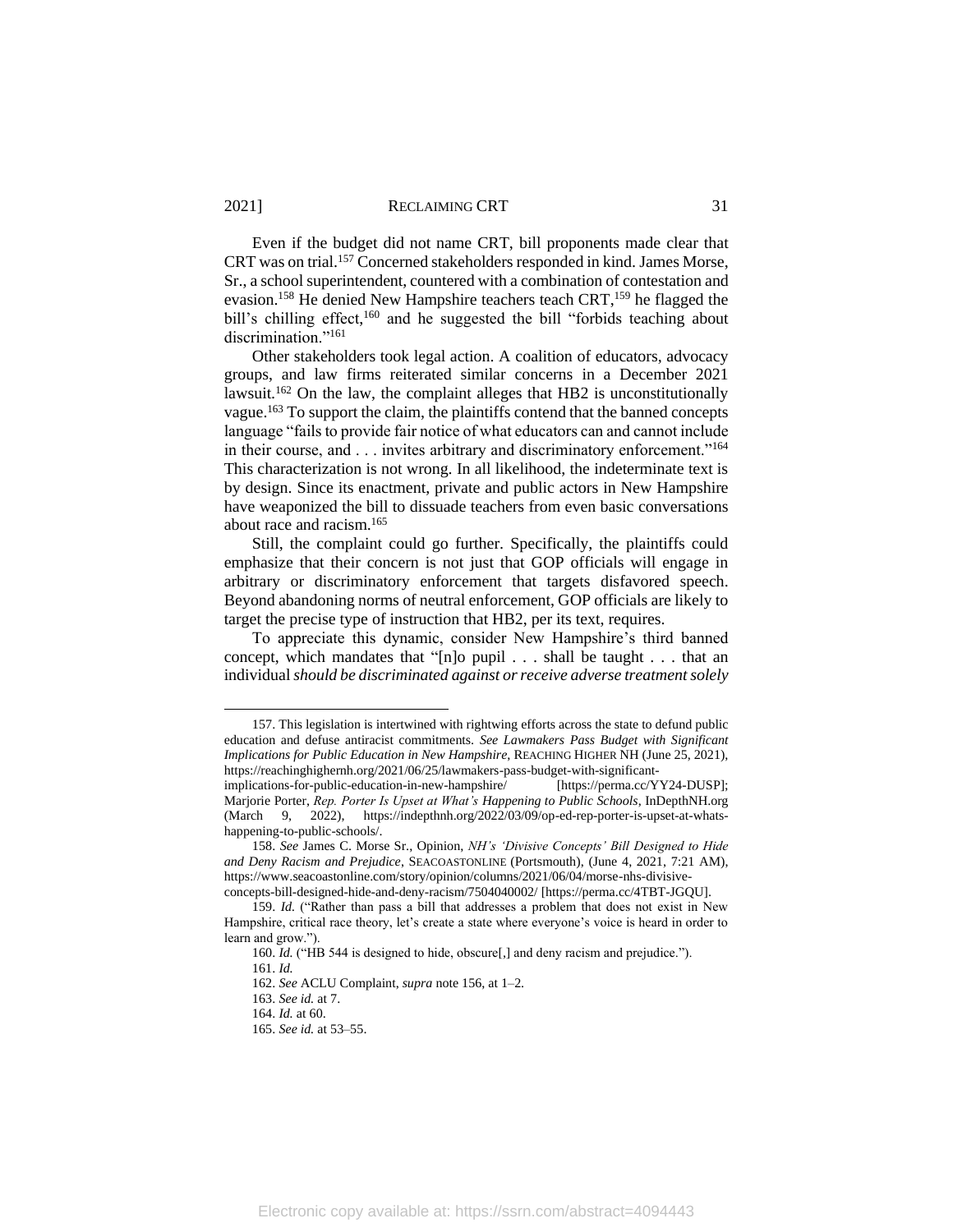*or partly* because of his or her . . . sex, gender identity, . . . race . . . religion, or national origin."<sup>166</sup>

The plaintiffs predict this provision will chill educators from teaching about reparations and affirmative action.<sup>167</sup> They also argue that this "concept may demand race neutrality and colorblindness."<sup>168</sup> The latter proposition is debatable.<sup>169</sup> But if one accepts that HB2 demands race neutrality and colorblindness, there is no apparent reason why that command would not cover all "discriminat[ion]" and "adverse treatment"—including forms of discrimination and adverse treatment that conservative lawmakers might support.<sup>170</sup> This would include, for example, racial or religious profiling, national origin discrimination, and anti-trans policies—that is, a range of policies that rightwing politicians tend to endorse. To get more concrete, HB2 appears to prohibit our social studies teacher from instructing that (a) it is appropriate for the police to profile Black men; (b) President Trump was right to target Muslim majority countries in his travel ban; or (c) sports teams should exclude trans athletes.

One could extend this argument even further. When read as a whole, HB2 invites a broad reading of discrimination that transcends the "intent" standard embedded in federal antidiscrimination law.<sup>171</sup> To begin, the relevant section opens by identifying "practices of discrimination" as a "matter of state

<sup>166.</sup> N.H. REV. STAT. ANN. § 193:40(1)(c) (Westlaw through Ch. 18 of 2022 Reg. Sess.) (emphasis added).

<sup>167.</sup> *See* ACLU complaint, *supra* not[e 156,](#page-30-0) at 52–53.

<sup>168.</sup> *Id.* at 37.

<sup>169.</sup> As I note above, *supra* text accompanying not[e 90,](#page-19-1) the notion that affirmative action comprises racial discrimination is a "highly contestable claim, not an empirical fact." Carbado, *supra* note [90,](#page-19-1) at 1132. For reasons I and others have outlined, affirmative interventions that attend to racism and sexism (among other structures of power) mitigate racial and gender (dis)advantages embedded within facially neutral processes. *See, e.g.*, Feingold, *supra* not[e 75,](#page-17-0) at 7; *see also* Carbado, *supra* not[e 90,](#page-19-1) at 1129;Jerry Kang & Mahzarin R. Banaji, *Fair Measures: A Behavioral Realist Revision of "Affirmative Action,"* 94 CAL. L. REV. 1063, 1066 (2006). For this reason, a more empirically grounded characterization would frame affirmative action as a prophylactic countermeasure that, on net, reduces discrimination and adverse treatment. *See*  Kang & Banaji, *supra,* at 1066.

<sup>170.</sup> N.H. REV. STAT. ANN. § 193:40(I)(c) (Westlaw through Ch. 18 of 2022 Reg. Sess.); *see also* Wittington, *supra* note 15.

<sup>171.</sup> The Supreme Court has infused a discriminatory "intent" requirement into significant bodies of federal constitutional and statutory antidiscrimination law. *See* Vill. of Arlington Heights v. Metro. Hous. Dev. Corp., 429 U.S. 252, 265 (1977) ("Proof of racially discriminatory intent or purpose is required to show a violation of the Equal Protection Clause."); Pers. Adm'r of Mass. V. Feeney, 442 U.S. 256, 279 (1979) ("['Discriminatory purpose'] implies . . . that the decision maker selected or reaffirmed a particular course of action at least in part 'because of,' not merely 'in spite of,' its adverse effects upon an identifiable group."). *But see* Amelia M. Wirts, *Discriminatory Intent and Implicit Bias: Title VII Liability for Unwitting Discrimination*, 58 B.C. L. REV. 809, 824–25, 827 (2017) (recognizing that "intent" does not require proof of a specific mental state if it embraces a causation-based model of discrimination).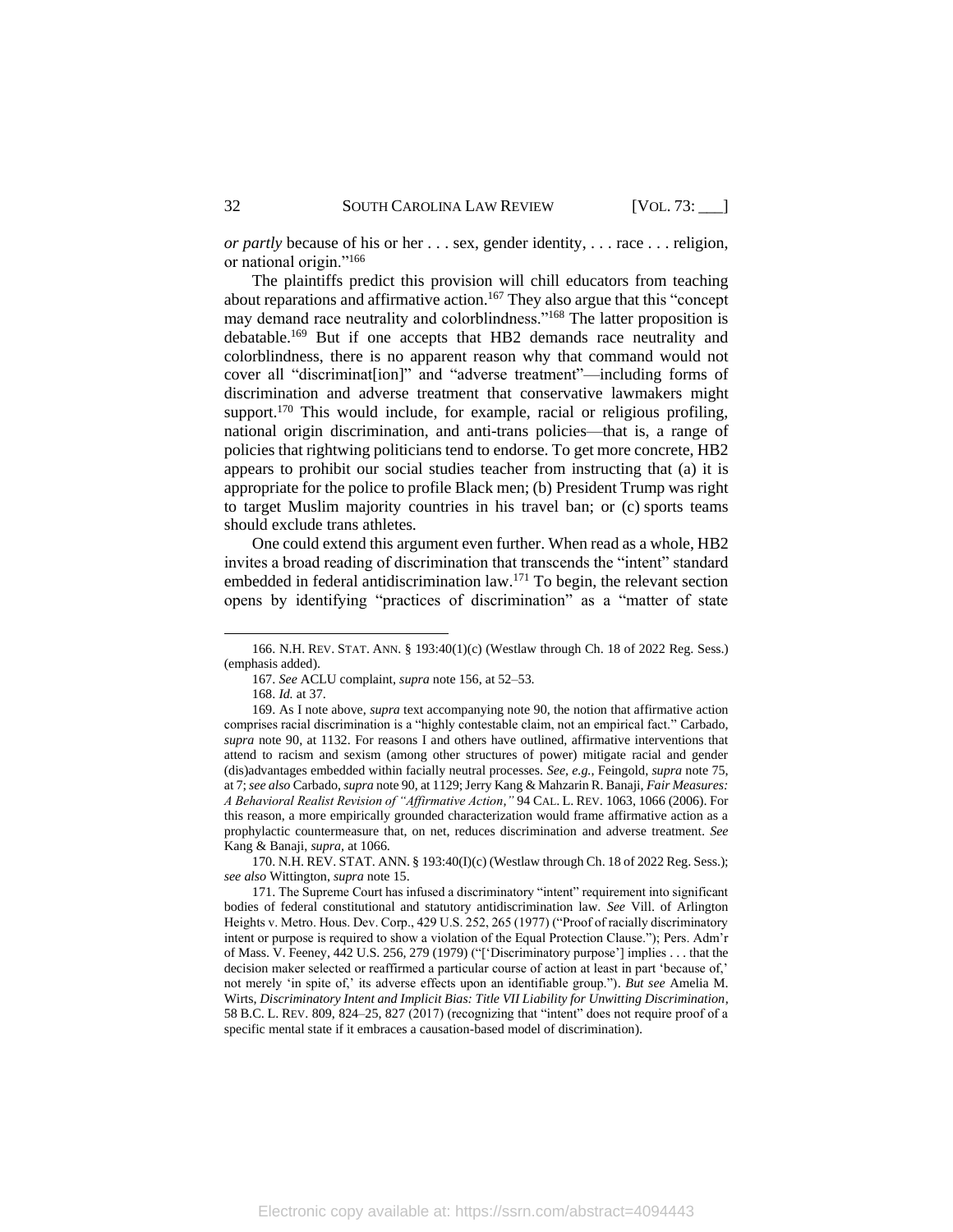concern."<sup>172</sup> The law further states that HB2 does not "prohibit racial, sexual, religious, or other workplace sensitivity training on the inherent humanity and equality of all persons and the ideal that all persons are entitled to be treated with equality, dignity, and respect."<sup>173</sup>

The plaintiffs contend this language adds ambiguity to the law.<sup>174</sup> On the one hand, HB2 appears ambiguous *if* one interprets it to ban instruction of *un*intentional discrimination. But if one interprets "discriminat[ion]" and "adverse treatment" to include all forms of disparate treatment (regardless of conscious intent), the preceding language bolsters the claim that New Hampshire is concerned with, and permits instruction of, discrimination regardless of its source. The GOP's Backlash Bill, in other words, supports if not requires—teaching students about implicit biases. In practice, this suggests that HB2 prohibits teachers from advocating for a range of practices that produce a racially disparate impact, even absent discriminatory intent.

<span id="page-33-0"></span>To be clear, much of HB2's language is subject to competing interpretations.<sup>175</sup> But ambiguity, even when present, is not a reason to forego the argument that bills like HB2 call for more CRT in the classroom. Nor does it render HB2's text materially different than other antidiscrimination mandates that proscribe or require conduct (e.g., "discrimination" or "equal protection of the laws"<sup>176</sup>) subject to competing interpretations. In fact, ambiguity makes such arguments more important; doing so is necessary to counter rightwing attempts to narrowly define and coopt indeterminate—but critical—concepts like "racism" and "discrimination." In other words, without asserting the textual and moral case for CRT, it becomes difficult to defuse the politically potent but factually unmoored claim that CRT (and antiracism more broadly) contravenes basic antidiscrimination norms.

Last, a comprehensive "legal" response requires more than adversarial litigation that challenges the law. To further weaponize HB2 (as a tool to chill antiracist speech), New Hampshire's GOP erected an enforcement

<sup>172.</sup> N.H. REV. STAT. ANN. § 354–A:29(I) (Westlaw through Ch. 18 of 2022 Reg. Sess.). Teaching about implicit biases also furthers the goal of Banned Concept 2, which prohibits teaching that anyone "by virtue of his or her . . . race . . . is inherently racist . . . whether consciously or unconsciously." § 354–A:31(II). The implicit bias literature reveals that our biases are not inherent to us, but rather the product of environments in which we live and the cultural messages we consume. *See* Jerry Kang & Kristin Lane, *Seeing Through Colorblindness: Implicit Bias and the Law*, 58 UCLA L. REV. 465, 511, 514–15 (2010).

<sup>173.</sup> § 354–A:29(II).

<sup>174.</sup> ACLU Complaint, *supra* not[e 156,](#page-30-0) at 37.

<sup>175.</sup> *See* Haley Yamada, *Teachers in New Hampshire Face New Legal Threats for Teaching So-called 'Divisive Concepts on Race: 'It's Psychological Warfare'*, ABC NEWS (Nov. 16, 2021, 7:45 PM), https://abcnews.go.com/US/teachers-hampshire-face-legal-threatsteaching-called-divisive/story?id=81213142 [https://perma.cc/DC9D-HYET] (describing how the law's ambigious language is problematic for teachers).

<sup>176.</sup> U.S. CONST. amend. IX, § 1.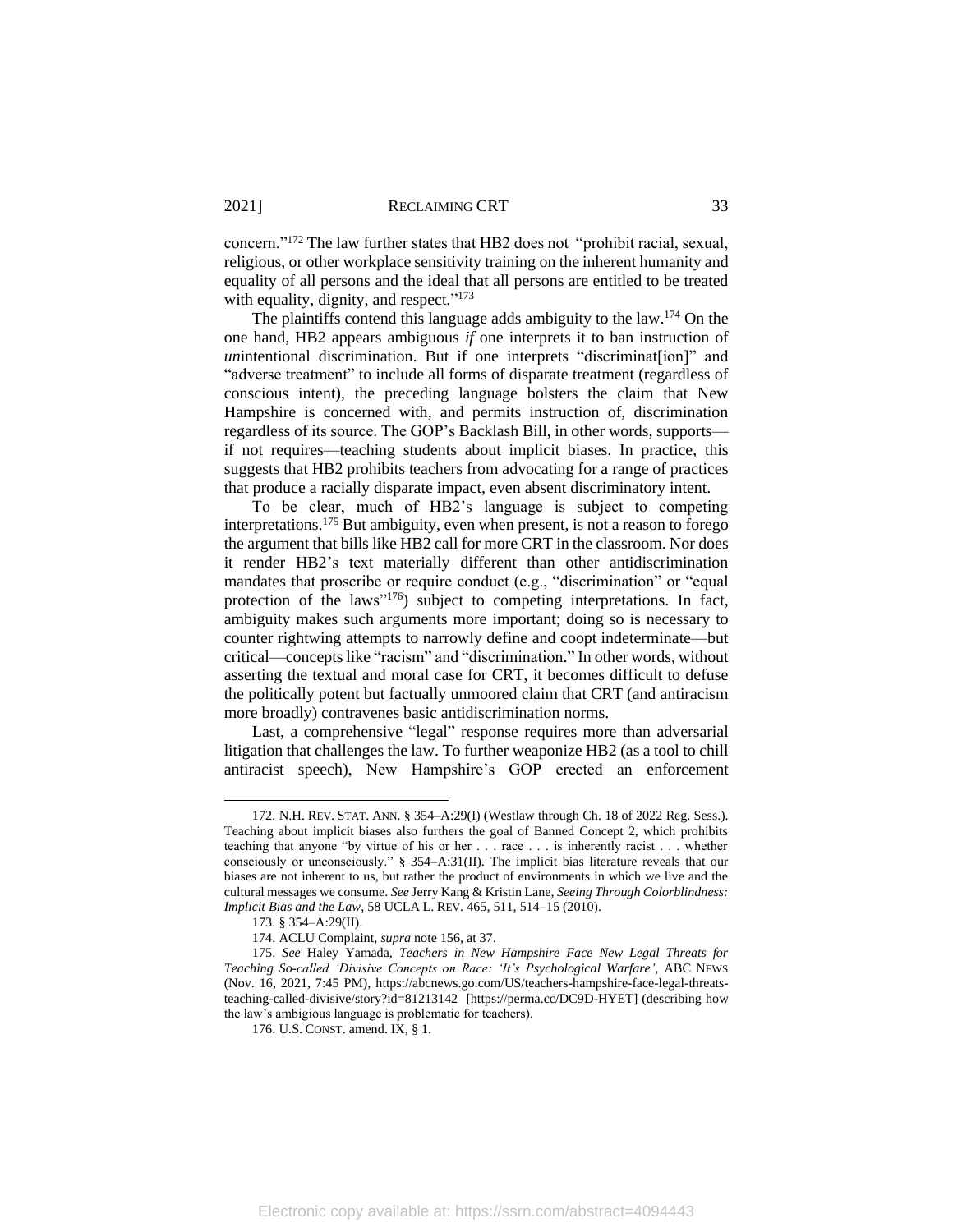infrastructure to augment the law's private right of action and penalties. 177 These provisions are meant for parents (among others) who would wield HB2 to intimidate and harass educators that teach about race and racism.<sup>178</sup> But the enforcement provisions are available to all—including advocates who believe schools should embrace antiracist and culturally competent instruction.<sup>179</sup> Concerned stakeholders, in turn, could invoke HB2 to challenge instruction, lesson plans, or curriculum that, *inter alia*, condones racial profiling, defends Muslim travel bans, or justifies anti-trans policies.

As a practical matter, there are downsides to such a strategy. Given New Hampshire's political landscape, it is unclear whether credible claims (that advance progressive values) could even prevail.<sup>180</sup> Moreover, Backlash Bills—in New Hampshire and elsewhere—are part of a broader campaign to dismantle public education. Invoking HB2, even if done to promote a more inclusive classroom, could—in a perverse way—further a regressive educational agenda. Still, the current moment—defined by unrelenting attacks on antiracism itself—calls for an equally committed response. That response should include what might appear an unconventional strategy: wield "anti-CRT" laws for pro-CRT ends.

## V. CONCLUSION

On January 19, 2022, multiple outlets published headlines stating that Florida might ban lessons that "make [W]hite students feel 'discomfort."<sup>181</sup> The news went viral.<sup>182</sup> Most critical responses condemned the bill's design

182. *See* Bess Levin, *Florida Advances Bill That Would Ban Making White People Feel Bad About Racism, and No, That's Not A Joke*, VANITY FAIR (Jan. 21, 2022),

<span id="page-34-0"></span>

<sup>177.</sup> *See* Ethan Dewitt, *Uproar over Form to Report Teachers Puts State's Commission for Human Rights in the Spotlight*, N.H. BULL. (Nov. 18, 2021, 5:15 AM), https://newhampshirebulletin.com/2021/11/18/uproar-over-form-to-report-teachers-puts-statescommission-for-human-rights-in-the-spotlight/ [https://perma.cc/NP5H-Z4UC].

<sup>178.</sup> *See* Yamada, *supra* not[e 175](#page-33-0) ("If someone believes that a teacher has violated the law, they can sue the school district[,] and the New Hampshire State Board of Education can discipline a teacher by terminating their position or stripping their teaching license.").

<sup>179.</sup> *See* Dewitt, *supra* not[e 177;](#page-34-0) N.H. REV. STAT. ANN. § 354–A:34.

<sup>180.</sup> *See* Valerie Strauss, *He Home-Schooled His 7 Kids. Now He's Tapped as Education Commissioner of New Hampshire*, WASH. POST (Jan. 26, 2017), https://www.washingtonpost.com/news/answer-sheet/wp/2017/01/26/he-home-schooled-his-7 kids-now-hes-tapped-as-education-commissioner-of-new-hampshire/ [https://perma.cc/EW2S-DYP4]. Frank Edelblut, New Hampshire's Education Commissioner, has trafficked in anti-CRT rhetoric and implemented policies that erode New Hampshire's public education system. *Id.*

<sup>181.</sup> *See, e.g.*, John Kennedy, *Florida Could Ban Lessons About Discrimination That Make White Students Feel 'Discomfort'*, USA TODAY (Jan. 19, 2022, 5:32 PM), https://www.usatoday.com/story/news/education/2022/01/19/florida-bill-could-restrictlessons-on-discrimination-at-school/6583928001/ [https://perma.cc/7KFL-Y95R].